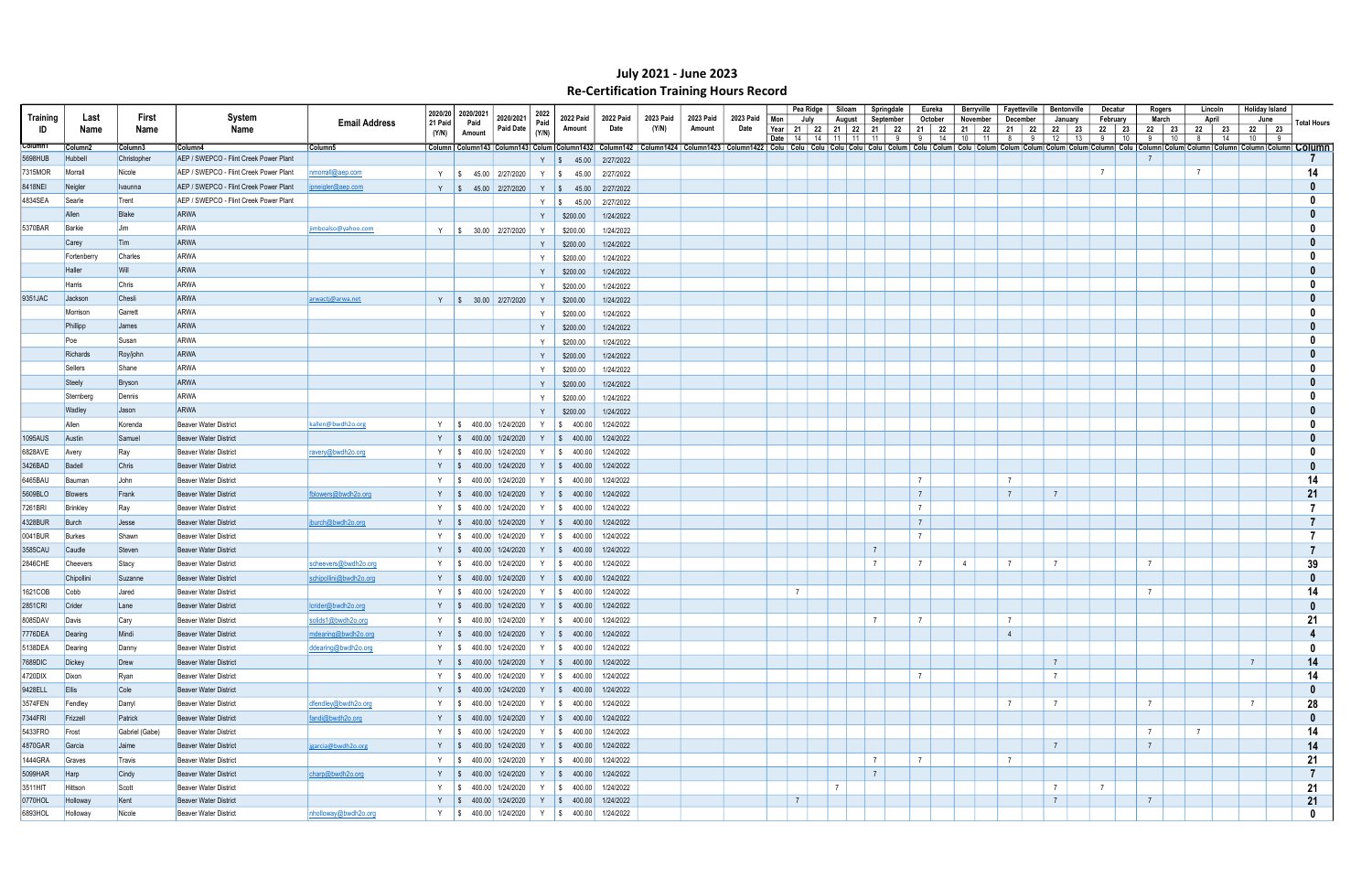|                 |               |                 |                              |                                 | 2020/20 2020/2021 |                                                        |              |                           |                               |                    |           |                   |                                              | Pea Ridge | Siloam         | Springdale                       |                   | Eureka  | Berryville           |                 | Fayetteville | Bentonville    |    | Decatur                      | Rogers           | Lincoln          | <b>Holiday Island</b> |                |
|-----------------|---------------|-----------------|------------------------------|---------------------------------|-------------------|--------------------------------------------------------|--------------|---------------------------|-------------------------------|--------------------|-----------|-------------------|----------------------------------------------|-----------|----------------|----------------------------------|-------------------|---------|----------------------|-----------------|--------------|----------------|----|------------------------------|------------------|------------------|-----------------------|----------------|
| <b>Training</b> | Last          | First           | System                       | <b>Email Address</b><br>21 Paid |                   | 2020/2021<br>Paid<br><b>Paid Date</b>                  | 2022<br>Paid | 2022 Paid                 | 2022 Paid                     | 2023 Paid<br>(Y/N) | 2023 Paid | 2023 Paid<br>Date | Mon                                          | July      | August         | September                        |                   | October | November             |                 | December     | January        |    | February                     | March            | April            | June                  | Total Hours    |
| ID              | Name          | Name            | Name                         | (Y/N)                           |                   | Amount                                                 | (Y/N)        | Amount                    | Date                          |                    | Amount    |                   | Year<br><b>Date</b>   14   14   11   11   11 |           |                | 21   22   21   22   21   22<br>9 | $21$ 22<br>9   14 |         | 21   22<br>$10$   11 | 8 <sup>8</sup>  | 21   22<br>9 | 12             | 13 | 22   23   22   23<br>9<br>10 | 22 23<br>9<br>10 | 22 23<br>14<br>8 | 22 23<br>10   9       |                |
| 1306HOO         | Hoops         | Damon           | <b>Beaver Water District</b> |                                 |                   | Y $\parallel$ \$ 400.00 1/24/2020                      |              | $Y \mid $400.00$          | 1/24/2022                     |                    |           |                   |                                              |           |                |                                  |                   |         |                      |                 |              | $\overline{7}$ |    |                              |                  |                  |                       |                |
| 1578HUD         | Hudson        | Michael         | Beaver Water District        |                                 | $\mathsf{S}$      | 400.00 1/24/2020                                       | Y            | $\frac{1}{9}$ 400.00      | 1/24/2022                     |                    |           |                   |                                              |           |                |                                  |                   |         |                      |                 |              |                |    |                              |                  |                  |                       |                |
| 0727HUD         | Hudson        | Cody            | <b>Beaver Water District</b> | chudson@bwdh2o.org              |                   | Y   \$ 400.00 1/24/2020                                |              | $Y \mid$ \$ 400.00        | 1/24/2022                     |                    |           |                   |                                              |           |                |                                  |                   |         |                      |                 |              |                |    |                              |                  |                  |                       |                |
| 5701JOH         | Johnson       | James (Jim)     | Beaver Water District        |                                 |                   | Y   \$ 400.00   1/24/2020                              |              | Y   \$ 400.00             | 1/24/2022                     |                    |           |                   |                                              |           |                |                                  |                   |         |                      | $\overline{7}$  |              |                |    |                              | $\overline{7}$   | $\overline{7}$   |                       | 21             |
| 1347KOL         | Kollman       | Chris           | Beaver Water District        |                                 |                   | Y   \$ 400.00 1/24/2020                                | Y            | $\frac{1}{5}$ 400.00      | 1/24/2022                     |                    |           |                   | $7\overline{ }$                              |           | $\overline{7}$ |                                  |                   |         |                      |                 |              |                |    |                              | $\overline{7}$   |                  |                       | 21             |
| 1536LIT         | Littrell      | David Alan      | Beaver Water District        |                                 |                   | Y   \$ 400.00 1/24/2020                                |              | Y   \$ 400.00             | 1/24/2022                     |                    |           |                   |                                              |           |                |                                  | $\overline{4}$    |         |                      | $\overline{7}$  |              | $\overline{7}$ |    |                              |                  |                  |                       | 18             |
| 8551MAR         | <b>Martin</b> | <b>Joshua</b>   | <b>Beaver Water District</b> |                                 | Y S               | 400.00 1/24/2020                                       |              | Y   \$ 400.00             | 1/24/2022                     |                    |           |                   |                                              |           |                |                                  |                   |         |                      |                 |              |                |    |                              |                  |                  |                       | 0              |
| 8344MAY         | Mayhew        | Dustin          | Beaver Water District        |                                 | $Y \parallel$ \$  | 400.00 1/24/2020                                       |              | Y   \$ 400.00             | 1/24/2022                     |                    |           |                   |                                              |           |                |                                  |                   |         |                      | $7\overline{ }$ |              |                |    |                              |                  |                  |                       | 14             |
| 7438MCC         | McCarty       | James           | Beaver Water District        | imccarty@bwdh2o.org             | $Y \mid$ \$       | 400.00 1/24/2020                                       |              | Y   \$ 400.00             | 1/24/2022                     |                    |           |                   |                                              |           |                |                                  |                   |         |                      | $\overline{7}$  |              |                |    |                              |                  |                  |                       |                |
|                 | Motherwell    | Adam            | <b>Beaver Water District</b> | amotherwell@bwdh2o.org          | Y S               | 400.00 1/24/2020                                       |              | Y   \$ 400.00             | 1/24/2022                     |                    |           |                   |                                              |           |                |                                  |                   |         |                      |                 |              |                |    |                              |                  |                  |                       |                |
|                 | Neely         | Dorothy         | Beaver Water District        | dneely@bwdh2o.org               |                   | Y   \$ 400.00 1/24/2020                                |              | Y $\vert \$ 400.00 \vert$ | 1/24/2022                     |                    |           |                   |                                              |           |                |                                  |                   |         |                      |                 |              |                |    |                              |                  |                  |                       |                |
| 4821NIC         | Nichols       | Jackie          | Beaver Water District        | Y                               |                   | $\frac{1}{2}$ \$ 400.00 1/24/2020                      |              | Y   \$ 400.00             | 1/24/2022                     |                    |           |                   |                                              |           |                |                                  |                   |         |                      |                 |              |                |    |                              |                  |                  |                       |                |
|                 | Ouei          | Patricia        | <b>Beaver Water District</b> |                                 |                   | Y $\parallel$ \$ 400.00 1/24/2020                      |              |                           | Y $\vert \$$ 400.00 1/24/2022 |                    |           |                   |                                              |           |                |                                  |                   |         |                      |                 |              |                |    |                              |                  |                  |                       |                |
| 2950PAU         | Paul          | Rusty           | Beaver Water District        |                                 | Y S               | 400.00 1/24/2020                                       |              | Y   \$ 400.00             | 1/24/2022                     |                    |           |                   |                                              |           |                | $\overline{7}$                   |                   |         |                      |                 |              | $\overline{7}$ |    |                              | $\overline{7}$   |                  |                       | 21             |
| 4430PAY         | Payne         | Kelly           | Beaver Water District        |                                 | Y S               | 400.00 1/24/2020                                       |              | $Y$   \$ 400.00           | 1/24/2022                     |                    |           |                   |                                              |           |                |                                  |                   |         | $\overline{7}$       |                 |              |                |    |                              |                  | $\overline{7}$   | $\overline{7}$        | 21             |
| 3915PHI         | Phillips      | Jarrod          | Beaver Water District        |                                 | Y S               | 400.00 1/24/2020                                       |              | Y   \$ 400.00             | 1/24/2022                     |                    |           |                   |                                              |           |                |                                  |                   |         |                      |                 |              | $\overline{7}$ |    |                              |                  |                  |                       |                |
| 6282PIN         | Pineda        | Socorro         | Beaver Water District        |                                 |                   | Y   \$ 400.00 1/24/2020                                |              | $Y$   \$ 400.00           | 1/24/2022                     |                    |           |                   |                                              |           |                |                                  | $\overline{7}$    |         |                      |                 |              |                |    |                              |                  |                  |                       |                |
| 5919RIC         | Rich          | Matthew         | <b>Beaver Water District</b> | mrich@bwdh2o.org                |                   | Y   \$ 400.00 1/24/2020                                |              | Y   \$ 400.00             | 1/24/2022                     |                    |           |                   |                                              |           |                |                                  |                   |         |                      |                 |              |                |    |                              |                  |                  |                       |                |
| 5725SCO         |               |                 | <b>Beaver Water District</b> |                                 | $Y \quad S$       | 400.00 1/24/2020                                       |              | Y   \$ 400.00             | 1/24/2022                     |                    |           |                   |                                              |           |                |                                  |                   |         |                      |                 |              |                |    |                              |                  |                  |                       |                |
|                 | Scott<br>Self | Brandon<br>John | <b>Beaver Water District</b> |                                 | Y S               | 400.00 1/24/2020                                       |              | Y   \$ 400.00             | 1/24/2022                     |                    |           |                   |                                              |           |                |                                  |                   |         |                      |                 |              |                |    |                              |                  |                  |                       |                |
| 3318SEL         | Smart         | Mike            | Beaver Water District        |                                 |                   |                                                        |              | Y   \$ 400.00             | 1/24/2022                     |                    |           |                   |                                              |           |                |                                  |                   |         |                      |                 |              | $\overline{7}$ |    |                              | $\overline{7}$   |                  | $\overline{7}$        |                |
| 5899SMA         |               |                 |                              |                                 | Y S               | 400.00 1/24/2020                                       |              |                           |                               |                    |           |                   |                                              |           |                |                                  |                   |         |                      |                 |              |                |    |                              |                  |                  |                       | 21             |
| 2402SMI         | Smith         | <b>Brina</b>    | <b>Beaver Water District</b> | bsmith@bwdh2o.org               | Y S               | 400.00 1/24/2020                                       |              | Y   \$ 400.00             | 1/24/2022                     |                    |           |                   |                                              |           |                |                                  |                   |         |                      |                 |              |                |    |                              |                  |                  |                       |                |
| 5535TUR         | Turner        | Rob             | Beaver Water District        |                                 |                   | Y   \$ 400.00 1/24/2020                                |              | Y   \$ 400.00             | 1/24/2022                     |                    |           |                   |                                              |           |                |                                  |                   |         |                      |                 |              |                |    |                              |                  |                  |                       |                |
|                 | Watson        | Heather         | <b>Beaver Water District</b> | hwatson@bwdh2o.org              |                   | Y   \$ 400.00 1/24/2020                                |              | Y   \$ 400.00             | 1/24/2022                     |                    |           |                   |                                              |           |                |                                  |                   |         |                      |                 |              |                |    |                              |                  |                  |                       |                |
|                 | Webb          | Tiffany         | <b>Beaver Water District</b> | twebb@bwdh2o.org                |                   | Y $\parallel$ \$ 400.00 1/24/2020                      |              |                           | Y   \$ 400.00   1/24/2022     |                    |           |                   |                                              |           |                |                                  |                   |         |                      |                 |              |                |    |                              |                  |                  |                       |                |
| 7399ALL         | <b>Allen</b>  | Phillip         | Bella Vista Village POA      |                                 |                   |                                                        |              |                           | Y   \$ 200.00 30/01/2022      |                    |           |                   |                                              |           |                |                                  |                   |         |                      |                 |              |                |    |                              |                  |                  |                       |                |
| 6488BEL         | Bell          | Dakota          | Bella Vista Village POA      |                                 |                   |                                                        |              |                           | Y   \$ 200.00 30/01/2022      |                    |           |                   |                                              |           |                |                                  |                   |         |                      |                 |              |                |    |                              |                  |                  |                       |                |
| 9258BRE         | Breeden       | Clay            | Bella Vista Village POA      |                                 |                   |                                                        |              |                           | Y   \$ 200.00 30/01/2022      |                    |           |                   |                                              |           |                |                                  |                   |         |                      |                 |              |                |    |                              |                  |                  |                       |                |
| 1836DUG         | Dugdale       | I Jill          | Bella Vista Village POA      |                                 |                   |                                                        |              |                           | Y   \$ 200.00 30/01/2022      |                    |           |                   |                                              |           |                |                                  |                   |         |                      |                 |              |                |    |                              |                  |                  |                       |                |
| 8830FLE         | Fletcher      | David           | Bella Vista Village POA      |                                 |                   | Y   \$ 200.00 2/27/2020                                |              |                           | Y   \$ 200.00 30/01/2022      |                    |           |                   |                                              |           |                |                                  |                   |         |                      |                 |              |                |    |                              |                  |                  |                       |                |
| 9715HEL         | Helgestad     | Justin          | Bella Vista Village POA      |                                 |                   | Y   \$ 200.00 2/27/2020                                |              |                           | Y   \$ 200.00 30/01/2022      |                    |           |                   |                                              |           |                |                                  |                   |         |                      |                 |              |                |    |                              |                  |                  |                       |                |
| 4246HOL         | Holt          | Charlie         | Bella Vista Village POA      |                                 |                   | Y   \$ 200.00   2/27/2020                              |              |                           | Y   \$ 200.00 30/01/2022      |                    |           |                   |                                              |           |                |                                  |                   |         |                      |                 |              |                |    |                              |                  |                  |                       |                |
| 4410KIN         | King          | <b>Brian</b>    | Bella Vista Village POA      |                                 |                   |                                                        |              |                           | Y   \$ 200.00 30/01/2022      |                    |           |                   |                                              |           |                |                                  |                   |         |                      |                 |              |                |    |                              |                  |                  |                       |                |
| 6985KOS         | Koska         | Alana           | Bella Vista Village POA      |                                 |                   | Y \$ 200.00 2/27/2020                                  |              |                           | Y   \$ 200.00 30/01/2022      |                    |           |                   |                                              |           |                |                                  |                   |         |                      |                 |              |                |    | $\overline{7}$               |                  |                  |                       |                |
| 8586LAY         | Layton        | Toby            | Bella Vista Village POA      |                                 |                   |                                                        |              |                           | Y   \$ 200.00 30/01/2022      |                    |           |                   |                                              |           |                |                                  |                   |         |                      |                 |              |                |    | $\overline{7}$               |                  |                  |                       |                |
| 0484MOO         | Mooney        | Kyle            | Bella Vista Village POA      |                                 |                   |                                                        |              |                           | Y   \$ 200.00 30/01/2022      |                    |           |                   |                                              |           |                |                                  |                   |         |                      |                 |              |                |    |                              |                  |                  |                       | 0              |
| 6538PAR         | Parent        | Deb             | Bella Vista Village POA      |                                 |                   |                                                        |              |                           | Y   \$ 200.00 30/01/2022      |                    |           |                   |                                              |           |                |                                  |                   |         |                      |                 |              |                |    |                              |                  |                  |                       |                |
| 3663PAT         | Patience      | Will            | Bella Vista Village POA      |                                 |                   | Y   \$ 200.00 2/27/2020   Y   \$ 200.00 30/01/2022     |              |                           |                               |                    |           |                   |                                              |           |                |                                  |                   |         |                      |                 |              |                |    |                              |                  |                  |                       |                |
| 3283ROG         | Rogers        | Greg            | Bella Vista Village POA      |                                 |                   |                                                        |              |                           | Y   \$ 200.00 30/01/2022      |                    |           |                   |                                              |           |                |                                  |                   |         |                      |                 |              |                |    |                              |                  |                  |                       |                |
| 3626ROU         | Roughtor      | Mark            | Bella Vista Village POA      |                                 |                   |                                                        |              |                           | Y   \$ 200.00 30/01/2022      |                    |           |                   |                                              |           |                |                                  |                   |         |                      |                 |              |                |    |                              |                  |                  |                       |                |
| 9778SMI         | Smith         | Michael         | Bella Vista Village POA      |                                 |                   | Y \$ 200.00 2/27/2020 Y \$ 200.00 30/01/2022           |              |                           |                               |                    |           |                   |                                              |           |                |                                  |                   |         |                      |                 |              |                |    | $\overline{7}$               |                  |                  |                       |                |
| 4926TAG         | Taggart       | Mike            | Bella Vista Village POA      |                                 |                   | Y   \$ 200.00   2/27/2020   Y   \$ 200.00   30/01/2022 |              |                           |                               |                    |           |                   |                                              |           |                |                                  |                   |         |                      |                 |              |                |    |                              |                  |                  |                       | 0              |
| 6565WAT         | Watson        | Randy           | Bella Vista Village POA      |                                 |                   |                                                        |              |                           | Y \$ 200.00 30/01/2022        |                    |           |                   |                                              |           |                |                                  |                   |         |                      |                 |              |                |    |                              |                  |                  |                       |                |
| 3749YOU         | Young         | Gary            | Bella Vista Village POA      |                                 |                   | Y   \$ 200.00 2/27/2020   Y   \$ 200.00 30/01/2022     |              |                           |                               |                    |           |                   |                                              |           |                |                                  |                   |         |                      |                 |              |                |    | $\overline{7}$               |                  |                  |                       |                |
| 9086ARM         | Arman         | Robert          | Benton /Washington Water     |                                 |                   | Y \$ 200.00 2/27/2020                                  | Y            | \$200.00                  | 1/10/2022                     |                    |           |                   |                                              |           |                |                                  |                   |         |                      |                 |              |                |    |                              |                  |                  |                       | 0              |
| 4701BOR         | Borman        | Scott           | Benton /Washington Water     | scott.borman@bwrpwa.com         |                   | Y   \$ 200.00 2/27/2020   Y   \$ 200.00 2/27/2020      |              |                           |                               |                    |           |                   | $\overline{7}$                               |           |                |                                  |                   |         |                      |                 |              |                |    |                              |                  |                  |                       |                |
| 9011CAS         | Casteel       | Steve           | Benton /Washington Water     | steve.casteel@yahoo.com         |                   | Y   \$ 200.00 2/27/2020   Y   \$ 200.00 2/27/2020      |              |                           |                               |                    |           |                   | $7\overline{ }$                              |           |                |                                  |                   |         |                      |                 |              |                |    |                              |                  |                  |                       | $\overline{7}$ |
| 5932DAV Davis   |               | Steve           | Benton /Washington Water     | steve.davis@bwrpwa.com          |                   | Y   \$ 200.00 2/27/2020   Y   \$ 200.00 2/27/2020      |              |                           |                               |                    |           |                   |                                              |           |                |                                  |                   |         |                      |                 |              |                |    |                              |                  |                  | $\overline{7}$        | $\overline{7}$ |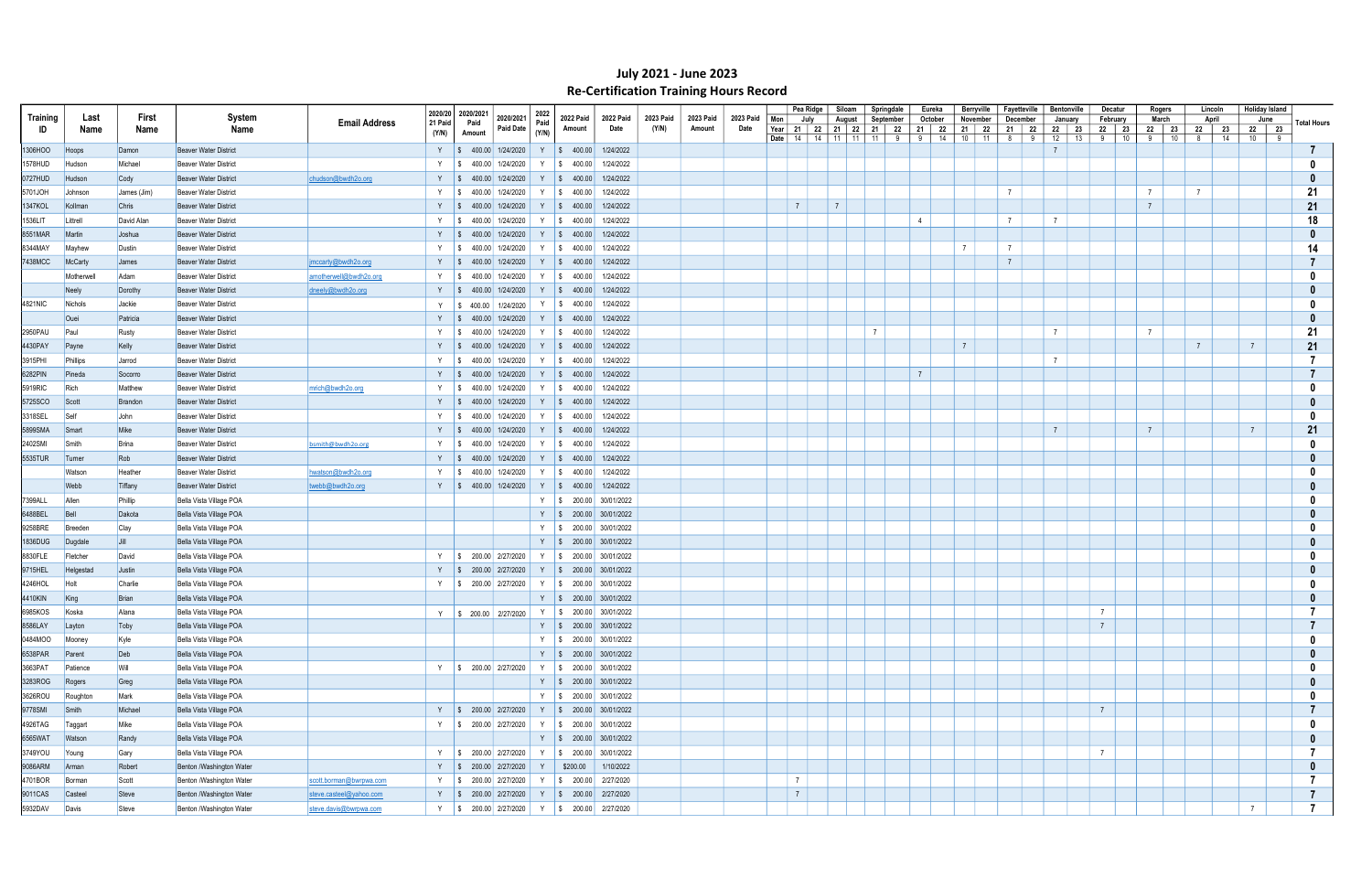|          |                    |              |                                    |                                  |         | 2020/20 2020/2021 |                                                                                                           | 2022  |                                                             |                   |                    |                     |                   |                | Pea Ridge | Siloam                                             | Springdale     |                     | Eureka        | Berryville         | Fayetteville |   | <b>Bentonville</b>   | Decatur          | Rogers          |                  | Lincoln        | Holiday Island |   |                    |
|----------|--------------------|--------------|------------------------------------|----------------------------------|---------|-------------------|-----------------------------------------------------------------------------------------------------------|-------|-------------------------------------------------------------|-------------------|--------------------|---------------------|-------------------|----------------|-----------|----------------------------------------------------|----------------|---------------------|---------------|--------------------|--------------|---|----------------------|------------------|-----------------|------------------|----------------|----------------|---|--------------------|
| Training | Last               | First        | System                             | <b>Email Address</b>             | 21 Paid | Paid              | 2020/2021<br>Paid Date                                                                                    | Paid  | <b>2022 Paid</b>                                            | 2022 Paid<br>Date | 2023 Paid<br>(Y/N) | 2023 Paid<br>Amount | 2023 Paid<br>Date | Mon            | July      | August                                             | September      |                     | October       | November           | December     |   | January              | February         | March           |                  | April          | June           |   | <b>Total Hours</b> |
| ID       | Name               | Name         | Name                               |                                  | (Y/N)   | Amount            |                                                                                                           | (Y/N) | Amount                                                      |                   |                    |                     |                   | Date $14$      |           | Year   21   22   21   22   21   22<br>14   11   11 | 11             | 9<br>9 <sup>1</sup> | 21   22<br>14 | 21   22<br>$10$ 11 | 21   22<br>8 | 9 | 22<br>23<br>12<br>13 | 22 23<br>9<br>10 | 9               | 22 23<br>10<br>8 | 22<br>23<br>14 | 22 23<br>10    | 9 |                    |
| 8535DRA  | Draper             | Don          | Benton /Washington Water           |                                  |         |                   | Y   \$ 200.00 2/27/2020                                                                                   |       | Y   \$ 200.00 2/27/2020                                     |                   |                    |                     |                   |                |           |                                                    |                |                     |               |                    |              |   |                      |                  |                 |                  |                |                |   |                    |
| 2778DRA  | Durrance           | <b>Joe</b>   | Benton /Washington Water           |                                  | Y       |                   | $\frac{1}{2}$ \$ 200.00 2/27/2020                                                                         | Y     | $\frac{1}{2}$ \$ 200.00 2/27/2020                           |                   |                    |                     |                   |                |           |                                                    |                |                     |               |                    |              |   |                      |                  |                 |                  |                |                |   |                    |
| 6952DEL  | Engstorm           | Orla         | Benton /Washington Water           | orla.engstrom@bwrpwa.com         |         |                   | Y   \$ 200.00 2/27/2020                                                                                   |       | Y   \$ 200.00 2/27/2020                                     |                   |                    |                     |                   |                |           |                                                    |                |                     |               |                    |              |   |                      |                  |                 |                  |                |                |   |                    |
| 2488ERS  | Erskin             | James        | Benton /Washington Water           | james.erskine@yahoo.com          |         |                   | Y   \$ 200.00 2/27/2020                                                                                   |       | $\frac{1}{2}$ \$ 200.00 2/27/2020                           |                   |                    |                     |                   |                |           |                                                    |                |                     |               |                    |              |   |                      |                  |                 |                  |                |                |   |                    |
| 5401GUY  | Guyll              | Tommy        | Benton /Washington Water           |                                  |         |                   | Y   \$ 200.00 2/27/2020                                                                                   |       | Y   \$ 200.00 2/27/2020                                     |                   |                    |                     |                   |                |           |                                                    |                | $\overline{7}$      |               | $\overline{7}$     |              |   |                      |                  |                 |                  |                | $\overline{7}$ |   | 21                 |
| 3909HOO  | Hooper             | Nathan       | Benton /Washington Water           | nathan.hooper@bwrpwa.com         |         |                   | Y   \$ 200.00 2/27/2020                                                                                   |       | Y   \$ 200.00 2/27/2020                                     |                   |                    |                     |                   |                |           |                                                    |                |                     |               |                    |              |   |                      |                  |                 |                  |                | $\overline{7}$ |   |                    |
| 4667LEC  | LeCompte           | Tim          | Benton /Washington Water           | timlecompte26@gmail.com          |         |                   | Y   \$ 200.00 2/27/2020                                                                                   | Y     | $\frac{1}{2}$ \$ 200.00 2/27/2020                           |                   |                    |                     |                   |                |           |                                                    |                |                     |               | $\overline{7}$     |              |   |                      |                  |                 |                  |                | $\overline{7}$ |   | 14                 |
| 7102MCC  | McCrary            | Jeremy       | Benton /Washington Water           | jeremy.mccrary@bwrpwa.com        |         |                   | Y   \$ 200.00 2/27/2020                                                                                   |       | Y   \$ 200.00 2/27/2020                                     |                   |                    |                     |                   |                |           |                                                    |                | $\overline{7}$      |               |                    |              |   |                      |                  |                 |                  |                |                |   |                    |
| 1838OBE  | Obert              | Buddy        | Benton /Washington Water           |                                  |         |                   | Y   \$ 200.00 2/27/2020                                                                                   |       | Y   \$ 200.00 2/27/2020                                     |                   |                    |                     |                   |                |           |                                                    |                |                     |               |                    |              |   |                      |                  |                 |                  |                | $\overline{7}$ |   |                    |
| 8241PAR  | <b>Parker-Hall</b> | Jennifer     | Benton /Washington Water           | jleeparkerhall@gmail.com         |         |                   | $\frac{1}{2}$ \$ 200.00 2/27/2020                                                                         |       | Y   \$ 200.00 2/27/2020                                     |                   |                    |                     |                   |                |           |                                                    |                |                     |               |                    |              |   |                      |                  |                 |                  |                |                |   |                    |
| 4850SCH  | Schneider          | Christine    | Benton /Washington Water           | christine.schneider@bwrpwa.com   |         |                   | Y   \$ 200.00 2/27/2020                                                                                   |       | Y   \$ 200.00 2/27/2020                                     |                   |                    |                     |                   | $\overline{7}$ |           |                                                    |                |                     |               |                    |              |   |                      |                  |                 |                  |                |                |   |                    |
| 7354ZED  | Zedlitz            | James Mark   | Benton /Washington Water           | markzedlitz@yahoo.com            |         |                   | Y   \$ 200.00 2/27/2020                                                                                   | Y     | $\frac{1}{2}$ \$ 200.00 2/27/2020                           |                   |                    |                     |                   |                |           |                                                    |                | $\overline{7}$      |               |                    |              |   |                      |                  |                 |                  |                |                |   |                    |
| 6074COO  | Cooper             | Edwin        | Benton County W. District 1        | management@bentoncountywater.com |         |                   | Y   \$ 90.00 1/22/2020                                                                                    |       | \$90.00                                                     | 1/11/2022         |                    |                     |                   |                |           |                                                    |                |                     |               |                    |              |   |                      |                  |                 |                  |                |                |   |                    |
| 9426COR  | Corn               | Tim          | Benton County W. District 1        | management@bentoncountywater.com |         |                   | Y   \$ 90.00 1/22/2020                                                                                    |       | \$90.00                                                     | 1/11/2022         |                    |                     |                   |                |           |                                                    |                |                     |               |                    |              |   | $\overline{7}$       |                  |                 |                  |                |                |   |                    |
| 6045CRA  |                    | Ryan         | Benton County W. District 1        |                                  |         |                   | Y   \$ 90.00 1/22/2020                                                                                    |       | \$90.00                                                     | 1/11/2022         |                    |                     |                   |                |           |                                                    |                |                     |               |                    |              |   |                      |                  |                 |                  |                |                |   |                    |
|          | Cray               |              |                                    |                                  |         |                   |                                                                                                           |       |                                                             |                   |                    |                     |                   | $\overline{7}$ |           |                                                    |                |                     |               |                    |              |   | $\overline{7}$       |                  |                 |                  |                |                |   | 14                 |
| 4990MAR  | Martin             | Galen        | Benton County W. District 1        | management@bentoncountywater.com | Y S     |                   | 90.00 1/22/2020                                                                                           |       | \$90.00                                                     | 1/11/2022         |                    |                     |                   |                |           |                                                    |                |                     |               |                    |              |   |                      |                  |                 |                  |                |                |   |                    |
| 8066MCK  | McKenzie           | Chris        | Benton County W. District 1        | management@bentoncountywater.com |         |                   | Y   \$ 90.00 1/22/2020                                                                                    |       | \$90.00                                                     | 1/11/2022         |                    |                     |                   |                |           |                                                    |                |                     |               |                    |              |   | $\overline{7}$       |                  |                 |                  |                |                |   |                    |
| 2542SMI  | Smith              | Cooper       | Benton County W. District 1        | management@bentoncountywater.com |         |                   | Y   \$ 90.00 1/22/2020                                                                                    |       | \$90.00                                                     | 1/11/2022         |                    |                     |                   |                |           |                                                    |                |                     |               |                    |              |   |                      |                  |                 |                  |                |                |   |                    |
| 1610ALS  | Alsup              | Sandy        | <b>Bentonville Water Utilities</b> |                                  |         |                   | Y   \$ 400.00 5/5/2020                                                                                    |       | Y   \$ 400.00                                               | 3/3/2022          |                    |                     |                   |                |           |                                                    |                |                     |               |                    |              |   | $\overline{7}$       |                  | $\overline{7}$  |                  |                |                |   | 14                 |
| 8804ALS  | Alsup              | Kevin        | <b>Bentonville Water Utilities</b> | kalsup@bentonvillear.com         |         |                   | Y   \$ 400.00 5/5/2020                                                                                    |       | Y $\frac{1}{9}$ 400.00                                      | 3/3/2022          |                    |                     |                   |                |           |                                                    |                |                     |               |                    |              |   |                      |                  |                 |                  |                |                |   |                    |
| 5045BAR  | Barrentine         | Thomas       | <b>Bentonville Water Utilities</b> |                                  |         |                   | Y $\begin{array}{ c c c c c } \hline \text{$\$} & \text{$400.00$} & \text{$5/5/2020$} \hline \end{array}$ |       | Y \ \$ 400.00                                               | 3/3/2022          |                    |                     |                   |                |           |                                                    |                |                     |               |                    |              |   | $\overline{7}$       |                  | $\overline{7}$  |                  |                |                |   | 14                 |
| 0663BEL  | Belvin             | <b>Jon</b>   | <b>Bentonville Water Utilities</b> |                                  |         |                   | Y   \$ 400.00 5/5/2020                                                                                    |       | Y   \$ 400.00                                               | 3/3/2022          |                    |                     |                   | $\overline{7}$ |           |                                                    |                |                     |               |                    |              |   |                      |                  |                 |                  |                |                |   | 21                 |
| 5717BLO  | Blood              | Jason        | <b>Bentonville Water Utilities</b> |                                  |         |                   | Y $\vert \$$ 400.00 5/5/2020                                                                              |       | Y \$ 400.00                                                 | 3/3/2022          |                    |                     |                   |                |           |                                                    |                |                     |               |                    |              |   | $\overline{7}$       |                  |                 |                  |                |                |   |                    |
|          | Bridges            | Michael      | <b>Bentonville Water Utilities</b> |                                  |         |                   | \$ 400.00   5/5/2020                                                                                      |       | Y \$ 400.00                                                 | 3/3/2022          |                    |                     |                   |                |           |                                                    |                |                     |               |                    |              |   |                      |                  | $\overline{7}$  |                  |                |                |   |                    |
| 2905BRO  | Brown              | Kyle         | <b>Bentonville Water Utilities</b> |                                  |         |                   | Y   \$ 400.00 5/5/2020                                                                                    |       | Y \ \$ 400.00                                               | 3/3/2022          |                    |                     |                   |                |           |                                                    |                |                     |               |                    |              |   | $\overline{7}$       |                  |                 |                  |                |                |   |                    |
| 4212BRO  | Brown              | Brandon      | <b>Bentonville Water Utilities</b> |                                  |         |                   |                                                                                                           |       | Y \$ 400.00                                                 | 3/3/2022          |                    |                     |                   |                |           |                                                    |                |                     |               |                    |              |   |                      |                  |                 |                  |                |                |   |                    |
| 5627DUD  | Dudley             | John         | <b>Bentonville Water Utilities</b> |                                  |         |                   |                                                                                                           |       | $Y \$ \$ 400.00                                             | 3/3/2022          |                    |                     |                   |                |           |                                                    |                |                     |               |                    |              |   |                      |                  |                 |                  |                |                |   |                    |
| 7964FIS  | Fisher             | Walker       | <b>Bentonville Water Utilities</b> |                                  |         |                   |                                                                                                           |       | Y $\vert \$ 400.00 \vert$                                   | 3/3/2022          |                    |                     |                   |                |           |                                                    |                |                     |               |                    |              |   |                      |                  |                 |                  |                |                |   |                    |
| 7654FOR  | Forsee             | Bob          | <b>Bentonville Water Utilities</b> |                                  |         |                   | Y   \$ 400.00 5/5/2020                                                                                    |       | Y   \$ 400.00                                               | 3/3/2022          |                    |                     |                   |                |           |                                                    |                |                     |               |                    |              |   | $\overline{7}$       | $\overline{7}$   | $\overline{7}$  |                  |                |                |   | 21                 |
| 6907FUL  | Fulkersor          | Dylan        | <b>Bentonville Water Utilities</b> |                                  |         |                   | Y   \$ 400.00 5/5/2020                                                                                    |       | Y   \$ 400.00                                               | 3/3/2022          |                    |                     |                   |                |           |                                                    |                |                     |               |                    |              |   | $\overline{7}$       |                  |                 |                  |                |                |   |                    |
| 7998GIB  | Gibby              | Jacob        | <b>Bentonville Water Utilities</b> |                                  |         |                   | Y   \$ 400.00 5/5/2020                                                                                    |       | Y \$ 400.00                                                 | 3/3/2022          |                    |                     |                   |                |           |                                                    |                |                     |               |                    |              |   |                      |                  |                 |                  |                |                |   |                    |
| 1626GRE  | Greenlee           | Kody         | <b>Bentonville Water Utilities</b> |                                  |         |                   |                                                                                                           |       | Y   \$ 400.00                                               | 3/3/2022          |                    |                     |                   |                |           |                                                    |                |                     |               |                    |              |   |                      |                  |                 |                  |                |                |   |                    |
| 3076GRI  | Grimes             | Matthew      | <b>Bentonville Water Utilities</b> |                                  |         |                   | Y   \$ 400.00 5/5/2020                                                                                    |       | Y   \$ 400.00                                               | 3/3/2022          |                    |                     |                   |                |           |                                                    |                |                     |               |                    |              |   | $\overline{7}$       |                  |                 |                  |                |                |   |                    |
| 9085GUI  | Guinn              | Clint        | <b>Bentonville Water Utilities</b> |                                  |         |                   |                                                                                                           |       | Y $\frac{1}{9}$ 400.00 3/3/2022                             |                   |                    |                     |                   |                |           |                                                    |                |                     |               |                    |              |   |                      |                  |                 |                  |                |                |   |                    |
| 9172HAM  | Hamilton           | Amanda       | <b>Bentonville Water Utilities</b> |                                  |         |                   |                                                                                                           |       | Y   \$ 400.00   5/5/2020   Y   \$ 400.00   3/3/2022         |                   |                    |                     |                   |                |           |                                                    |                |                     |               |                    |              |   |                      |                  |                 |                  |                |                |   |                    |
| 1058HER  | Herrington         | Shawn        | <b>Bentonville Water Utilities</b> |                                  |         |                   |                                                                                                           |       | Y   \$ 400.00   5/5/2020   Y   \$ 400.00   3/3/2022         |                   |                    |                     |                   | $7^{\circ}$    |           | $7\overline{ }$                                    |                |                     |               |                    |              |   |                      |                  |                 |                  |                |                |   | 14                 |
| 4370ING  | Ingle              | $\vert$ Joey | <b>Bentonville Water Utilities</b> |                                  |         |                   |                                                                                                           |       | Y $\vert \$ 400.00 \vert 3/3/2022$                          |                   |                    |                     |                   |                |           |                                                    |                |                     |               |                    |              |   |                      |                  |                 |                  |                |                |   | $\mathbf{0}$       |
| 4370ISG  | <b>Isgrigg</b>     | Calvin       | <b>Bentonville Water Utilities</b> |                                  |         |                   |                                                                                                           |       | Y   \$ 400.00   5/5/2020   Y   \$ 400.00                    | 3/3/2022          |                    |                     |                   |                |           |                                                    |                |                     |               |                    |              |   |                      |                  | $\overline{7}$  |                  |                |                |   |                    |
| 4734KLO  | Klossner           | Tim          | <b>Bentonville Water Utilities</b> |                                  |         |                   |                                                                                                           |       | Y   \$ 400.00   5/5/2020   Y   \$ 400.00   3/3/2022         |                   |                    |                     |                   |                |           |                                                    |                |                     |               |                    |              |   | $\overline{7}$       |                  |                 |                  |                |                |   | $\overline{7}$     |
| 2587MAH  | Mahurin            | Mike         | <b>Bentonville Water Utilities</b> |                                  |         |                   |                                                                                                           |       | Y   \$ 400.00   5/5/2020   Y   \$ 400.00   3/3/2022         |                   |                    |                     |                   |                |           |                                                    |                |                     |               |                    |              |   | $\overline{7}$       |                  |                 |                  |                |                |   | -7                 |
| 1338MCG  | McGarrah           | Landon       | <b>Bentonville Water Utilities</b> |                                  |         |                   |                                                                                                           |       | Y   \$ 400.00   5/5/2020   Y   \$ 400.00   3/3/2022         |                   |                    |                     |                   |                |           |                                                    |                |                     |               |                    |              |   | $7\overline{ }$      |                  | $7\overline{ }$ |                  |                |                |   | 14                 |
| 4391MCG  | McGee              | Timothy      | <b>Bentonville Water Utilities</b> | tmcgee@bentonvillear.com         |         |                   |                                                                                                           |       | Y   \$ 400.00   05/05/200   $\gamma$   \$ 400.00   3/3/2022 |                   |                    |                     |                   |                |           | $7\overline{ }$                                    | $\overline{7}$ |                     |               |                    | 4            |   | $\overline{7}$       |                  | $\overline{7}$  |                  |                |                |   | 32                 |
| 3989NEU  | Neumann            | David        | <b>Bentonville Water Utilities</b> |                                  |         |                   |                                                                                                           |       | Y   \$ 400.00   5/5/2020   Y   \$ 400.00   3/3/2022         |                   |                    |                     |                   |                |           |                                                    |                |                     |               |                    |              |   | $\overline{7}$       |                  |                 |                  |                |                |   | $\overline{7}$     |
| 6628NEW  | Newbill            | Preston      | <b>Bentonville Water Utilities</b> | pnewbill@bentonvillear.com       |         |                   |                                                                                                           |       | Y   \$ 400.00   5/5/2020   Y   \$ 400.00   3/3/2022         |                   |                    |                     |                   |                |           |                                                    |                |                     |               |                    |              |   |                      |                  |                 |                  |                |                |   | 0                  |
| 6137ROB  | Robinson           | Andrew       | <b>Bentonville Water Utilities</b> |                                  |         |                   |                                                                                                           |       | Y   \$ 400.00   5/5/2020   Y   \$ 400.00   3/3/2022         |                   |                    |                     |                   |                |           |                                                    |                |                     |               |                    |              |   | $7\overline{ }$      |                  |                 |                  |                |                |   |                    |
| 4860SCH  | Schmidt            | Donnie       | <b>Bentonville Water Utilities</b> |                                  |         |                   |                                                                                                           |       | Y   \$ 400.00   5/5/2020   Y   \$ 400.00                    | 3/3/2022          |                    |                     |                   |                |           |                                                    |                |                     |               |                    |              |   |                      |                  | $\overline{7}$  |                  |                |                |   | -7                 |
| 1713SHI  | Shipman            | Loran        | <b>Bentonville Water Utilities</b> | Ishipman@bentonvillear.com       |         |                   |                                                                                                           |       | Y   \$ 400.00   5/5/2020   Y   \$ 400.00   3/3/2022         |                   |                    |                     |                   |                |           |                                                    |                |                     |               |                    |              |   | $\overline{7}$       |                  | $\overline{7}$  |                  |                |                |   | 14                 |
| 2852STA  | Staib              | John         | <b>Bentonville Water Utilities</b> |                                  |         |                   |                                                                                                           |       | Y   \$400.00   5/5/2020   Y   \$400.00   3/3/2022           |                   |                    |                     |                   |                |           | $7\overline{ }$                                    |                |                     |               |                    |              |   |                      |                  |                 |                  |                |                |   | 14                 |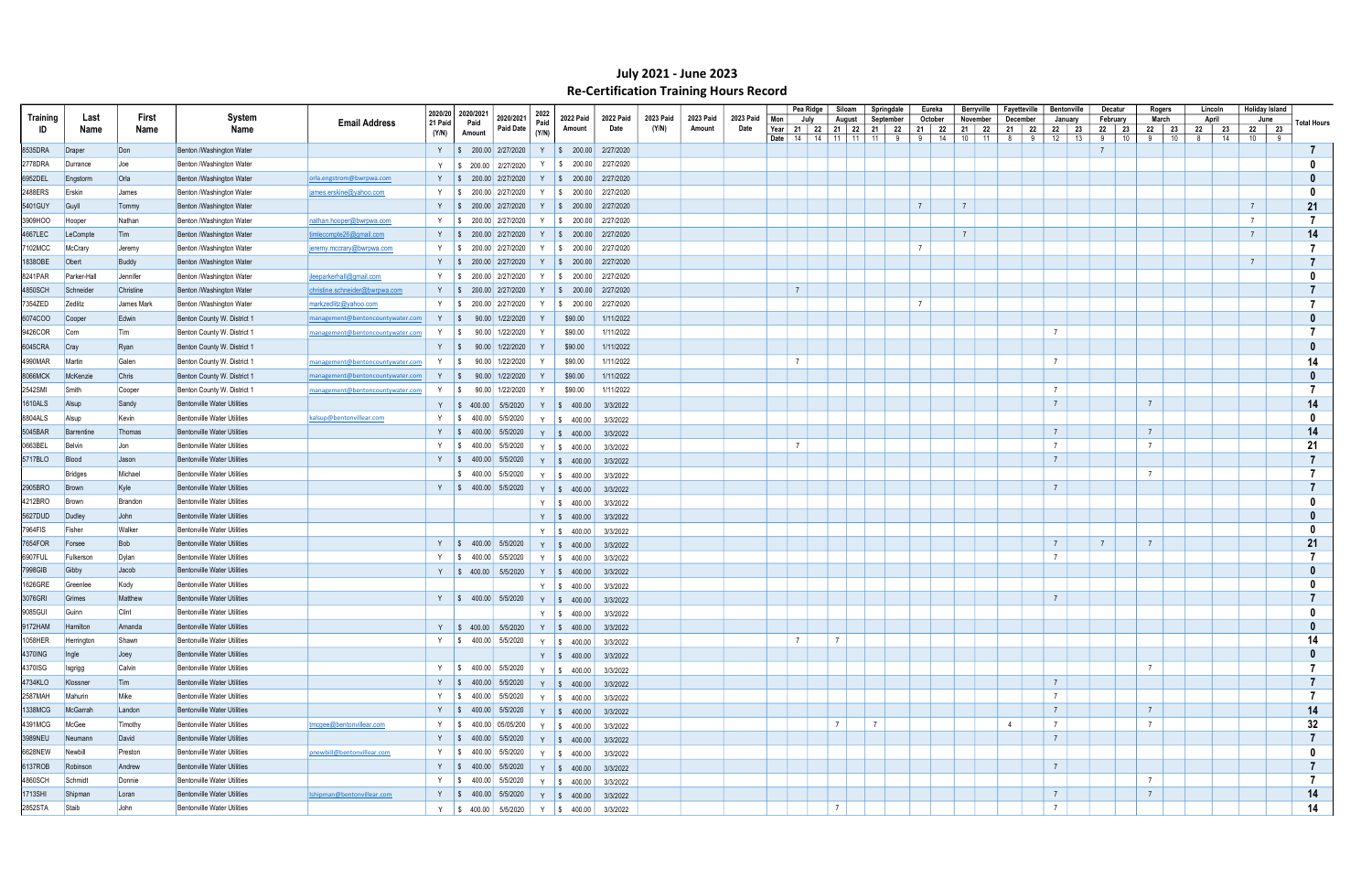|                |                     |                |                                              |                                  |                | 2020/20 2020/2021                | 2022  |                         |           |                    |           |           |                | Pea Ridge | Siloam                        | Springdale                  | Eureka         | Berryville                     | Favetteville    |             | Bentonville                         | Decatur                 | Rogers                 | Lincoln             | <b>Holiday Island</b> |   |                    |
|----------------|---------------------|----------------|----------------------------------------------|----------------------------------|----------------|----------------------------------|-------|-------------------------|-----------|--------------------|-----------|-----------|----------------|-----------|-------------------------------|-----------------------------|----------------|--------------------------------|-----------------|-------------|-------------------------------------|-------------------------|------------------------|---------------------|-----------------------|---|--------------------|
| Training       | Last                | First          | System                                       | <b>Email Address</b>             | 21 Paid        | 2020/2021<br>Paid                | Paid  | <b>2022 Paid</b>        | 2022 Paid | 2023 Paid<br>(Y/N) | 2023 Paid | 2023 Paid | Mon            | July      | August                        | September                   | October        | November                       | December        |             | January                             | February                | March                  | April               | June                  |   | <b>Total Hours</b> |
| ID             | Name                | Name           | Name                                         |                                  | (Y/N)          | <b>Paid Date</b><br>Amount       | (Y/N) | Amount                  | Date      |                    | Amount    | Date      | Date   $14$    |           | Year   21   22   21   22   21 | 22<br>14   11   11   11   9 | 21  <br>-91    | 21 22<br>- 22<br>14<br>$10$ 11 | 21<br>8         | - 22<br>- 9 | 22<br>23<br>12<br>$\overline{13}$ + | $22$  <br>23<br>10<br>9 | 22  <br>23<br>-9<br>10 | 23<br>22<br>14<br>8 | 22 23<br>10           | 9 |                    |
| 3178STE        | Stewart             | Shelby         | <b>Bentonville Water Utilities</b>           |                                  |                | Y   \$ 400.00 5/5/2020           |       | Y   \$ 400.00           | 3/3/2022  |                    |           |           |                |           |                               |                             |                |                                |                 |             | $\overline{7}$                      |                         |                        |                     |                       |   |                    |
| 3115TEN        | Tenny               | Jack           | <b>Bentonville Water Utilities</b>           |                                  |                |                                  |       | Y $\frac{1}{3}$ 400.00  | 3/3/2022  |                    |           |           |                |           |                               |                             |                |                                |                 |             |                                     |                         |                        |                     |                       |   |                    |
| 5865THO        | Thompson            | Beau           | <b>Bentonville Water Utilities</b>           |                                  |                |                                  |       |                         |           |                    |           |           |                |           |                               |                             |                |                                |                 |             |                                     |                         |                        |                     |                       |   |                    |
|                |                     |                |                                              |                                  |                |                                  |       | $Y \t S \t 400.00$      | 3/3/2022  |                    |           |           |                |           |                               |                             |                |                                |                 |             |                                     |                         |                        |                     |                       |   |                    |
| 0924VAN        | Van Houden          | Matthew        | <b>Bentonville Water Utilities</b>           |                                  |                |                                  |       | Y $\frac{1}{9}$ 400.00  | 3/3/2022  |                    |           |           |                |           |                               |                             |                |                                |                 |             |                                     |                         |                        |                     |                       |   |                    |
| 8514WEB        | Webster             | <b>Billy</b>   | <b>Bentonville Water Utilities</b>           |                                  |                |                                  |       | Y \ \$ 400.00           | 3/3/2022  |                    |           |           |                |           |                               |                             |                |                                |                 |             |                                     |                         |                        |                     |                       |   |                    |
| 4599WIL        | Wiltgen             | Jimmy          | <b>Bentonville Water Utilities</b>           |                                  |                | Y   \$ 400.00 5/5/2020           |       | $Y \t S \t 400.00$      | 3/3/2022  |                    |           |           |                |           |                               |                             |                |                                |                 |             | $\overline{7}$                      |                         | $\overline{7}$         |                     |                       |   | 14                 |
| 6737WOO        | Woods               | Joshua         | <b>Bentonville Water Utilities</b>           |                                  | $Y$ $\sqrt{S}$ | 400.00 5/5/2020                  |       | $Y \$ \$ 400.00         | 3/3/2022  |                    |           |           |                |           |                               |                             |                |                                |                 |             |                                     |                         | $\overline{7}$         |                     |                       |   |                    |
| 9249YOU        | Youngblood          | Dustin         | <b>Bentonville Water Utilities</b>           |                                  | Y S            | 400.00 5/5/2020                  | Y     | $\frac{1}{2}$ \$ 400.00 | 3/3/2022  |                    |           |           | $\overline{7}$ |           |                               |                             |                |                                |                 |             |                                     |                         |                        |                     |                       |   |                    |
| 9562MAT        | Mathis              | Michael        | <b>Big Clifty Water</b>                      | bigcliftywater@yahoo.com         |                |                                  | Y     | \$15.00                 | 1/10/2022 |                    |           |           |                |           |                               |                             | $\overline{7}$ |                                |                 |             |                                     |                         |                        |                     |                       |   |                    |
| 6691DAV        | Davenport           | Stan           | Buffalo National River National Park Service | stan davenport@nps.gov           | Y S            | 30.00 8/29/2021                  | Y     | \$45.00                 | 1/10/2022 |                    |           |           | $\overline{7}$ |           |                               |                             |                | $\overline{7}$                 |                 |             |                                     |                         |                        |                     |                       |   | 14                 |
| 9701LIN        | Lindberg            | Eric           | Buffalo National River National Park Service | eric lindberg@nps.gov            |                |                                  | Y     | \$45.00                 | 1/10/2022 |                    |           |           |                |           |                               |                             |                | $\overline{7}$                 |                 |             |                                     |                         |                        |                     |                       |   |                    |
| 6809PUG        | Pugsley             | Robert         | Buffalo National River National Park Service |                                  | Y              | 30.00 8/29/2021<br>IS.           |       | \$45.00                 | 1/10/2022 |                    |           |           | $\overline{7}$ |           |                               |                             |                |                                |                 |             |                                     |                         |                        |                     |                       |   |                    |
| 2867BAI        | Bailes              | Glen (Mike)    | Carroll-Boone Water District                 | mike.bailes@carroll-boone.com    | Y S            | 200.00 1/22/2020                 | Y     | \$200.00                | 1/22/2022 |                    |           |           |                |           |                               |                             |                |                                |                 |             |                                     |                         |                        |                     |                       |   |                    |
| 4864CON        | Connell             | Barry          | Carroll-Boone Water District                 | barry.connell@carroll-boone.com  | Y S            | 200.00 1/22/2020                 |       | \$200.00                | 1/22/2022 |                    |           |           |                |           |                               |                             | $\overline{7}$ | $\overline{7}$                 |                 |             |                                     |                         |                        |                     | $\overline{7}$        |   | 28                 |
| 7341CRA        | Crawford            | Donald E       | Carroll-Boone Water District                 | don.crawford@carroll-boone.com   |                | 200.00 1/22/2020                 |       | \$200.00                | 1/22/2022 |                    |           |           |                |           | $\overline{7}$                |                             | $\overline{7}$ | $\overline{7}$                 |                 |             |                                     |                         |                        |                     | $\overline{7}$        |   | 28                 |
| 6309FON        | Fonseca             | Rene           | Carroll-Boone Water District                 | rene.fonseca@carroll-boone.com   |                | Y   \$ 200.00 1/22/2020          |       | \$200.00                | 1/22/2022 |                    |           |           |                |           |                               |                             |                |                                |                 |             |                                     |                         |                        |                     | $\overline{7}$        |   |                    |
| 6499GAH        | Gahagan             | Marc           | Carroll-Boone Water District                 | marc.gahagan@carroll-boone.com   |                | Y $\frac{1}{3}$ 200.00 1/22/2020 |       | \$200.00                | 1/22/2022 |                    |           |           |                |           |                               |                             |                |                                |                 |             |                                     |                         |                        |                     |                       |   |                    |
| 1532HAN        | Han                 | Aiden          | Carroll-Boone Water District                 | chris.dulin@carroll-boone.com    |                |                                  | Y     | \$200.00                | 1/22/2022 |                    |           |           |                |           |                               |                             |                |                                |                 |             |                                     |                         |                        |                     |                       |   |                    |
| 4785HOR        | Horton              | Keith          | Carroll-Boone Water District                 | keith.horton@carroll-boone.com   |                | Y   \$ 200.00 1/22/2020          |       | \$200.00                | 1/22/2022 |                    |           |           |                |           |                               |                             | $\overline{7}$ |                                |                 |             |                                     |                         |                        |                     |                       |   |                    |
| 8620KLE        | Klein               |                | Carroll-Boone Water District                 |                                  |                | Y   \$ 200.00 1/22/2020          |       | \$200.00                | 1/22/2022 |                    |           |           | $\overline{7}$ |           |                               |                             | $\overline{7}$ | $\overline{7}$                 |                 |             |                                     |                         |                        |                     | $\overline{7}$        |   | 28                 |
|                |                     | Cathy          |                                              | cathy.klein@carroll-boone.com    |                |                                  |       |                         |           |                    |           |           | $\overline{7}$ |           |                               |                             | $\overline{7}$ |                                |                 |             |                                     |                         |                        |                     |                       |   |                    |
| 6246RIV        | Rivett              | Desmond        | Carroll-Boone Water District                 | robby.rivett@carroll-boone.com   |                | Y   \$ 200.00 1/22/2020          |       | \$200.00                | 1/22/2022 |                    |           |           |                |           |                               |                             |                |                                |                 |             |                                     |                         |                        |                     |                       |   | 14                 |
| 9748THO        | Thomas              | Richard (Rick) | Carroll-Boone Water District                 | rick.thomas@carroll-boone.com    |                | Y   \$ 200.00 1/22/2020          |       | \$200.00                | 1/22/2022 |                    |           |           |                |           |                               |                             |                |                                |                 |             |                                     |                         |                        |                     |                       |   |                    |
| 8142TOR        | Torgerson           | Eric           | Carroll-Boone Water District                 | eric.torgerson@carroll-boone.com |                | Y   \$ 200.00 1/22/2020          |       | \$200.00                | 1/22/2022 |                    |           |           |                |           |                               |                             |                |                                |                 |             |                                     |                         |                        |                     |                       |   |                    |
| 8210YOU        | Young               | Eric           | Carroll-Boone Water District                 | eric.young@carroll-boone.com     |                | Y   \$ 200.00 1/22/2020          |       | \$200.00                | 1/22/2022 |                    |           |           |                |           |                               |                             | $\overline{7}$ |                                |                 |             |                                     |                         |                        |                     |                       |   |                    |
| 6956MCD        | McDonald            | Mark           | CEI Inc                                      | markmchog83@gmail.com            |                | Y   \$ 15.00 3/26/2020           | Y     | $\frac{1}{2}$ 15.00     | 3/10/2022 |                    |           |           | $\overline{7}$ |           |                               |                             |                |                                |                 |             |                                     |                         | $\overline{7}$         |                     |                       |   | 21                 |
| 1868WIL        | Wilms               | Larry          | City of Bella Vista                          |                                  |                |                                  | Y     | \$15.00                 | 1/15/2022 |                    |           |           | $\overline{7}$ |           |                               |                             |                |                                | $\overline{7}$  |             |                                     |                         |                        |                     |                       |   | 14                 |
| 4712ARN        | Arnold              | Johnny         | City of Bentonville WRRF                     |                                  |                | Y   \$ 200.00 2/4/2020           | Y     | \$200.00                | 1/10/2022 |                    |           |           |                |           | $\overline{7}$                |                             |                |                                |                 |             | $\overline{7}$                      | $\overline{7}$          | $\overline{7}$         |                     |                       |   | 28                 |
| 2025BRZ        | <b>Brzozkiewicz</b> | Len            | City of Bentonville WRRF                     | lenb@bentonvillear.com           |                | 200.00 2/4/2020<br>IS.           |       | \$200.00                | 1/10/2022 |                    |           |           |                |           |                               | $\overline{7}$              |                |                                | $\overline{7}$  |             |                                     |                         | $\overline{7}$         |                     |                       |   | 21                 |
| <b>7957BUR</b> | <b>Burkett</b>      | Robert         | City of Bentonville WRRF                     | rburkett@bentonvillear.com       |                | Y   \$ 200.00 2/4/2020           |       | \$200.00                | 1/10/2022 |                    |           |           |                |           | $\overline{7}$                |                             |                |                                | $\overline{7}$  |             |                                     |                         | $\overline{7}$         |                     | $\overline{7}$        |   | 35                 |
| 1436BUS        | Busen               | Nancy          | City of Bentonville WRRF                     | nbusen@bentonvillear.com         |                | Y   \$ 200.00 2/4/2020           |       | \$15.00                 | 1/12/2022 |                    |           |           |                |           |                               |                             |                |                                | $\overline{7}$  |             |                                     |                         |                        |                     |                       |   | 14                 |
| 7923CHA        | Chapel              | Kevin          | City of Bentonville WRRF                     |                                  |                |                                  |       | \$200.00                | 1/10/2022 |                    |           |           |                |           |                               |                             |                |                                |                 |             |                                     |                         |                        |                     |                       |   |                    |
| 7136EAR        | Earl                | Chris          | City of Bentonville WRRF                     | chrise@bentonvillear.com         |                | Y   \$ 200.00 2/4/2020           |       | \$200.00                | 1/10/2022 |                    |           |           |                |           |                               | $\overline{7}$              |                |                                | $\overline{7}$  |             | $\overline{7}$                      |                         |                        |                     |                       |   | 21                 |
| 4431EPL        | Epling              | Joshua         | City of Bentonville WRRF                     | jepling@bentonvillear.com        |                | Y   \$ 200.00 2/4/2020           | Y     | \$200.00                | 1/10/2022 |                    |           |           |                |           |                               |                             |                |                                |                 |             |                                     |                         |                        |                     |                       |   | $\mathbf{0}$       |
| MIG0563        | Misael              | Migael         | City of Bentonville WRRF                     |                                  |                |                                  | Y     | \$200.00                | 1/10/2022 |                    |           |           |                |           |                               |                             |                |                                | $\overline{7}$  |             | $7\overline{ }$                     |                         |                        |                     |                       |   | 21                 |
| 1620HOL        | Hollowell           | Glenn W.       | City of Bentonville WRRF                     |                                  |                |                                  | Y     | \$200.00                | 1/10/2022 |                    |           |           |                |           |                               |                             |                |                                |                 |             |                                     |                         |                        |                     |                       |   |                    |
| 8966HOL        | Hollowell           | W. Glenn       | City of Bentonville WRRF                     |                                  |                |                                  | Y     | \$200.00                | 1/10/2022 |                    |           |           |                |           |                               |                             |                |                                |                 |             |                                     |                         |                        |                     |                       |   |                    |
| 7014ING        | Ingram              | Mistie         | City of Bentonville WRRF                     |                                  |                | Y   \$ 200.00 2/4/2020           | Y     | \$200.00                | 1/10/2022 |                    |           |           |                |           |                               |                             |                |                                |                 |             | $\overline{7}$                      |                         | $7\overline{ }$        |                     |                       |   | 14                 |
| 8892JOH        | Johnson             | Erica          | City of Bentonville WRRF                     |                                  |                | Y   \$ 200.00 2/4/2020           | Y     | \$200.00                | 1/10/2022 |                    |           |           |                |           |                               |                             |                |                                |                 |             | $\overline{7}$                      |                         |                        |                     |                       |   |                    |
| 2965KIG        |                     | Mark           | City of Bentonville WRRF                     | mkiggins@bentonvillear.com       |                | Y   \$ 200.00 2/4/2020           | Y     | \$200.00                | 1/10/2022 |                    |           |           |                |           |                               |                             |                |                                |                 |             |                                     |                         |                        |                     |                       |   |                    |
|                | Kiggins             |                |                                              |                                  |                |                                  |       |                         |           |                    |           |           |                |           |                               |                             |                |                                |                 |             |                                     |                         |                        |                     |                       |   |                    |
| 8943KIN        | King                | Rick           | City of Bentonville WRRF                     | rking@bentonvillear.com          |                | Y   \$ 200.00 2/4/2020           |       | \$200.00                | 1/10/2022 |                    |           |           |                |           |                               |                             |                |                                |                 |             |                                     |                         |                        |                     |                       |   |                    |
| 3249LOY        | $\lfloor$ Loy       | Layne Ben      | City of Bentonville WRRF                     | bloy@bentonvillear.com           |                | Y \$ 200.00 2/4/2020             | Y     | \$200.00                | 1/10/2022 |                    |           |           |                |           | $\overline{7}$                |                             |                |                                | $7\overline{ }$ |             | $\overline{7}$                      | $\overline{7}$          |                        |                     |                       |   | 28                 |
| 5340MCA        | McAdams             | Brandon        | City of Bentonville WRRF                     | brandonmcadams2025@gmail.com     |                | Y   \$ 200.00 2/4/2020           |       | \$200.00                | 1/10/2022 |                    |           |           |                |           |                               |                             |                |                                |                 |             |                                     |                         |                        |                     |                       |   |                    |
| 0731MCM        | McMahon             | Joseph         | City of Bentonville WRRF                     | jmcmahon@bentonvillear.com       |                | Y $\parallel$ \$ 200.00 2/4/2020 |       | \$200.00                | 1/10/2022 |                    |           |           |                |           |                               | $\overline{7}$              |                |                                |                 |             | $\overline{7}$                      |                         |                        |                     |                       |   | 14                 |
| 9954PAU        | Paulino             | Nick           | City of Bentonville WRRF                     | npaulino@bentonvillear.com       |                | Y \$ 200.00 2/4/2020             |       | \$200.00                | 1/10/2022 |                    |           |           |                |           |                               | $\overline{7}$              |                |                                |                 |             | $7\overline{ }$                     |                         | $\overline{7}$         |                     |                       |   | 21                 |
| 3022PUT        | Puttkammer          | Taylor         | City of Bentonville WRRF                     |                                  |                | Y \$ 200.00 2/4/2020             |       | \$200.00                | 1/10/2022 |                    |           |           |                |           |                               |                             |                |                                |                 |             | $\overline{7}$                      |                         |                        |                     |                       |   |                    |
| 0168RIO        | Rios                | Roman          | City of Bentonville WRRF                     | rrios@bentonvillear.com          |                | Y \$ 200.00 2/4/2020             |       | \$200.00                | 1/10/2022 |                    |           |           |                |           |                               |                             |                |                                | $\overline{7}$  |             | $\overline{7}$                      |                         |                        |                     |                       |   | 21                 |
| 0984RIT        | Ritter              | Jesse          | City of Bentonville WRRF                     | iritter@bentonvillear.com        |                | Y \$ 200.00 2/4/2020             |       | \$200.00                | 1/10/2022 |                    |           |           |                |           |                               |                             |                |                                |                 |             |                                     |                         |                        |                     |                       |   | 0                  |
| 5275SCO        | Scott               | Marc           | City of Bentonville WRRF                     | marcscott1984@gmail.com          |                |                                  | Y     | \$200.00                | 1/10/2022 |                    |           |           |                |           |                               |                             |                |                                |                 |             |                                     |                         |                        |                     |                       |   | $\mathbf{0}$       |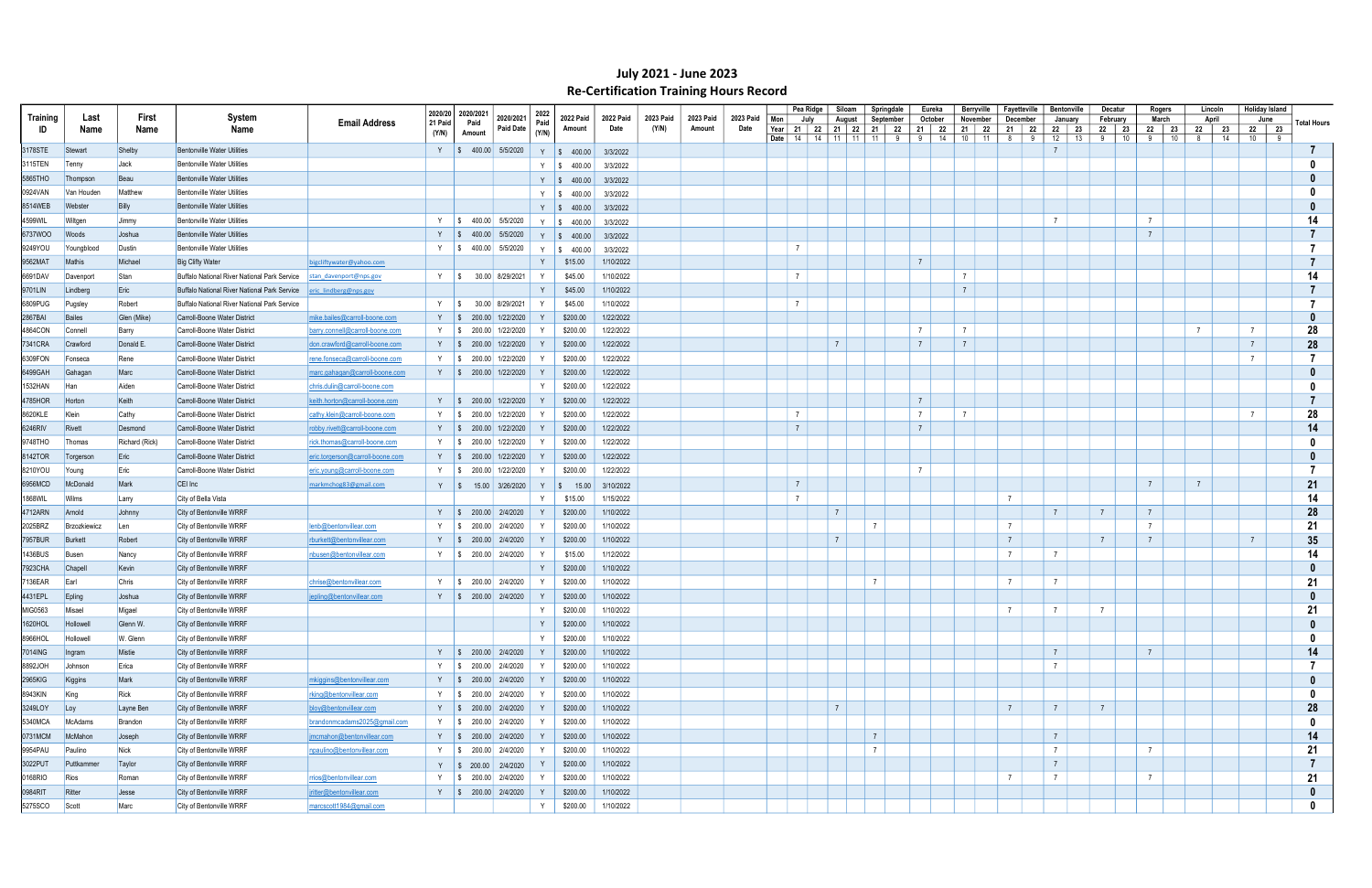|          |            |                |                          |                             |                    |                   |                                                                                            |               |                                          |           |           |           |           |     | Pea Ridge | Siloam         | Springdale                                                         |                 | Eureka         | Berryville         | Fayetteville              |                 | <b>Bentonville</b>   | Decatur    |    | Rogers                | Lincoln          |                | <b>Holiday Island</b> |                    |
|----------|------------|----------------|--------------------------|-----------------------------|--------------------|-------------------|--------------------------------------------------------------------------------------------|---------------|------------------------------------------|-----------|-----------|-----------|-----------|-----|-----------|----------------|--------------------------------------------------------------------|-----------------|----------------|--------------------|---------------------------|-----------------|----------------------|------------|----|-----------------------|------------------|----------------|-----------------------|--------------------|
| Training | Last       | First          | System                   | <b>Email Address</b>        | 2020/20<br>21 Paid | 2020/2021<br>Paid | 2020/2021                                                                                  | 2022<br>Paid  | <b>2022 Paid</b>                         | 2022 Paid | 2023 Paid | 2023 Paid | 2023 Paid | Mon | July      | August         | September                                                          |                 | October        | November           | December                  |                 | January              | February   |    | March                 | April            | June           |                       | <b>Total Hours</b> |
| ID       | Name       | Name           | Name                     |                             | (Y/N)              | Amount            | Paid Date                                                                                  | (Y/N)         | Amount                                   | Date      | (Y/N)     | Amount    | Date      |     |           |                | Year 21 22 21 22 21 22<br><b>Date</b>   14   14   11   11   11   9 | 9 <sup>1</sup>  | 21   22<br>14  | 21   22<br>$10$ 11 | 21   22<br>8 <sup>8</sup> | 9               | 23<br>22<br>12<br>13 | 22 23<br>9 | 10 | 22  <br>23<br>9<br>10 | 22 23<br>14<br>8 | 22 23<br>10    | 9                     |                    |
| 5530SMI  | Smith      | Tracy          | City of Bentonville WRRF | tsmith@bentonvillear.com    |                    |                   | Y   \$ 200.00 2/4/2020                                                                     | Y             | \$200.00                                 | 1/10/2022 |           |           |           |     |           |                |                                                                    |                 |                |                    | $\overline{7}$            |                 |                      |            |    |                       |                  |                |                       | 14                 |
| 8442SMI  | Smith      | Ashley         | City of Bentonville WRRF | wwlab1@bentonvillear.com    |                    |                   |                                                                                            |               | \$200.00                                 | 1/10/2022 |           |           |           |     |           |                |                                                                    |                 |                |                    |                           | $\overline{7}$  |                      |            |    |                       |                  |                |                       |                    |
| 8878SNE  | Sneed      | $\vert$ Jae    | City of Bentonville WRRF | jsneed@bentonvillear.com    |                    |                   | Y   \$ 200.00 2/4/2020                                                                     | Y             | \$200.00                                 | 1/10/2022 |           |           |           |     |           |                |                                                                    |                 |                |                    |                           | $\overline{7}$  |                      |            |    |                       |                  |                |                       |                    |
| 7889TAG  | Taggart    | Colter (Franc) | City of Bentonville WRRF | taqqart.colter@qmail.com    |                    |                   | Y $\frac{1}{3}$ 200.00 2/4/2020                                                            |               | \$200.00                                 | 1/10/2022 |           |           |           |     |           |                | $\overline{7}$                                                     |                 |                |                    |                           | $\overline{7}$  |                      |            |    |                       |                  |                |                       | 14                 |
| 2857WEB  | Webster    | Matthew        | City of Bentonville WRRF | mwebster@bentonvillear.com  |                    |                   | Y   \$ 200.00 2/4/2020                                                                     | Y             | \$200.00                                 | 1/10/2022 |           |           |           |     |           |                | $\overline{7}$                                                     |                 |                |                    |                           | $\overline{7}$  |                      |            |    |                       |                  |                |                       | 14                 |
| 4823WIL  | Williams   | Brian          | City of Bentonville WRRF |                             |                    |                   |                                                                                            | Y             | \$200.00                                 | 1/10/2022 |           |           |           |     |           |                | $\overline{7}$                                                     |                 |                |                    | $\overline{7}$            | $\overline{7}$  |                      |            |    |                       |                  |                |                       | 21                 |
| 7951YOR  | Yorek      | Theresa        | City of Bentonville WRRF | wwlab2@bentonvillear.com    |                    |                   | Y   \$ 200.00 2/4/2020                                                                     | Y             | \$200.00                                 | 1/10/2022 |           |           |           |     |           |                |                                                                    |                 |                |                    |                           | $7\overline{ }$ |                      |            |    |                       |                  |                |                       |                    |
|          |            |                |                          |                             |                    |                   |                                                                                            | Y             |                                          |           |           |           |           |     |           |                |                                                                    | $\overline{7}$  | $\overline{7}$ |                    |                           |                 |                      |            |    |                       |                  |                |                       |                    |
| 9609BAL  | Baldwin    | John           | City of Berryville       |                             |                    |                   | Y \$ 105.00 2/4/2020                                                                       |               | \$90.00                                  | 1/11/2022 |           |           |           |     |           |                |                                                                    | $\overline{7}$  | $\overline{7}$ |                    |                           |                 |                      |            |    |                       |                  |                |                       | 14                 |
| 6934BRY  | Bryant     | Jim            | City of Berryville       |                             |                    |                   | Y   \$ 105.00 2/4/2020                                                                     | Y             | \$90.00                                  | 1/11/2022 |           |           |           |     |           |                |                                                                    |                 |                |                    |                           |                 |                      |            |    |                       |                  |                |                       | 14                 |
| 1897BUT  | Butler     | <b>RD</b>      | City of Berryville       |                             |                    |                   | $\frac{1}{2}$ \$ 105.00 2/4/2020                                                           | Y             | \$90.00                                  | 1/11/2022 |           |           |           |     |           |                | $\overline{7}$                                                     |                 | $\overline{7}$ |                    |                           |                 |                      |            |    |                       |                  |                |                       | 14                 |
| 2767HAR  | Harp       | Billy          | City of Berryville       |                             |                    |                   | Y   \$ 105.00 $2/4/2020$                                                                   | Y             | \$90.00                                  | 1/11/2022 |           |           |           |     |           |                |                                                                    | $\overline{7}$  | $\overline{7}$ |                    |                           |                 |                      |            |    |                       |                  | $\overline{7}$ |                       | 21                 |
| 1439PHI  | Phillips   | Ricky          | City of Berryville       |                             |                    |                   | Y   \$ 105.00 2/4/2020                                                                     | Y             | \$90.00                                  | 1/11/2022 |           |           |           |     |           |                |                                                                    | $\overline{7}$  | $\overline{7}$ |                    |                           |                 |                      |            |    |                       |                  | $\overline{7}$ |                       | 21                 |
| 2032SAT  | Sattler    | Steve          | City of Berryville       |                             |                    |                   | Y   \$ 105.00 2/4/2020                                                                     | Y             | \$90.00                                  | 1/11/2022 |           |           |           |     |           |                | $\overline{7}$                                                     |                 | $\overline{7}$ |                    |                           |                 |                      |            |    |                       |                  |                |                       | 21                 |
| 5227SAY  | Sayre      | Rick           | City of Bethel Heights   | rsayre@bethelheightsark.org | Y S                |                   | 15.00 3/26/2020                                                                            | Y             |                                          |           |           |           |           |     |           | $\overline{7}$ | $\overline{7}$                                                     |                 |                |                    | $\overline{7}$            | $\overline{7}$  |                      |            |    |                       |                  |                |                       | 28                 |
| 5054EDK  | Edkins     | Roger          | City of Bull Shoals      |                             | Y   \$             |                   | 45.00 7/16/2020                                                                            |               | $Y \mid$ \$ 45.00                        | 2/8/2022  |           |           |           |     |           |                |                                                                    |                 |                |                    |                           |                 |                      |            |    |                       |                  |                |                       |                    |
| 1466SAL  | Salentine  | Michael        | City of Bull Shoals      |                             | Y S                |                   | 45.00 7/16/2020                                                                            |               | $Y \,   \, \$ \, 45.00$                  | 2/8/2022  |           |           |           |     |           |                |                                                                    |                 |                |                    |                           |                 |                      |            |    |                       |                  |                |                       |                    |
| 5835ALL  | Allen      | Dwayne         | City of Eureka Springs   |                             |                    |                   | Y   \$ 150.00 5/5/2020                                                                     |               | Y   \$ 200.00   2/8/2022                 |           |           |           |           |     |           |                |                                                                    | $\overline{7}$  | $\overline{4}$ |                    |                           |                 |                      |            |    |                       |                  |                |                       | 11                 |
| 8470CHU  | Churchill  | Russell        | City of Eureka Springs   |                             |                    |                   |                                                                                            |               | Y   \$ 200.00                            | 2/8/2022  |           |           |           |     |           |                |                                                                    |                 |                |                    |                           |                 |                      |            |    |                       |                  |                |                       |                    |
| 4082COF  | Coffey     | Russell        | City of Eureka Springs   |                             |                    |                   |                                                                                            |               | Y   \$ 150.00   5/5/2020   Y   \$ 200.00 | 2/8/2022  |           |           |           |     |           |                |                                                                    |                 | $\overline{7}$ |                    |                           |                 |                      |            |    |                       |                  |                |                       |                    |
| 0254DAR  | Darby      | Eugene         | City of Eureka Springs   |                             |                    |                   |                                                                                            |               | Y   \$ 200.00                            | 2/8/2022  |           |           |           |     |           |                |                                                                    |                 |                |                    |                           |                 |                      |            |    |                       |                  |                |                       |                    |
| 2457EPP  | Epperly    | Jim            | City of Eureka Springs   |                             |                    |                   |                                                                                            |               | Y   \$ 150.00   5/5/2020   Y   \$ 200.00 | 2/8/2022  |           |           |           |     |           |                |                                                                    |                 |                |                    |                           |                 |                      |            |    |                       |                  |                |                       |                    |
| 5137FAV  | Favors     | Andrew         | City of Eureka Springs   |                             |                    |                   |                                                                                            |               | Y \$ 200.00                              | 2/8/2022  |           |           |           |     |           |                |                                                                    |                 |                |                    |                           |                 |                      |            |    |                       |                  |                |                       |                    |
| 8444JAR  | Jarnagin   | Jeff           | City of Eureka Springs   |                             |                    |                   | Y   \$ 150.00   5/5/2020                                                                   |               | $Y \mid $200.00]$                        | 2/8/2022  |           |           |           |     |           |                |                                                                    |                 |                |                    |                           |                 |                      |            |    |                       |                  |                |                       |                    |
| 9227LON  | Long       | Terry          | City of Eureka Springs   |                             |                    |                   | Y   \$ 150.00 5/5/2020                                                                     |               | Y   \$ 200.00                            | 2/8/2022  |           |           |           |     |           |                |                                                                    | $\overline{7}$  | $\overline{4}$ |                    |                           |                 |                      |            |    |                       |                  |                |                       | 11                 |
| 2353MOS  | Moser      | Nicholas       | City of Eureka Springs   |                             |                    |                   | Y   \$ 150.00   5/5/2020                                                                   |               | Y   \$ 200.00                            | 2/8/2022  |           |           |           |     |           |                |                                                                    |                 |                |                    |                           |                 |                      |            |    |                       |                  |                |                       |                    |
| 0958MUL  | Mullins    | Robert         | City of Eureka Springs   |                             |                    |                   | Y   \$ 150.00 $5/5/2020$                                                                   |               |                                          |           |           |           |           |     |           |                |                                                                    |                 |                |                    |                           |                 |                      |            |    |                       |                  |                |                       | 14                 |
|          |            |                |                          |                             |                    |                   |                                                                                            |               | Y   \$ 200.00                            | 2/8/2022  |           |           |           |     |           |                |                                                                    |                 |                |                    |                           |                 |                      |            |    |                       |                  |                |                       |                    |
| 3206NIC  | Nichols    | Jarrod         | City of Eureka Springs   |                             |                    |                   |                                                                                            |               | Y   \$ 200.00                            | 2/8/2022  |           |           |           |     |           |                |                                                                    |                 |                |                    |                           |                 |                      |            |    |                       |                  |                |                       |                    |
| 4797PES  | Peschka    | Vince          | City of Eureka Springs   |                             |                    |                   | Y   \$ 150.00 5/5/2020                                                                     |               | Y   \$ 200.00                            | 2/8/2022  |           |           |           |     |           |                |                                                                    | $7\overline{ }$ |                |                    |                           |                 |                      |            |    |                       |                  |                |                       |                    |
| 0163ADA  | Adams      | Carl           | City of Fayetteville     |                             |                    |                   |                                                                                            | Y             | \$400.00                                 | 1/20/2022 |           |           |           |     |           |                |                                                                    |                 |                |                    |                           |                 |                      |            |    |                       |                  |                |                       |                    |
| 1043ASH  | Ashworth   | Cody           | City of Fayetteville     |                             |                    |                   | Y   \$ 400.00 3/26/2020                                                                    |               | \$400.00                                 | 1/20/2022 |           |           |           |     |           |                |                                                                    |                 |                |                    | $\overline{7}$            |                 |                      |            |    |                       |                  |                |                       |                    |
| 5783BLY  | Blythe     | Robert (Bob)   | City of Fayetteville     |                             |                    |                   | Y   \$ 400.00 3/26/2020                                                                    |               | \$400.00                                 | 1/20/2022 |           |           |           |     |           |                |                                                                    |                 |                |                    |                           |                 |                      |            |    |                       |                  |                |                       |                    |
| 5737BOW  | Bowling    | Bobby          | City of Fayetteville     |                             |                    |                   | Y   \$ 400.00   3/26/2020                                                                  | Y             | \$400.00                                 | 1/20/2022 |           |           |           |     |           |                |                                                                    |                 |                |                    | $\overline{4}$            |                 |                      |            |    |                       |                  |                |                       |                    |
| 5940BRA  | Branson    | Jayce          | City of Fayetteville     |                             |                    |                   |                                                                                            |               | Y   \$ 400.00   3/26/2020   Y   \$400.00 | 1/20/2022 |           |           |           |     |           |                |                                                                    |                 |                |                    |                           |                 |                      |            |    |                       | $\overline{7}$   |                |                       |                    |
| 3423CAR  | Cartwright | Dennis         | City of Fayetteville     |                             |                    |                   | Y   \$ 400.00 3/26/2020                                                                    |               | \$400.00                                 | 1/20/2022 |           |           |           |     |           |                |                                                                    |                 |                |                    | $\overline{7}$            |                 |                      |            |    |                       |                  |                |                       | -7                 |
| 4997COG  | Cogburn    | Jeremy         | City of Fayetteville     |                             |                    |                   | Y $\vert \$ 400.00 \vert 3/26/2020$                                                        | Y             | \$400.00                                 | 1/20/2022 |           |           |           |     |           |                |                                                                    |                 |                |                    |                           |                 |                      |            |    |                       |                  |                |                       |                    |
| 4924DEA  | Deaton     | John (Brian)   | City of Fayetteville     |                             |                    |                   | Y $\vert \$ 400.00 \vert 3/26/2020$                                                        | Y             | \$400.00                                 | 1/20/2022 |           |           |           |     |           |                |                                                                    |                 |                |                    | $7\overline{ }$           |                 |                      |            |    |                       |                  |                |                       | -7                 |
| 5523EDW  | Edwards    | Warren         | City of Fayetteville     |                             |                    |                   | Y $\vert \$ 400.00 \vert 3/26/2020$                                                        | Y             | \$400.00                                 | 1/20/2022 |           |           |           |     |           |                |                                                                    |                 |                |                    |                           |                 |                      |            |    |                       |                  |                |                       |                    |
| 2090GER  | Gerke      | Kevin          | City of Fayetteville     |                             |                    |                   | Y $\frac{1}{3}$ 400.00 3/26/2020                                                           |               | \$400.00                                 | 1/20/2022 |           |           |           |     |           |                |                                                                    |                 |                |                    | $7\overline{ }$           |                 |                      |            |    |                       |                  |                |                       |                    |
| 7684GON  | Gonelli    | Keith          | City of Fayetteville     |                             |                    |                   | Y $\vert \$ 400.00 \vert 3/26/2020$                                                        | Y             | \$400.00                                 | 1/20/2022 |           |           |           |     |           |                |                                                                    |                 |                |                    | 4                         |                 |                      |            |    |                       |                  |                |                       | -4                 |
| 4364GRA  | Granderson | Corey          | City of Fayetteville     |                             |                    |                   | Y $\frac{1}{9}$ 400.00 3/26/2020                                                           |               | \$400.00                                 | 1/20/2022 |           |           |           |     |           |                |                                                                    |                 |                |                    | $7\overline{ }$           |                 |                      |            |    | $\overline{7}$        |                  |                |                       | 14                 |
| 1820GRE  | Greenlee   | Ricky          | City of Fayetteville     |                             |                    |                   | Y $\vert \$ \$ 400.00 3/26/2020                                                            |               | \$400.00                                 | 1/20/2022 |           |           |           |     |           |                |                                                                    |                 |                |                    |                           |                 |                      |            |    |                       |                  |                |                       | 0                  |
| 3752GUE  | Guest      | David          | City of Fayetteville     |                             |                    |                   |                                                                                            | Y             | \$400.00                                 | 1/20/2022 |           |           |           |     |           |                |                                                                    |                 |                |                    |                           |                 |                      |            |    |                       |                  |                |                       |                    |
| 5285HAF  | Haffelder  | Bradley        | City of Fayetteville     |                             |                    |                   |                                                                                            | Y             | \$400.00                                 | 1/20/2022 |           |           |           |     |           |                |                                                                    |                 |                |                    |                           |                 |                      |            |    |                       |                  |                |                       |                    |
| 5449HAF  | Haffelder  | Brandon        | City of Fayetteville     |                             |                    |                   |                                                                                            | Y             | \$400.00                                 | 1/20/2022 |           |           |           |     |           |                |                                                                    |                 |                |                    |                           |                 |                      |            |    |                       |                  |                |                       |                    |
| 8914HAL  | Hall       | Austin         | City of Fayetteville     |                             |                    |                   |                                                                                            | Y             | \$400.00                                 | 1/20/2022 |           |           |           |     |           |                |                                                                    |                 |                |                    |                           |                 |                      |            |    |                       |                  |                |                       | 0                  |
| 0943HYK  | Hyke       | Lynn           | City of Fayetteville     |                             |                    |                   | Y $\begin{array}{ c c c c c c } \hline \text{$\$} & 400.00 & 3/26/2020 \hline \end{array}$ |               | \$400.00                                 | 1/20/2022 |           |           |           |     |           |                |                                                                    | $\overline{7}$  |                |                    | $7\overline{ }$           |                 |                      |            |    |                       |                  |                |                       | 14                 |
| 5853JEW  | Jewsbury   | Gregg          | City of Fayetteville     |                             |                    |                   |                                                                                            | Y             | \$400.00                                 | 1/20/2022 |           |           |           |     |           |                |                                                                    |                 |                |                    |                           |                 |                      |            |    |                       |                  |                |                       | 0                  |
| 3880JUD  | Judy       | Bryan          | City of Fayetteville     |                             |                    |                   | Y   \$ 400.00   3/26/2020                                                                  | $\frac{1}{2}$ | \$400.00                                 | 1/20/2022 |           |           |           |     |           |                |                                                                    |                 |                |                    | $7\overline{ }$           |                 |                      |            |    |                       |                  |                |                       |                    |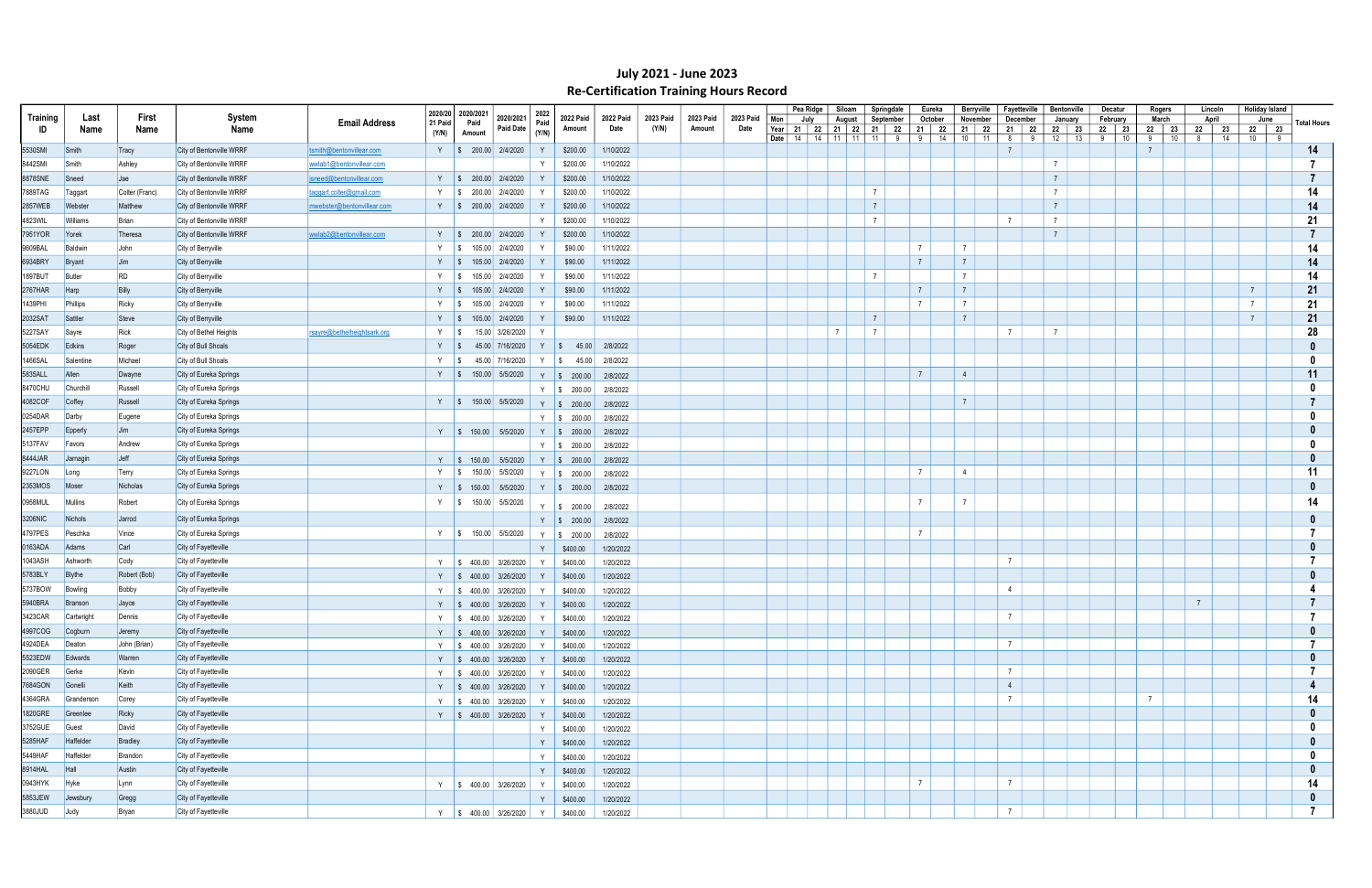|               |                |                         |                                                        |          | 2020/20 2020/2021 |                                     |              |                                                       |           |           |           |           |                | Pea Ridge | Siloam                                                                  | Springdale |                        | Eureka         | Berryville       | Fayetteville    |         | Bentonville          | Decatur          | Rogers              | Lincoln             | <b>Holiday Island</b> |                    |
|---------------|----------------|-------------------------|--------------------------------------------------------|----------|-------------------|-------------------------------------|--------------|-------------------------------------------------------|-----------|-----------|-----------|-----------|----------------|-----------|-------------------------------------------------------------------------|------------|------------------------|----------------|------------------|-----------------|---------|----------------------|------------------|---------------------|---------------------|-----------------------|--------------------|
| Training      | Last           | First                   | <b>System</b><br><b>Email Address</b>                  | 21 Paid  | Paid              | 2020/2021                           | 2022<br>Paid | 2022 Paid                                             | 2022 Paid | 2023 Paid | 2023 Paid | 2023 Paid | Mon            | July      | August                                                                  | September  |                        | October        | November         | December        |         | January              | February         | March               | April               | June                  | <b>Total Hours</b> |
| ID            | Name           | Name                    | Name                                                   | (Y/N)    | Amount            | <b>Paid Date</b>                    | (Y/N)        | Amount                                                | Date      | (Y/N)     | Amount    | Date      | Year           |           | 21   22   21   22   21   22<br><b>Date</b>   14   14   11   11   11   9 |            | 21  <br>9 <sup>1</sup> | 22<br>14       | 21 22<br>$10$ 11 | 21<br>8         | 22<br>9 | 22<br>23<br>12<br>13 | 22 23<br>9<br>10 | 22<br>23<br>9<br>10 | 22<br>23<br>8<br>14 | 22 23<br>$10 \mid 9$  |                    |
| 8155LAI       | Laird          | Justin                  | City of Fayetteville                                   |          |                   | $\frac{1}{2}$ \$ 400.00 3/26/2020   | Y            | \$400.00                                              | 1/20/2022 |           |           |           |                |           |                                                                         |            |                        |                |                  |                 |         |                      |                  |                     |                     |                       |                    |
| 6432LAN       | Lancaster      | Robert                  | City of Fayetteville                                   | <b>V</b> |                   |                                     |              |                                                       |           |           |           |           |                |           |                                                                         |            |                        |                |                  | $\overline{4}$  |         |                      |                  |                     |                     |                       |                    |
| 0482LER       |                |                         | City of Fayetteville                                   |          |                   | $\frac{1}{2}$ \$ 400.00 3/26/2020   |              | \$400.00                                              | 1/20/2022 |           |           |           |                |           |                                                                         |            |                        |                |                  |                 |         |                      |                  |                     |                     |                       |                    |
|               | Lerz           | Ryan                    |                                                        |          |                   | Y $\parallel$ \$ 400.00 3/26/2020   |              | \$400.00                                              | 1/20/2022 |           |           |           |                |           |                                                                         |            |                        |                |                  | $\overline{7}$  |         |                      |                  |                     |                     |                       |                    |
| 0080LON       | Longley        | David                   | City of Fayetteville                                   | Y        |                   | $\frac{1}{2}$ \$ 400.00 3/26/2020   |              | \$400.00                                              | 1/20/2022 |           |           |           |                |           |                                                                         |            |                        |                |                  |                 |         |                      |                  |                     |                     |                       |                    |
| 0927LOV       | Love           | Danny                   | City of Fayetteville                                   |          |                   | Y $\parallel$ \$ 400.00 3/26/2020   | Y            | \$400.00                                              | 1/20/2022 |           |           |           |                |           |                                                                         |            |                        |                |                  |                 |         |                      |                  |                     |                     |                       |                    |
| 1971MAC       | Macleod        | Derek                   | City of Fayetteville                                   |          |                   |                                     | Y            | \$400.00                                              | 1/20/2022 |           |           |           |                |           |                                                                         |            |                        |                |                  |                 |         |                      |                  |                     |                     |                       |                    |
| 7595MER       | Merrick        | $\vert$ Zack            | City of Fayetteville                                   |          |                   |                                     | Y            | \$400.00                                              | 1/20/2022 |           |           |           |                |           |                                                                         |            |                        |                |                  |                 |         |                      |                  |                     |                     |                       |                    |
| 6484MIN       | Mincy          | Jeff<br><b>LEONIDES</b> | City of Fayetteville                                   |          |                   |                                     | Y            | \$400.00                                              | 1/20/2022 |           |           |           |                |           |                                                                         |            |                        |                |                  |                 |         |                      |                  |                     |                     |                       |                    |
| 2920MIR       | MIRANDA        | <b>MORENO</b>           | City of Fayetteville                                   |          |                   | Y   \$ 400.00 3/26/2020             | Y            | \$400.00                                              | 1/20/2022 |           |           |           |                |           |                                                                         |            |                        |                |                  | $\overline{4}$  |         |                      |                  |                     |                     |                       |                    |
| 1430NOL       | Nolan          | Bruce                   | City of Fayetteville                                   |          |                   | Y   \$ 400.00 3/26/2020             | Y            | \$400.00                                              | 1/20/2022 |           |           |           |                |           |                                                                         |            |                        |                |                  | $\overline{7}$  |         |                      |                  |                     |                     |                       |                    |
| 7598NYA       | Nyander        | Tim                     | City of Fayetteville                                   |          |                   | Y $\vert \$ 400.00 \vert 3/26/2020$ |              | \$400.00                                              | 1/20/2022 |           |           |           |                |           |                                                                         |            |                        |                |                  |                 |         |                      |                  |                     |                     |                       |                    |
| 2456OSB       | Osburn         | Don                     | City of Fayetteville                                   |          |                   |                                     | Y            | \$400.00                                              | 1/20/2022 |           |           |           |                |           |                                                                         |            |                        |                |                  | $\overline{7}$  |         |                      |                  |                     |                     |                       | 11                 |
| 6715PAT       | Patrick        | Randy                   | City of Fayetteville                                   |          |                   | Y $\vert \$ 400.00 \vert 3/26/2020$ | Y            | \$400.00                                              | 1/20/2022 |           |           |           |                |           |                                                                         |            |                        |                |                  | $\overline{7}$  |         |                      |                  |                     |                     |                       |                    |
| 0926RAL       | Ralston        | Odell                   | City of Fayetteville                                   |          |                   | Y   \$ 400.00 3/26/2020             |              | \$400.00                                              | 1/20/2022 |           |           |           |                |           |                                                                         |            |                        |                |                  | $\overline{4}$  |         |                      |                  |                     |                     |                       |                    |
| 0076REE       | Reeves         | Bobby                   | City of Fayetteville                                   |          |                   | Y $\vert \$ 400.00 \vert 3/26/2020$ | Y            | \$400.00                                              | 1/20/2022 |           |           |           |                |           |                                                                         |            |                        |                |                  | $\overline{7}$  |         |                      |                  |                     |                     |                       |                    |
| 4773RIT       | Ritchie        | Kenneth                 | City of Fayetteville                                   |          |                   |                                     | Y            | \$400.00                                              | 1/20/2022 |           |           |           |                |           |                                                                         |            |                        |                |                  |                 |         |                      |                  |                     |                     |                       |                    |
| 9822ROG       | Rogers         | Mark                    | City of Fayetteville                                   |          |                   | Y $\parallel$ \$ 400.00 3/26/2020   | Y            | \$400.00                                              | 1/20/2022 |           |           |           |                |           |                                                                         |            |                        |                |                  |                 |         |                      |                  |                     |                     |                       |                    |
| 0870SEL       | Sellers        | Sterling                | City of Fayetteville                                   |          |                   |                                     | Y            |                                                       | 1/20/2022 |           |           |           | $\overline{7}$ |           |                                                                         |            |                        |                |                  |                 |         |                      |                  |                     |                     |                       |                    |
| 4145SHA       | Sharp          | Doug                    | City of Fayetteville                                   |          |                   | Y   \$ 400.00 3/26/2020             |              | \$400.00                                              |           |           |           |           |                |           |                                                                         |            |                        |                |                  | $\overline{7}$  |         |                      |                  |                     |                     |                       | 14                 |
| 9395SMI       | Smith          | Brandon                 | City of Fayetteville                                   |          |                   | Y $\vert \$ 400.00 \vert 3/26/2020$ | Y            | \$400.00                                              | 1/20/2022 |           |           |           |                |           |                                                                         |            |                        |                |                  | $7\overline{ }$ |         |                      |                  |                     |                     |                       |                    |
|               |                |                         |                                                        |          |                   | Y   \$ 400.00 3/26/2020             | Y            | \$400.00                                              | 1/20/2022 |           |           |           |                |           |                                                                         |            |                        |                |                  | $\overline{7}$  |         |                      |                  |                     |                     |                       |                    |
| 0343SMI       | Smith          | Harold (Wayne)          | City of Fayetteville                                   |          |                   | Y $\vert \$ 400.00 \vert 3/26/2020$ | Y            | \$400.00                                              | 1/20/2022 |           |           |           |                |           |                                                                         |            |                        |                |                  | $\overline{7}$  |         |                      |                  |                     |                     |                       |                    |
|               | Strong         | Mike                    | City of Fayetteville                                   |          |                   | Y   \$ 400.00   3/26/2020           |              | \$400.00                                              | 1/20/2022 |           |           |           |                |           |                                                                         |            |                        |                |                  |                 |         |                      |                  |                     |                     |                       |                    |
| 7331THO       | Thompson       | Kenne Charlie           | City of Fayetteville                                   |          |                   | Y $\parallel$ \$ 400.00 3/26/2020   |              | \$400.00                                              | 1/20/2022 |           |           |           |                |           |                                                                         |            |                        |                |                  | $\overline{4}$  |         |                      |                  |                     |                     |                       |                    |
| 6358TRI       | Tripp          | Terry                   | City of Fayetteville                                   |          |                   |                                     | <sup>V</sup> | \$400.00                                              | 1/20/2022 |           |           |           |                |           |                                                                         |            |                        |                |                  |                 |         |                      |                  |                     |                     |                       |                    |
| 0758WAL       | Walther        | Zeno                    | City of Fayetteville                                   |          |                   |                                     | Y            | \$400.00                                              | 1/20/2022 |           |           |           |                |           |                                                                         |            |                        |                |                  |                 |         |                      |                  |                     |                     |                       |                    |
| 3098WAS       | Wasson         | Drew                    | City of Fayetteville                                   |          |                   |                                     | $\mathsf{Y}$ | \$400.00                                              | 1/20/2022 |           |           |           |                |           |                                                                         |            |                        |                |                  |                 |         |                      |                  |                     |                     |                       |                    |
| 1458WAT       | <b>Watkins</b> | Aaron                   | City of Fayetteville                                   |          |                   | Y   \$ 400.00   3/26/2020           | Y            | \$400.00                                              | 1/20/2022 |           |           |           |                |           |                                                                         |            |                        |                |                  | $\overline{7}$  |         |                      |                  |                     |                     |                       |                    |
| 3091WIL       | Williams       | Kendall                 | City of Fayetteville                                   |          |                   |                                     | Y            | \$400.00                                              | 1/20/2022 |           |           |           |                |           |                                                                         |            |                        |                |                  |                 |         |                      |                  |                     |                     |                       |                    |
| 1061WIL       | Willis         | Clayton                 | City of Fayetteville                                   |          |                   | Y $\parallel$ \$ 400.00 3/26/2020   | Y            | \$400.00                                              | 1/20/2022 |           |           |           |                |           |                                                                         |            |                        |                |                  | $\overline{4}$  |         |                      |                  |                     |                     |                       |                    |
|               | Enriguez       | Gemeniano S.            | City of Green Forest                                   |          |                   | Y   \$ 105.00 8/29/2021             |              | Y $\frac{1}{9}$ 105.00                                | 2/10/2022 |           |           |           |                |           |                                                                         |            |                        |                |                  |                 |         |                      |                  |                     |                     |                       |                    |
|               | Fredrick       | David                   | City of Green Forest                                   |          |                   | Y   \$ 105.00 8/29/2021             |              | Y   \$ 105.00                                         | 2/10/2022 |           |           |           |                |           |                                                                         |            |                        |                |                  |                 |         |                      |                  |                     |                     |                       |                    |
| 5394FRY       | <b>Fry</b>     | Buddy                   | City of Green Forest                                   |          |                   | $\frac{1}{2}$ \$ 105.00 8/29/2021   |              | Y   \$ 105.00                                         | 2/10/2022 |           |           |           | $\overline{7}$ |           |                                                                         |            | $\overline{7}$         |                |                  |                 |         |                      |                  |                     |                     |                       | 14                 |
|               | Gibson         | Kenny                   | City of Green Forest                                   |          |                   | Y   \$ 105.00 8/29/2021             |              | Y   \$ 105.00                                         | 2/10/2022 |           |           |           |                |           |                                                                         |            |                        |                |                  |                 |         |                      |                  |                     |                     |                       |                    |
|               | Mendoza        | Luis                    | City of Green Forest                                   |          |                   |                                     |              | Y   \$ 105.00   2/10/2022                             |           |           |           |           |                |           |                                                                         |            |                        |                |                  |                 |         |                      |                  |                     |                     |                       |                    |
| 2341STA       | Standlee       | Charles                 | City of Green Forest                                   |          |                   |                                     |              | Y   \$ 105.00   8/29/2021   Y   \$ 105.00   2/10/2022 |           |           |           |           |                |           |                                                                         |            |                        |                |                  |                 |         |                      |                  |                     |                     |                       |                    |
|               | Winkle         | Blake                   | City of Green Forest                                   |          |                   |                                     |              | Y   \$ 105.00 8/29/2021   Y   \$ 105.00 2/10/2022     |           |           |           |           |                |           |                                                                         |            |                        |                |                  |                 |         |                      |                  |                     |                     |                       | - 0                |
| 8333BLA       | Blair          | Guy                     | City of Harrison                                       |          |                   |                                     |              | Y   \$ 200.00 2/27/2022                               |           |           |           |           |                |           |                                                                         |            |                        |                |                  |                 |         |                      |                  |                     |                     |                       | $\mathbf{0}$       |
| 5490CAS       | Case           | Ronald (Nathan)         | City of Harrison                                       |          |                   |                                     |              | Y   \$ 200.00 2/27/2020   Y   \$ 200.00 2/27/2022     |           |           |           |           |                |           |                                                                         |            |                        | $\overline{7}$ |                  |                 |         |                      |                  |                     |                     |                       |                    |
| 5030CAS       | Casey          | $\sqrt{\log y}$         | City of Harrison                                       |          |                   |                                     |              | Y   \$ 200.00 2/27/2020   Y   \$ 200.00 2/27/2022     |           |           |           |           |                |           |                                                                         |            |                        | $\overline{4}$ |                  |                 |         |                      |                  |                     |                     |                       |                    |
| 4228CAT       | Catlin         | Kathryn                 | City of Harrison<br>kathryn.catlin@cityofharrison.com  |          |                   |                                     |              | Y   \$ 200.00 2/27/2020   Y   \$ 200.00 2/27/2022     |           |           |           |           |                |           |                                                                         |            |                        |                |                  |                 |         |                      |                  |                     |                     |                       |                    |
| 3682CRO       | Crow           | Michael                 | City of Harrison                                       |          |                   |                                     |              | Y   \$ 200.00 2/27/2020   Y   \$ 200.00 2/27/2022     |           |           |           |           |                |           |                                                                         |            |                        |                |                  |                 |         |                      |                  |                     |                     |                       |                    |
| 3752HOL       | Holt           | Tim                     | City of Harrison                                       |          |                   |                                     |              | Y   \$ 200.00 2/27/2020   Y   \$ 200.00 2/27/2022     |           |           |           |           |                |           |                                                                         |            |                        |                |                  |                 |         |                      |                  |                     |                     |                       |                    |
| 8860JEN       | Jennings       | Jeremy                  | City of Harrison                                       |          |                   |                                     |              | Y   \$ 200.00 2/27/2020   Y   \$ 200.00 2/27/2022     |           |           |           |           |                |           |                                                                         |            |                        |                |                  |                 |         |                      |                  |                     |                     |                       |                    |
| 8454JON       | Jones          | Charles                 | City of Harrison<br>charlie.jones@cityofharrison.com   |          |                   |                                     |              | Y   \$ 200.00 2/27/2020   Y   \$ 200.00 2/27/2022     |           |           |           |           |                |           |                                                                         |            |                        | $\overline{7}$ |                  |                 |         |                      |                  |                     |                     |                       |                    |
| 8081LUD       | Ludwig         | Murray                  | City of Harrison                                       |          |                   |                                     |              | Y   \$ 200.00 2/27/2020   Y   \$ 200.00 2/27/2022     |           |           |           |           |                |           |                                                                         |            |                        |                |                  |                 |         |                      |                  |                     |                     |                       |                    |
| 6822MIL       | Milligan       | Andrew                  | City of Harrison<br>andrew.milligan@cityofharrison.com |          |                   |                                     |              | Y   \$ 200.00 2/27/2020   Y   \$ 200.00 2/27/2022     |           |           |           |           |                |           |                                                                         |            |                        |                |                  |                 |         |                      |                  | $\overline{7}$      |                     |                       | -7                 |
| 1002MOU       | Mounce         | Nathan                  | City of Harrison                                       |          |                   |                                     |              | Y   \$ 200.00 2/27/2020   Y   \$ 200.00 2/27/2022     |           |           |           |           |                |           |                                                                         |            |                        | $\overline{7}$ |                  |                 |         |                      |                  |                     |                     |                       | $\overline{7}$     |
| 9633PER Perse |                | Jeff                    | City of Harrison                                       |          |                   |                                     |              | Y   \$ 200.00 2/27/2020   Y   \$ 200.00 2/27/2022     |           |           |           |           |                |           |                                                                         |            |                        |                |                  |                 |         |                      |                  |                     |                     |                       | $\mathbf{0}$       |
|               |                |                         |                                                        |          |                   |                                     |              |                                                       |           |           |           |           |                |           |                                                                         |            |                        |                |                  |                 |         |                      |                  |                     |                     |                       |                    |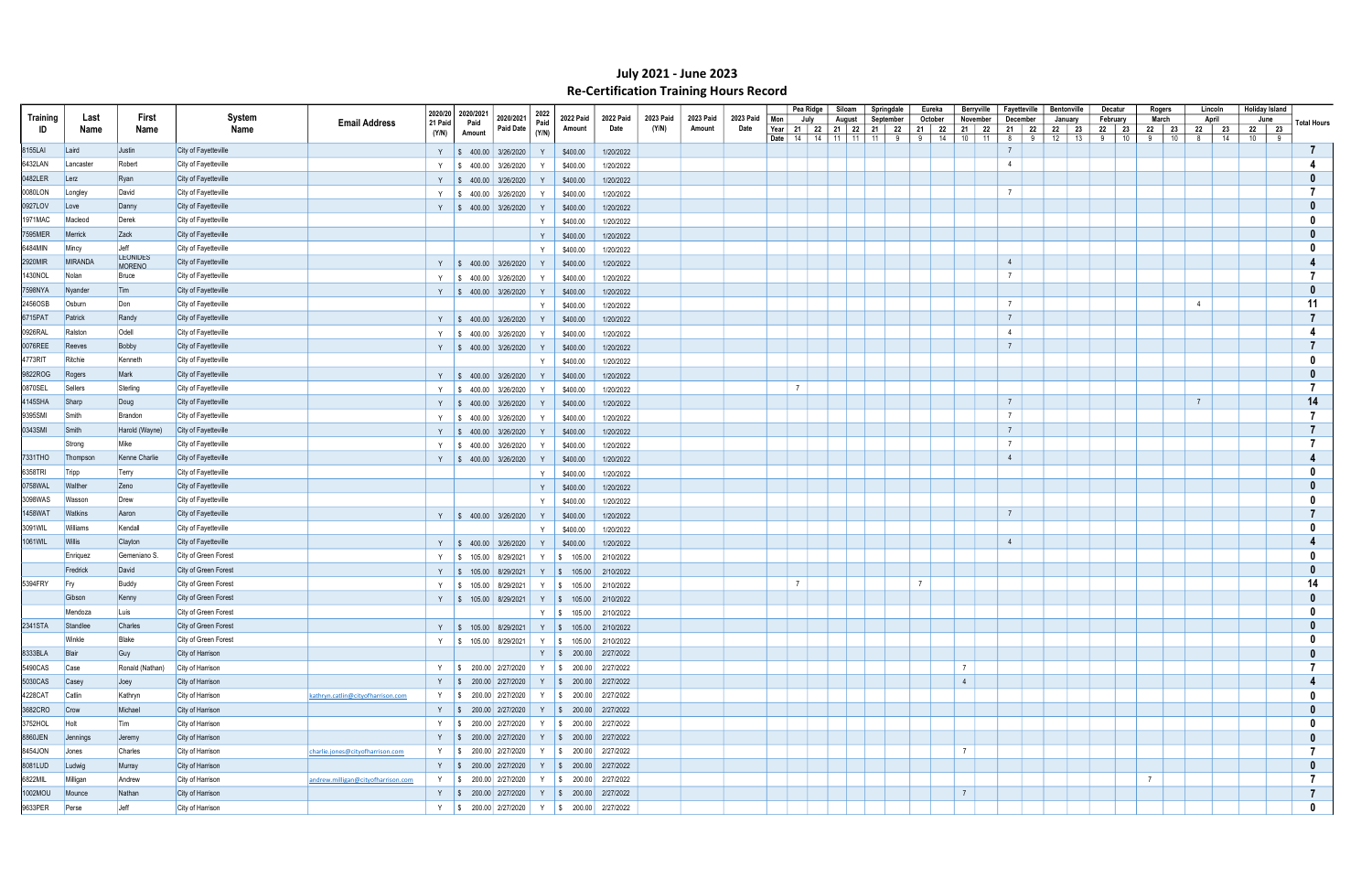|                 |                |                |                                           |                                    |         | 2020/20 2020/2021 |                                  |              |                                   |                  |                    |           |           |              | Pea Ridge    | Siloam                      | Springdale     |   | Eureka         |                | <b>Berryville</b> | Fayetteville    |             | <b>Bentonville</b> |            | Decatur          | Rogers               | Lincoln          | <b>Holiday Island</b> |                    |
|-----------------|----------------|----------------|-------------------------------------------|------------------------------------|---------|-------------------|----------------------------------|--------------|-----------------------------------|------------------|--------------------|-----------|-----------|--------------|--------------|-----------------------------|----------------|---|----------------|----------------|-------------------|-----------------|-------------|--------------------|------------|------------------|----------------------|------------------|-----------------------|--------------------|
| <b>Training</b> | Last           | First          | System                                    | <b>Email Address</b>               | 21 Paid | Paid              | 2020/2021<br><b>Paid Date</b>    | 2022<br>Paid | 2022 Paid                         | 2022 Paid        | 2023 Paid<br>(Y/N) | 2023 Paid | 2023 Paid | Mon          | July         | August                      | September      |   | October        |                | November          | December        |             | January            |            | February         | March                | April            | June                  | <b>Total Hours</b> |
| ID              | Name           | Name           | Name                                      |                                    | (Y/N)   | Amount            |                                  | (Y/N)        | Amount                            | Date             |                    | Amount    | Date      | Year<br>Date | 14   14   11 | 21   22   21   22  <br>  11 | 21   22<br>11  | 9 | 21   22<br>91  | 14             | 21 22<br>11<br>10 | 21<br>8         | - 22<br>- 9 | 22<br>12           | 23  <br>13 | 22 23<br>10<br>9 | 22 23<br>$10$  <br>9 | 22 23<br>14<br>8 | 22 23<br>10   9       |                    |
| 3550PHI         | Phillips       | Wade           | City of Harrison                          | publicworks@cityofharrison.com     |         |                   | Y   \$ 200.00 2/27/2020          |              | Y   \$ 200.00 2/27/2022           |                  |                    |           |           |              |              |                             |                |   | $\overline{4}$ | $\overline{4}$ |                   |                 |             |                    |            |                  |                      |                  |                       | -8                 |
| 2252RAM         | Ramsey         | Dalton         | City of Harrison                          |                                    |         |                   | Y   \$ 200.00 2/27/2020          | Y            | $\frac{1}{2}$ \$ 200.00 2/27/2022 |                  |                    |           |           |              |              |                             |                |   |                | $\overline{7}$ |                   |                 |             |                    |            |                  |                      |                  |                       | 14                 |
| 0904REE         | Reese          | Randy          | City of Harrison                          |                                    |         |                   | Y   \$ 200.00 2/27/2020          | Y            | $\frac{1}{200.00}$                | 2/27/2022        |                    |           |           |              |              |                             |                |   |                |                |                   |                 |             |                    |            |                  |                      |                  |                       |                    |
| 2900RIN         | Rine           | Carl           | City of Harrison                          | carl.rine@cityofharrison.com       |         |                   | Y   \$ 200.00 2/27/2020          | Y            | $\frac{1}{2}$ \$ 200.00 2/27/2022 |                  |                    |           |           |              |              |                             |                |   |                | $\overline{7}$ |                   |                 |             |                    |            |                  |                      |                  |                       |                    |
| 4714ROB         | Robinson       | Thomas         | City of Harrison                          |                                    |         |                   | Y   \$ 200.00 2/27/2020          |              | Y   \$ 200.00 2/27/2022           |                  |                    |           |           |              |              |                             |                |   |                |                |                   |                 |             |                    |            |                  |                      |                  |                       |                    |
| 3287ROG         | Rogers         | Deric          | City of Harrison                          |                                    |         |                   | Y   \$ 200.00 2/27/2020          |              | Y   \$ 200.00 2/27/2022           |                  |                    |           |           |              |              |                             |                |   |                |                |                   |                 |             |                    |            |                  |                      |                  |                       |                    |
| 4287SIS         | Sisco          | Harley         | City of Harrison                          |                                    |         |                   |                                  |              | Y   \$ 200.00 2/27/2022           |                  |                    |           |           |              |              |                             |                |   |                |                |                   |                 |             |                    |            |                  |                      |                  |                       |                    |
| 5679SLA         | Slankard       | Shaun          | City of Harrison                          |                                    | Y       |                   | $\frac{1}{2}$ 200.00 2/27/2020   |              | Y   \$ 200.00 2/27/2022           |                  |                    |           |           |              |              |                             |                |   |                |                |                   |                 |             |                    |            |                  |                      |                  |                       |                    |
| 7328STA         | <b>Starnes</b> | Robert         | City of Harrison                          |                                    |         |                   | Y   \$ 200.00 2/27/2020          |              | Y   \$ 200.00 2/27/2022           |                  |                    |           |           |              |              |                             |                |   |                |                |                   |                 |             |                    |            |                  |                      |                  |                       |                    |
| 5299TUR         | Tumer          | Michael        | City of Harrison                          |                                    |         |                   | Y   \$ 200.00 2/27/2020          | Y            | $\frac{1}{2}$ \$ 200.00 2/27/2022 |                  |                    |           |           |              |              |                             |                |   |                |                |                   |                 |             |                    |            |                  |                      |                  |                       |                    |
| 2413BOO         | Bottoms        | Samuel         | City of Lincoln                           |                                    |         |                   |                                  | Y            | \$135.00                          | 1/18/2022        |                    |           |           |              |              |                             |                |   |                |                |                   |                 |             |                    |            |                  |                      |                  |                       |                    |
| 8995BRU         | Brumley        | Chris          | City of Lincoln                           |                                    |         |                   | Y   \$ 105.00   2/4/2020         | Y            | \$135.00                          | 1/18/2022        |                    |           |           |              |              |                             |                |   |                |                |                   |                 |             |                    |            |                  |                      |                  |                       |                    |
| 2352coo         | Cooper         | Josheph        | City of Lincoln                           |                                    |         |                   |                                  | Y            | \$135.00                          | 1/18/2022        |                    |           |           |              |              |                             |                |   |                |                |                   |                 |             |                    |            |                  |                      |                  |                       |                    |
| 6147DEM         | Dement         | Johnny         | City of Lincoln                           |                                    |         |                   | Y   \$ 105.00   2/4/2020         | Y            | \$135.00                          | 1/18/2022        |                    |           |           |              |              |                             |                |   |                |                |                   |                 |             |                    |            |                  |                      | $\overline{7}$   |                       |                    |
| 8782ENG         | England        | Kendall        | City of Lincoln                           |                                    |         |                   | Y   \$ 105.00   2/4/2020         | Y            | \$135.00                          | 1/18/2022        |                    |           |           |              |              |                             |                |   |                |                |                   |                 |             |                    |            |                  |                      |                  |                       |                    |
| 0029HOL         | Holden         | Perry          | City of Lincoln                           |                                    |         | Y   \$ 105.00     | 2/4/2020                         |              | \$135.00                          | 1/18/2022        |                    |           |           |              |              |                             |                |   |                |                |                   |                 |             |                    |            |                  |                      |                  |                       |                    |
| 2074HUL         | Hulse          | Rhonda         | City of Lincoln                           | r.hulse@lincolnarkansas.com        |         |                   | Y   \$ 105.00   2/4/2020         | Y            | \$135.00                          | 1/18/2022        |                    |           |           |              |              |                             |                |   |                |                |                   |                 |             |                    |            |                  |                      |                  |                       |                    |
| 9740LUO         | Luond          | Larry          | City of Lincoln                           |                                    |         |                   | Y   \$ 105.00   2/4/2020         |              | \$135.00                          | 1/18/2022        |                    |           |           |              |              |                             |                |   |                |                |                   |                 |             |                    |            |                  |                      |                  |                       |                    |
| 0147REE         | Reed           | Harold         | City of Lincoln                           |                                    |         |                   | Y   \$ 105.00   2/4/2020         |              | \$135.00                          | 1/18/2022        |                    |           |           |              |              |                             |                |   |                |                |                   |                 |             |                    |            |                  |                      |                  |                       |                    |
| 7022BAI         | Bailey         | John Colt      | City of Lowell                            |                                    |         | Y   \$ 30.00      | 2/4/2020                         |              | Y   \$ 30.00                      | 2/4/2022         |                    |           |           |              |              |                             |                |   |                |                |                   | $\overline{4}$  |             |                    |            |                  |                      |                  |                       | 11                 |
| 7286STO         | <b>Stone</b>   | Rick           | City of Lowell                            |                                    | Y S     |                   | 30.00 2/4/2020                   |              | $Y \mid $30.00$                   | 2/4/2022         |                    |           |           |              |              |                             |                |   |                |                |                   | $\overline{7}$  |             |                    |            |                  |                      |                  |                       |                    |
| 9370ARN         | Arnold         | Jason          | City of Prairie Grove                     |                                    |         |                   | Y   \$ 135.00 2/27/2020          | Y   \$       | 150.00                            | 3/11/2022        |                    |           |           |              |              |                             |                |   |                |                |                   |                 |             |                    |            |                  |                      |                  |                       |                    |
| 8780CRI         | Crigler        | Brian          | City of Prairie Grove                     |                                    |         |                   | Y   \$ 135.00 2/27/2020          |              | Y   \$ 150.00 3/11/2022           |                  |                    |           |           |              |              |                             |                |   |                |                |                   |                 |             |                    |            |                  |                      |                  |                       |                    |
| 3313DAV         | Davis          | Daniel         | City of Prairie Grove                     |                                    |         |                   |                                  |              | Y   \$ 150.00 3/11/2022           |                  |                    |           |           |              |              |                             |                |   |                |                |                   |                 |             |                    |            |                  |                      |                  |                       |                    |
| 1871FLU         | Flumm          | Justin         | City of Prairie Grove                     |                                    |         |                   | Y   \$ 135.00 2/27/2020          |              | $Y \mid $150.00 \mid 3/11/2022$   |                  |                    |           |           |              |              |                             | $\overline{7}$ |   |                |                |                   |                 |             |                    |            |                  |                      |                  |                       |                    |
| 6129HAL         | Hall           | Joey           | City of Prairie Grove                     | pgwwtp@pgtc.com                    |         | IS.               | 135.00 2/27/2020                 | Y S          |                                   | 150.00 3/11/2022 |                    |           |           |              |              |                             |                |   |                |                |                   |                 |             |                    |            |                  |                      | $\overline{4}$   |                       |                    |
| 2550HAW         | <b>Hawkins</b> | <b>Brian</b>   | City of Prairie Grove                     |                                    |         |                   | Y   \$ 135.00 2/27/2020          |              | Y   \$ 150.00 3/11/2022           |                  |                    |           |           |              |              |                             |                |   |                |                |                   |                 |             |                    |            |                  |                      |                  |                       |                    |
| 9297MAR         | Marsh          | Craig          | City of Prairie Grove                     |                                    |         |                   |                                  |              | Y   \$ 150.00 3/11/2022           |                  |                    |           |           |              |              |                             |                |   |                |                |                   |                 |             |                    |            |                  |                      |                  |                       |                    |
| 75190EL         | Oelrich        | Larry          | City of Prairie Grove                     | pgwater@pgtc.com                   |         |                   | Y   \$ 135.00 2/27/2020          | Y S          |                                   | 150.00 3/11/2022 |                    |           |           |              |              |                             | $\overline{7}$ |   |                |                |                   |                 |             |                    |            |                  |                      |                  |                       |                    |
| 6121ROA         | Roach          | Coley          | City of Prairie Grove                     |                                    |         |                   |                                  |              | Y $\frac{1}{3}$ 150.00 3/11/2022  |                  |                    |           |           |              |              |                             |                |   |                |                |                   |                 |             |                    |            |                  |                      |                  |                       |                    |
| 5804WIL         | <b>Wiley</b>   | Charles        | City of Prairie Grove                     |                                    |         |                   |                                  |              | $Y$ \$ 150.00 3/11/2022           |                  |                    |           |           |              |              |                             |                |   |                |                |                   |                 |             |                    |            |                  |                      |                  |                       |                    |
| 5100ARA         | Aranda         | Hector         | City of Siloam Springs                    | arandah1969@yahoo.com              |         |                   | Y   \$ 200.00 1/22/2020          |              | \$200.00                          | 1/22/2022        |                    |           |           |              |              |                             |                |   |                |                |                   |                 |             |                    |            |                  |                      |                  |                       |                    |
| 1280BEN         | Bennett        | Dale           | City of Siloam Springs                    |                                    |         |                   | Y   \$ 200.00 1/22/2020          |              | \$200.00                          | 1/22/2022        |                    |           |           |              |              | $\overline{7}$              |                |   |                |                |                   |                 |             |                    |            |                  |                      | $\overline{7}$   |                       | 14                 |
| 3725BRO         | Brown          | Tony (Anthony) | City of Siloam Springs                    | abrown@siloamsprings.com           |         |                   | Y   \$ 200.00 1/22/2020   Y      |              | \$200.00                          | 1/22/2022        |                    |           |           |              |              | $\vert$ 7                   |                |   |                |                |                   |                 |             | $7\overline{ }$    |            |                  | 7                    | $\overline{7}$   |                       | 28                 |
| 0445EST         | Estes          | Justin         | City of Siloam Springs                    | jestes@siloamsprings.com           |         |                   | Y   \$ 200.00 1/22/2020          |              | \$200.00                          | 1/22/2022        |                    |           |           |              |              |                             |                |   |                |                |                   |                 |             |                    |            |                  |                      |                  |                       |                    |
|                 |                |                |                                           |                                    |         |                   |                                  |              |                                   |                  |                    |           |           |              |              |                             |                |   |                |                |                   |                 |             |                    |            |                  |                      |                  |                       |                    |
| 7116FAR         | Farine         | Danny          | City of Siloam Springs                    | dfarine@siloamsprings.com          |         |                   | Y   \$ 200.00 1/22/2020          |              | \$200.00                          | 1/22/2022        |                    |           |           |              |              | $\overline{7}$              |                |   |                |                |                   |                 |             |                    |            |                  |                      |                  |                       | -7                 |
| 0434GAR         | Garr           | Michael        | City of Siloam Springs                    | mgarr@siloamsprings.com            |         |                   | Y   \$ 200.00 1/22/2020          |              | \$200.00                          | 1/22/2022        |                    |           |           |              |              |                             |                |   |                |                |                   |                 |             |                    |            |                  |                      |                  |                       | $\mathbf{0}$       |
| 3779GOR         | Gorszczyk      | Steve          | City of Siloam Springs                    | sgorszczyk@siloamsprings.com       |         |                   | Y   \$ 200.00 1/22/2020          | Y            | \$200.00                          | 1/22/2022        |                    |           |           |              |              | $\overline{7}$              |                |   |                |                |                   | $\overline{7}$  |             |                    |            | $\overline{7}$   |                      | $\overline{7}$   |                       | 28                 |
| 7512HAA         | Haag II        | Richard        | City of Siloam Springs                    |                                    |         |                   | Y $\frac{1}{3}$ 200.00 1/22/2020 |              | \$200.00                          | 1/22/2022        |                    |           |           |              |              | $\overline{7}$              |                |   |                |                |                   |                 |             |                    |            |                  |                      |                  |                       | 14                 |
| 2505HUT         | Hutchinson     | Jeremy         | City of Siloam Springs                    |                                    |         |                   | Y   \$ 200.00 1/22/2020          |              | \$200.00                          | 1/22/2022        |                    |           |           |              |              |                             |                |   |                |                |                   | $7\overline{ }$ |             |                    |            | $\overline{7}$   |                      |                  |                       | 14                 |
| 8279KIN         | Kindy          | Dennis         | City of Siloam Springs                    | dkindy@siloamsprings.com           |         |                   | Y   \$ 200.00 1/22/2020          |              | \$200.00                          | 1/22/2022        |                    |           |           |              |              | $7\overline{ }$             |                |   |                |                |                   |                 |             |                    |            | $\overline{7}$   |                      | $\overline{7}$   |                       | 21                 |
| 4482LAN         | Land           |                | Christopher Ashton City of Siloam Springs |                                    |         |                   | Y   \$ 200.00 1/22/2020          |              | \$200.00                          | 1/22/2022        |                    |           |           |              |              | $7\overline{ }$             |                |   |                |                |                   |                 |             |                    |            | $\overline{7}$   |                      |                  |                       | 14                 |
| 0468LER         | Leroy          | Dennis         | City of Siloam Springs                    | dleroy@siloamsprings.com           |         |                   | Y   \$ 200.00 1/22/2020          |              | \$200.00                          | 1/22/2022        |                    |           |           |              |              | $7\overline{ }$             |                |   |                |                |                   |                 |             |                    |            | $\overline{7}$   |                      |                  |                       | 14                 |
| 0704NAP         | Napier         | Joshua         | City of Siloam Springs                    | jnapier@siloamsprings.com          |         |                   | Y   \$ 200.00 1/22/2020          |              | \$200.00                          | 1/22/2022        |                    |           |           |              |              | $7\overline{ }$             |                |   |                |                |                   |                 |             |                    |            |                  |                      |                  |                       | 7                  |
| 4068PUG         | Pugh           | Daniel         | City of Siloam Springs                    | dpugh@siloamsprings.com            |         |                   | Y   \$ 200.00 1/22/2020          | Y            | \$200.00                          | 1/22/2022        |                    |           |           |              |              | $7\overline{ }$             |                |   |                |                |                   | $7\overline{ }$ |             |                    |            | $\overline{7}$   |                      |                  |                       | 21                 |
| 9772REE         | Reed           | Caleb          | City of Siloam Springs                    |                                    |         |                   |                                  | Y            | \$200.00                          | 1/22/2022        |                    |           |           |              |              | $\overline{7}$              |                |   |                |                |                   |                 |             |                    |            | $\overline{7}$   |                      |                  |                       | 14                 |
| 6510THO         | Thompson       | Lawrence       | City of Siloam Springs                    | thompson@siloamsprings.com         |         |                   | Y   \$ 200.00 1/22/2020          | Y            | \$200.00                          | 1/22/2022        |                    |           |           |              |              |                             |                |   |                |                |                   |                 |             |                    |            |                  |                      |                  |                       | 0                  |
| 0669WAR Ward    |                | Erick          | City of Siloam Springs                    | waterservicedept@siloamsprings.com |         |                   | Y   \$ 200.00 1/22/2020          | Y            | \$200.00                          | 1/22/2022        |                    |           |           |              |              | $\overline{7}$              |                |   |                |                |                   |                 |             |                    |            | $\overline{7}$   |                      |                  |                       | 14                 |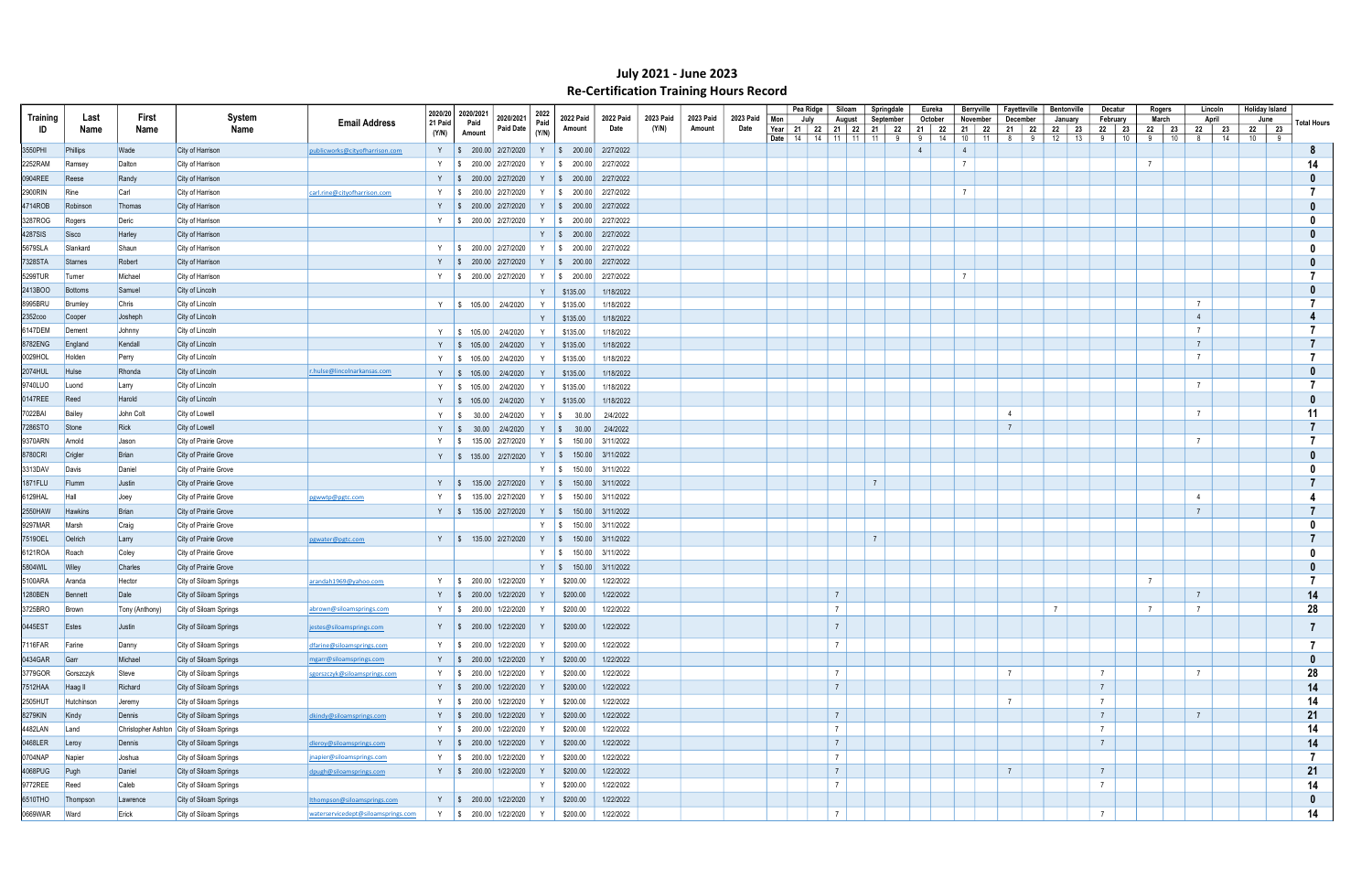|          |              |             |                                                                          |                                                    | 2020/20 | 2020/2021 |                                                         | 2022         |                                 |                       |                  |           |                   |                                     | Pea Ridge | Siloam                                                           | Springdale         | Eureka         | Berryville                        | Fayetteville   |             | <b>Bentonville</b>     | Decatur            | Rogers                | Lincoln               | Holiday Island  |     |                |
|----------|--------------|-------------|--------------------------------------------------------------------------|----------------------------------------------------|---------|-----------|---------------------------------------------------------|--------------|---------------------------------|-----------------------|------------------|-----------|-------------------|-------------------------------------|-----------|------------------------------------------------------------------|--------------------|----------------|-----------------------------------|----------------|-------------|------------------------|--------------------|-----------------------|-----------------------|-----------------|-----|----------------|
| Training | Last         | First       | System                                                                   | <b>Email Address</b>                               | 21 Paid | Paid      | 2020/2021                                               | Paid         | 2022 Paid                       | 2022 Paid<br>Date     | <b>2023 Paid</b> | 2023 Paid | 2023 Paid<br>Date | Mon                                 | July      | August                                                           | September          | October        | November                          | December       |             | January                | February           | March                 | April                 | June            |     | Total Hours    |
| ID       | Name         | Name        | Name                                                                     |                                                    | (Y/N)   | Amount    | Paid Date                                               | (Y/N)        | Amount                          |                       | (Y/N)            | Amount    |                   | Year   21   22   21<br>Date  <br>14 |           | $\begin{array}{\small} \textbf{22} \end{array}$<br>11<br>14   11 | 21   22<br>11<br>9 | 21  <br>-91    | - 22<br>21   22<br>10<br>14<br>11 | 21<br>8        | - 22<br>- 9 | 22<br>- 23<br>12<br>13 | 22   23<br>10<br>9 | 22<br>- 23<br>10<br>9 | 22<br>- 23<br>14<br>8 | 22 23<br>10     | - 9 |                |
| 6507ARE  | Arends       | Phillip     | City of Tontitown                                                        |                                                    | Y S     |           | 45.00 5/5/2020                                          |              | $Y \mid $45.00$                 | 5/3/2022              |                  |           |                   |                                     |           | $\overline{7}$                                                   | $\overline{7}$     |                |                                   |                |             |                        |                    |                       |                       |                 |     | 21             |
| 7568CLA  | <b>Clark</b> | James       | City of Tontitown                                                        | pwdirector@tontitownar.gov                         | Y S     |           | 5/5/2020<br>45.00                                       | Y            | I \$<br>45.00                   | 5/3/2022              |                  |           |                   |                                     |           |                                                                  | $\overline{7}$     |                |                                   |                |             |                        |                    |                       |                       |                 |     |                |
| 1716VAN  | Vandyke      | Mark        | City of Tontitown                                                        |                                                    |         |           |                                                         | Y            | $\frac{1}{9}$ 45.00             | 5/3/2022              |                  |           |                   |                                     |           |                                                                  |                    |                |                                   |                |             |                        |                    |                       |                       |                 |     |                |
| 8656HAG  | Hagenburger  | Bill        | <b>Crossland Heavy</b>                                                   | bhagenburger@bwdh2o.org                            |         |           | Y   \$ 400.00 1/24/2020                                 |              | \$15.00                         | 3/1/2022              |                  |           |                   |                                     |           | $\overline{7}$                                                   | 4                  | $\overline{4}$ |                                   |                |             | 4                      |                    |                       |                       |                 |     | 19             |
| 6743BAU  | Bauer        | Danny       | Garver, LLC                                                              | djbauer@garverusa.com                              |         |           |                                                         |              | \$50.00                         | 4/8/2022              |                  |           |                   |                                     |           |                                                                  |                    |                |                                   |                |             |                        |                    |                       |                       |                 |     |                |
|          | Belcher      | Kaleb       | Garver, LLC                                                              | <u>cobelcher@garverusa.com</u>                     |         |           |                                                         |              | \$50.00                         | 4/8/2022              |                  |           |                   |                                     |           |                                                                  |                    |                |                                   |                |             |                        |                    |                       |                       |                 |     |                |
| 1220BUN  | Buntin       | Chris       | Garver, LLC                                                              | crbuntin@garverusa.com                             |         |           |                                                         | <b>V</b>     | \$50.00                         | 4/8/2022              |                  |           |                   |                                     |           |                                                                  |                    |                |                                   |                |             |                        |                    |                       |                       |                 |     |                |
| 6929BUS  | Bush         | Sam         | Garver, LLC                                                              | <u>stbush@garverusa.com</u>                        |         |           |                                                         | <b>V</b>     | \$50.00                         | 4/8/2022              |                  |           |                   |                                     |           |                                                                  |                    |                |                                   |                |             |                        |                    |                       |                       |                 |     |                |
|          | Chan         | Kevin       | Garver, LLC                                                              | kechan@garverusa.com                               |         |           |                                                         |              | \$50.00                         | 4/8/2022              |                  |           |                   |                                     |           |                                                                  |                    |                |                                   |                |             |                        |                    |                       |                       |                 |     |                |
| 2477CRA  | Crawford     | Mike        | Garver, LLC                                                              | mscrawford@garverusa.com                           |         |           |                                                         |              | \$50.00                         | 4/8/2022              |                  |           |                   |                                     |           |                                                                  |                    |                |                                   |                |             |                        |                    |                       |                       |                 |     |                |
| 2348CUT  | Cutright     | John        | Garver, LLC                                                              | jccutright@garverusa.com                           |         |           |                                                         |              | \$50.00                         | 4/8/2022              |                  |           |                   |                                     |           |                                                                  |                    |                |                                   |                |             |                        |                    |                       |                       |                 |     |                |
| 9199DOL  | Dollerschell | $\bigcup$   | Garver, LLC                                                              | cjdollerschell@garverusa.com                       |         |           |                                                         |              | \$50.00                         | 4/8/2022              |                  |           |                   |                                     |           |                                                                  |                    |                |                                   |                |             |                        |                    |                       |                       |                 |     |                |
| 7216GAT  | Gatling      | Chris       | Garver, LLC                                                              | cdgatling@garverusa.com                            |         |           |                                                         |              | \$50.00                         | 4/8/2022              |                  |           |                   |                                     |           |                                                                  |                    |                |                                   |                |             |                        |                    |                       |                       |                 |     |                |
| 3899GRE  | Gregory      | Larry       | Garver, LLC                                                              | Ifgregory@garverusa.com                            |         |           |                                                         |              | \$50.00                         | 4/8/2022              |                  |           |                   |                                     |           |                                                                  |                    |                |                                   |                |             |                        |                    |                       |                       |                 |     |                |
| 3235HAL  | Halsy        | Scott       | Garver, LLC                                                              | sahalsey@garverusa.com                             |         |           |                                                         |              | \$50.00                         | 4/8/2022              |                  |           |                   |                                     |           |                                                                  |                    |                |                                   |                |             |                        |                    |                       |                       |                 |     |                |
| 3246HAR  | Harbin       | Tyler       | Garver, LLC                                                              | tbharbin@garverusa.com                             |         |           |                                                         | $\mathsf{v}$ | \$50.00                         | 4/8/2022              |                  |           |                   |                                     |           |                                                                  |                    |                |                                   |                |             |                        |                    |                       |                       |                 |     |                |
| 5230JON  | Jones        | Steven      | Garver, LLC                                                              | smjones@garverusa.com                              |         |           |                                                         |              | \$50.00                         | 4/8/2022              |                  |           |                   |                                     |           |                                                                  |                    |                |                                   |                |             |                        |                    |                       |                       |                 |     |                |
| 0154MAR  | Martin       | Kipp        | Garver, LLC                                                              | kamartin@garverusa.com                             |         |           |                                                         |              | \$50.00                         | 4/8/2022              |                  |           |                   |                                     |           |                                                                  |                    |                |                                   |                |             |                        |                    |                       |                       |                 |     |                |
| 5748MAR  | Martin       | Jerry       | Garver, LLC                                                              | jtmartin@garverusa.com                             |         |           |                                                         |              | \$50.00                         | 4/8/2022              |                  |           |                   |                                     |           |                                                                  |                    |                |                                   |                |             |                        |                    |                       |                       |                 |     |                |
| 0576PIF  | Pifer        | Ashley      | Garver, LLC                                                              | adpifer@garverusa.com                              |         |           |                                                         | <b>V</b>     | \$50.00                         | 4/8/2022              |                  |           |                   |                                     |           |                                                                  |                    |                |                                   |                |             |                        |                    |                       |                       |                 |     |                |
| 9925PRU  | Pruitt       | John        | Garver, LLC                                                              |                                                    |         |           |                                                         | <b>V</b>     | \$50.00                         | 4/8/2022              |                  |           |                   |                                     |           |                                                                  |                    |                |                                   |                |             |                        |                    |                       |                       |                 |     |                |
| 8443ROB  | Robinson     | Matt        | Garver, LLC                                                              | japruitt@garverusa.com<br>mjrobinson@garverusa.com |         |           |                                                         |              | \$50.00                         | 4/8/2022              |                  |           |                   |                                     |           |                                                                  |                    |                |                                   |                |             |                        |                    |                       |                       |                 |     |                |
| 8998ROS  | Ross         | Benjamin    | Garver, LLC                                                              |                                                    |         |           |                                                         |              | \$50.00                         | 4/8/2022              |                  |           |                   |                                     |           |                                                                  |                    |                |                                   |                |             |                        |                    |                       |                       |                 |     |                |
|          | Sardari      | Kam         | Garver, LLC                                                              | bcross@garverusa.com<br>ksardari@garverusa.com     |         |           |                                                         |              | \$50.00                         | 4/8/2022              |                  |           |                   |                                     |           |                                                                  |                    |                |                                   |                |             |                        |                    |                       |                       |                 |     |                |
|          | Scott        | Jeff        | Garver, LLC                                                              | scott@garverusa.com                                |         |           |                                                         |              | \$50.00                         | 4/8/2022              |                  |           |                   |                                     |           |                                                                  |                    |                |                                   |                |             |                        |                    |                       |                       |                 |     |                |
| 5199SHO  | Shoemaker    | Leona       | Garver, LLC                                                              | <u>Isshoemaker@garverusa.com</u>                   |         |           |                                                         |              | \$50.00                         | 4/8/2022              |                  |           |                   |                                     |           |                                                                  |                    |                |                                   |                |             |                        |                    |                       |                       |                 |     |                |
|          | Smith        | Garrett     | Garver, LLC                                                              | jgsmith@garverusa.com                              |         |           |                                                         |              | \$50.00                         | 4/8/2022              |                  |           |                   |                                     |           |                                                                  |                    |                |                                   |                |             |                        |                    |                       |                       |                 |     |                |
| 3028STR  | Strickland   | Paul        | Garver, LLC                                                              | jpstrickland@garverusa.com                         |         |           |                                                         |              | \$50.00                         | 4/8/2022              |                  |           |                   |                                     |           |                                                                  |                    |                |                                   |                |             |                        |                    |                       |                       |                 |     |                |
| 3828TAT  | $\vert$ Tate | Russell     | Garver, LLC                                                              | rdtate@garverusa.com                               |         |           |                                                         | <b>V</b>     | \$50.00                         | 4/8/2022              |                  |           |                   |                                     |           |                                                                  | $\overline{7}$     |                |                                   | 4              |             |                        |                    |                       |                       |                 |     | 11             |
|          | Warden       | Robert      | Garver, LLC                                                              | rwwarden@garverusa.com                             |         |           |                                                         |              | \$50.00                         | 4/8/2022              |                  |           |                   |                                     |           |                                                                  |                    |                |                                   |                |             |                        |                    |                       |                       |                 |     |                |
| 4566WHI  | <b>White</b> | Jonathan    | Garver, LLC                                                              |                                                    |         |           |                                                         |              | \$50.00                         | 4/8/2022              |                  |           |                   |                                     |           |                                                                  |                    |                |                                   |                |             |                        |                    |                       |                       |                 |     |                |
| 0661ZOT  | <b>Zotti</b> | Scott       | Garver, LLC                                                              | jcwhite@garverusa.com                              |         |           |                                                         |              | \$50.00                         | 4/8/2022              |                  |           |                   |                                     |           |                                                                  |                    |                |                                   |                |             |                        |                    |                       |                       |                 |     |                |
| 3982BRO  | Brown        | Richard     | GTS, Inc.                                                                | hzotti@garverusa.com                               |         |           |                                                         |              |                                 |                       |                  |           |                   |                                     |           | $\overline{7}$                                                   |                    | $\overline{4}$ |                                   |                |             |                        |                    |                       |                       |                 |     | 15             |
| 1088MAC  | Macphail     | Matt        | Holiday Island Suburban Improvement District                             | richard.brown@gtsconsulting.net                    |         |           |                                                         | Y<br>Y       | \$30.00<br>\$60.00              | 3/9/2022<br>1/11/2022 |                  |           |                   |                                     |           |                                                                  |                    |                |                                   |                |             |                        |                    |                       |                       | $\overline{7}$  |     | -7             |
| 0903SCH  | Schrader     | Daniel      | Holiday Island Suburban Improvement District  water1@holidayisland.us    |                                                    |         |           |                                                         |              | \$60.00                         | 1/11/2022             |                  |           |                   |                                     |           |                                                                  | $\overline{7}$     |                |                                   | 4              |             |                        |                    |                       |                       | $7\overline{ }$ |     | 18             |
| 6784WOL  | Wolfinbarger | Robert      | Holiday Island Suburban Improvement District robertwolfinbarger@live.com |                                                    |         |           | Y \$ 75.00 2/4/2020                                     |              | \$60.00                         | 1/11/2022             |                  |           |                   |                                     |           |                                                                  |                    |                |                                   |                |             |                        |                    |                       |                       | $\overline{7}$  |     | $\overline{7}$ |
| 5839YAN  | Yandell      | Kristopher  | Holiday Island Suburban Improvement District                             |                                                    |         |           | Y $\frac{1}{3}$ 75.00 2/4/2020<br>Y   \$ 75.00 2/4/2020 | Y            | \$60.00                         | 1/11/2022             |                  |           |                   |                                     |           |                                                                  |                    |                |                                   |                |             |                        |                    |                       |                       | $\overline{7}$  |     | $\overline{7}$ |
| 5500MAS  | Mashburn     | Christopher | Individual                                                               | cbcaljm@att.net                                    |         |           |                                                         |              |                                 |                       |                  |           |                   |                                     |           |                                                                  |                    |                |                                   |                |             |                        |                    |                       |                       |                 |     | $\mathbf{0}$   |
|          |              |             |                                                                          |                                                    |         |           | Y   \$ 15.00   5/14/2021                                | Y            | \$15.00<br>Y \$ 50.00 3/26/2020 | 1/12/2022             |                  |           |                   |                                     |           |                                                                  |                    |                |                                   |                |             |                        |                    |                       |                       |                 |     | $\mathbf{0}$   |
| SPONSOR  | $E$ off      | Sherman     | Jack Tyler Engineering                                                   |                                                    |         |           | Y $\frac{1}{3}$ 50.00 3/26/2020                         |              |                                 |                       |                  |           |                   |                                     |           |                                                                  |                    |                |                                   | $\overline{4}$ |             |                        |                    |                       |                       |                 |     |                |
| 2652GRE  | Gregg        | Jason       | Jack Tyler Engineering                                                   |                                                    |         |           | Y   \$ 50.00 3/26/2020                                  |              | Y \$ 50.00 3/26/2020            |                       |                  |           |                   |                                     |           |                                                                  |                    |                |                                   |                |             |                        |                    |                       |                       |                 |     |                |
| SPONSOR  | Hancock      | Rhonda      | Jack Tyler Engineering                                                   |                                                    |         |           | Y   \$ 50.00 3/26/2020   Y   \$ 50.00 3/26/2020         |              |                                 |                       |                  |           |                   |                                     |           |                                                                  |                    |                |                                   |                |             |                        |                    |                       |                       |                 |     | 0              |
| SPONSOR  | Jones        | Scott       | Jack Tyler Engineering                                                   |                                                    |         |           | Y   \$ 50.00 3/26/2020                                  |              | Y   \$ 50.00 3/26/2020          |                       |                  |           |                   |                                     |           |                                                                  |                    |                |                                   |                |             |                        |                    |                       |                       |                 |     | 0              |
| 4649ALL  | Alleman      | Joshua      | Jacobs Engineering                                                       |                                                    |         |           | Y $\vert \$ 400.00 \vert 3/26/2020$                     | Y            | \$400.00                        | 2/17/2022             |                  |           |                   |                                     |           |                                                                  |                    |                |                                   | $\overline{4}$ |             |                        |                    |                       |                       |                 |     | 4              |
| 6821BEN  | Benton       | Matthew     | Jacobs Engineering                                                       | matthew.benton@jacobs.com                          |         |           | Y   \$ 400.00   3/26/2020                               | Y            | \$400.00                        | 2/17/2022             |                  |           |                   |                                     |           |                                                                  |                    |                |                                   |                |             |                        |                    |                       |                       |                 |     | - 0            |
| 2300BUR  | Burrow       | Peter       | Jacobs Engineering                                                       | peter.burrow@jacobs.com                            |         |           | Y $\vert \$ 400.00 \vert 3/26/2020 \vert$               | Y            | \$400.00                        | 2/17/2022             |                  |           |                   |                                     |           |                                                                  |                    |                |                                   |                |             |                        |                    |                       |                       |                 |     | $\mathbf{0}$   |
| 1397CAR  | Carter       | Buddy       | Jacobs Engineering                                                       | buddy.carter@jacobs.com                            |         |           | Y \$ 400.00 3/26/2020                                   | Y            | \$400.00                        | 2/17/2022             |                  |           |                   |                                     |           |                                                                  |                    |                |                                   |                |             |                        |                    |                       |                       |                 |     |                |
| 7796CLO  | Cloud        | Wes         | Jacobs Engineering                                                       | wes.cloud@jacobs.com                               |         |           | Y   \$ 400.00   3/26/2020                               | Y            | \$400.00                        | 2/17/2022             |                  |           |                   |                                     |           |                                                                  |                    |                |                                   |                |             |                        |                    |                       |                       |                 |     | 0              |
| 8065COO  | Cook         | Steve       | Jacobs Engineering                                                       | Steve.Cook@jacobs.com                              |         |           | Y \$400.00 3/26/2020 Y                                  |              | \$400.00                        | 2/17/2022             |                  |           |                   |                                     |           |                                                                  |                    |                |                                   |                |             |                        |                    |                       |                       |                 |     | $\mathbf 0$    |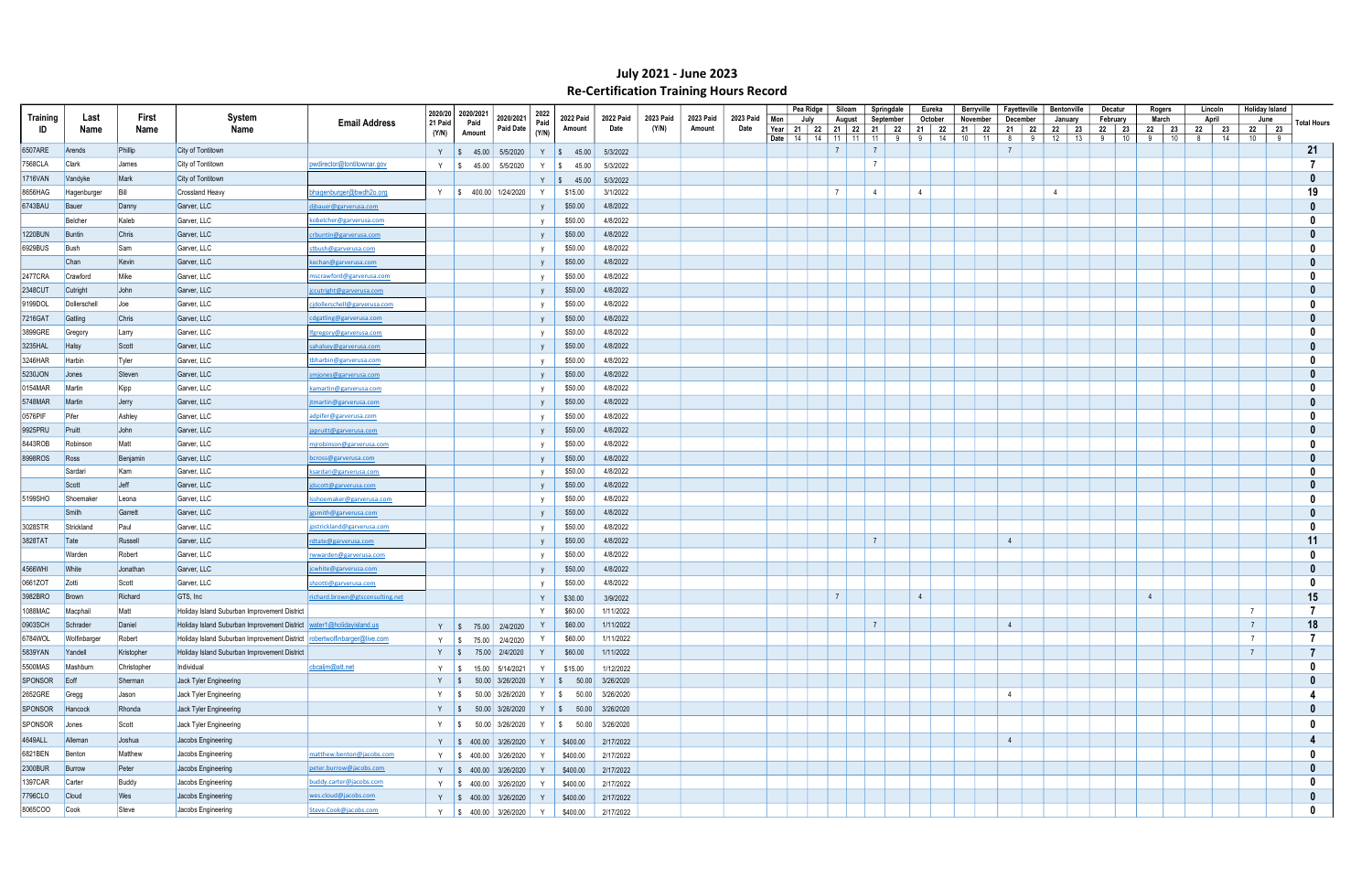|          |                |                |                                          |                                  | 2020/20 | 2020/2021                                                                                  |                                                                                                               | 2022  |                  |                   |                           |           |                   |                                                 | Pea Ridge | Siloam         | Springdale     |                             | Eureka   | Berryville        | Fayetteville        |         | <b>Bentonville</b> |          | Decatur          | Rogers         |          | Lincoln             | <b>Holiday Island</b> |   |                    |
|----------|----------------|----------------|------------------------------------------|----------------------------------|---------|--------------------------------------------------------------------------------------------|---------------------------------------------------------------------------------------------------------------|-------|------------------|-------------------|---------------------------|-----------|-------------------|-------------------------------------------------|-----------|----------------|----------------|-----------------------------|----------|-------------------|---------------------|---------|--------------------|----------|------------------|----------------|----------|---------------------|-----------------------|---|--------------------|
| Training | Last           | First          | System                                   | <b>Email Address</b>             | 21 Paid | Paid                                                                                       | 2020/2021<br><b>Paid Date</b>                                                                                 | Paid  | <b>2022 Paid</b> | 2022 Paid<br>Date | <b>2023 Paid</b><br>(Y/N) | 2023 Paid | 2023 Paid<br>Date | Mon                                             | July      | August         | September      |                             | October  | November          | December            |         | January            |          | February         | March          |          | April               | June                  |   | <b>Total Hours</b> |
| ID       | Name           | Name           | Name                                     |                                  | (Y/N)   | Amount                                                                                     |                                                                                                               | (Y/N) | Amount           |                   |                           | Amount    |                   | Year 21   22   21   22   21   22<br>Date   $14$ |           | 14   11   11   | 11             | 21  <br>9<br>9 <sup>1</sup> | 22<br>14 | 21 22<br>10<br>11 | $\frac{21}{ }$<br>8 | 22<br>9 | 22<br>12           | 23<br>13 | 22 23<br>9<br>10 | 22<br>9        | 23<br>10 | 22<br>23<br>8<br>14 | 22 23<br>10           | 9 |                    |
| 8202COO  | Cooley         | Pat            | Jacobs Engineering                       | pat.cooley@jacobs.com            |         |                                                                                            | Y   \$ 400.00   3/26/2020                                                                                     |       | \$400.00         | 2/17/2022         |                           |           |                   |                                                 |           |                |                |                             |          |                   |                     |         |                    |          |                  |                |          |                     |                       |   |                    |
| 0370DAJ  | Dajani         | David          | Jacobs Engineering                       | david.dajani@jacobs.com          | Y       | $\sqrt{S}$                                                                                 | 400.00 3/26/2020                                                                                              |       | \$400.00         | 2/17/2022         |                           |           |                   |                                                 |           |                |                |                             |          |                   |                     |         |                    |          |                  |                |          |                     |                       |   |                    |
| 9248DAN  | Daniels        | Brian          | Jacobs Engineering                       | Brian.Daniels@jacobs.com         |         |                                                                                            | $\frac{1}{2}$ \$ 400.00 3/26/2020                                                                             |       | \$400.00         | 2/17/2022         |                           |           |                   |                                                 |           |                |                |                             |          |                   | $\overline{4}$      |         |                    |          |                  |                |          |                     |                       |   |                    |
| 6893DEJ  | DeJesus        | Anthony        | Jacobs Engineering                       | anthony.dejesus@jacobs.com       | Y       |                                                                                            | $\frac{1}{2}$ \$ 400.00 3/26/2020                                                                             |       | \$400.00         | 2/17/2022         |                           |           |                   |                                                 |           |                |                |                             |          |                   |                     |         |                    |          |                  |                |          |                     |                       |   |                    |
| 5036DOL  | Dollarhide     | Rick           | Jacobs Engineering                       |                                  |         |                                                                                            | Y   \$ 400.00 3/26/2020                                                                                       |       | \$400.00         | 2/17/2022         |                           |           |                   |                                                 |           |                |                |                             |          |                   |                     |         |                    |          |                  |                |          |                     |                       |   |                    |
| 5197FOS  | Foster         | Kassandra      | Jacobs Engineering                       |                                  | Y       | $\frac{1}{2}$ \$ 400.00 3/26/2020                                                          |                                                                                                               |       | \$400.00         | 2/17/2022         |                           |           |                   |                                                 |           |                |                |                             |          |                   |                     |         |                    |          |                  |                |          |                     |                       |   |                    |
| 8615GRE  | Gregg          | Ashley         | Jacobs Engineering                       | ashley.gregg@jacobs.com          | Y       |                                                                                            | $\frac{1}{2}$ \$ 400.00 3/26/2020                                                                             |       | \$400.00         | 2/17/2022         |                           |           |                   |                                                 |           |                |                |                             |          |                   |                     |         |                    |          |                  |                |          |                     |                       |   |                    |
| 1633HIC  | Hickle         | Jeff           | Jacobs Engineering                       | jeff.hickle@jacobs.com           | Y       | $\frac{1}{2}$ \$ 400.00 3/26/2020                                                          |                                                                                                               |       | \$400.00         | 2/17/2022         |                           |           |                   |                                                 |           |                |                |                             |          |                   |                     |         |                    |          |                  |                |          |                     |                       |   |                    |
| 9137JOH  | Johnson        | Doug (Harvey)  | Jacobs Engineering                       | Harvey.Johnson@jacobs.com        |         |                                                                                            | Y   \$ 400.00   3/26/2020                                                                                     |       | \$400.00         | 2/17/2022         |                           |           |                   |                                                 |           |                |                |                             |          | $\overline{7}$    |                     |         |                    |          |                  |                |          |                     |                       |   |                    |
| 177KAR   | Karnes         | Bradford       | Jacobs Engineering                       | Bradford.Karnes@jacobs.com       |         |                                                                                            |                                                                                                               | Y     | \$400.00         | 2/17/2022         |                           |           |                   |                                                 |           |                |                |                             |          |                   |                     |         |                    |          |                  |                |          |                     |                       |   |                    |
| 3291KIL  | Kilpatrick     | Kimberly       | Jacobs Engineering                       | Kim.Kilpatrick@jacobs.com        |         |                                                                                            | Y   \$ 15.00 1/22/2020                                                                                        |       | \$400.00         | 2/17/2022         |                           |           |                   |                                                 |           |                |                |                             |          |                   |                     |         |                    |          |                  |                |          |                     |                       |   |                    |
| 1469LUT  | Luther         | Timmy          | Jacobs Engineering                       | timmy.luther@jacobs.com          | Y       | $\frac{1}{2}$ \$ 400.00 3/26/2020                                                          |                                                                                                               |       | \$400.00         | 2/17/2022         |                           |           |                   |                                                 |           |                |                |                             |          |                   |                     |         |                    |          |                  |                |          |                     |                       |   |                    |
| 9591MAR  | Marr           | Timothy        | Jacobs Engineering                       | timothy.marr@jacobs.com          |         |                                                                                            |                                                                                                               |       |                  |                   |                           |           |                   |                                                 |           |                |                |                             |          |                   |                     |         |                    |          |                  |                |          |                     |                       |   |                    |
| 8078MAY  | Maynard        | Michael        | Jacobs Engineering                       | Michael.Maynard@jacobs.com       |         |                                                                                            | Y   \$ 400.00 3/26/2020                                                                                       |       | \$400.00         | 2/17/2022         |                           |           |                   |                                                 |           |                |                |                             |          |                   |                     |         |                    |          |                  |                |          |                     |                       |   |                    |
| 3192MCC  | McChristian    | Donna          |                                          | donna.mcchristian@jacobs.com     |         |                                                                                            |                                                                                                               | Y     | \$400.00         | 2/17/2022         |                           |           |                   |                                                 |           |                |                |                             |          |                   | $\overline{4}$      |         |                    |          |                  |                |          |                     |                       |   |                    |
|          | Meunier        | Thomas Andrew  | Jacobs Engineering<br>Jacobs Engineering |                                  |         |                                                                                            | Y   \$ 400.00   3/26/2020                                                                                     |       | \$400.00         | 2/17/2022         |                           |           |                   |                                                 |           |                |                |                             |          |                   | $\overline{4}$      |         |                    |          |                  |                |          |                     |                       |   |                    |
| 0306MIL  | Miller         |                |                                          |                                  | Y       |                                                                                            | $\frac{1}{2}$ \$ 400.00 3/26/2020                                                                             |       | \$400.00         | 2/17/2022         |                           |           |                   | $\overline{7}$                                  |           | $\overline{7}$ | $\overline{7}$ | $\overline{7}$              |          | $\overline{7}$    | $\overline{7}$      |         |                    |          |                  |                |          |                     |                       |   | 42                 |
|          |                | Mayo           | Jacobs Engineering                       | mayo.miller@jacobs.com           |         |                                                                                            | Y   \$ 400.00 3/26/2020                                                                                       |       | \$400.00         | 2/17/2022         |                           |           |                   |                                                 |           |                |                |                             |          |                   |                     |         |                    |          |                  |                |          |                     |                       |   |                    |
| 8036MIL  | Miller-Deweese | Brandi         | Jacobs Engineering                       | brandi.millerdeweese@jacobs.con  |         |                                                                                            | Y   \$ 400.00 3/26/2020                                                                                       |       | \$400.00         | 2/17/2022         |                           |           |                   |                                                 |           |                |                |                             |          |                   |                     |         |                    |          |                  |                |          |                     |                       |   |                    |
| 0812PAR  | Parry          | Michael        | Jacobs Engineering                       | michael.parry@jacobs.com         |         |                                                                                            |                                                                                                               | Y     | \$400.00         | 2/17/2022         |                           |           |                   |                                                 |           |                |                |                             |          | $\overline{7}$    |                     |         |                    |          |                  |                |          | $\overline{7}$      |                       |   |                    |
| 8419PAT  | Patton         | Travis         | Jacobs Engineering                       | travis.patton@jacobs.com         | Y       |                                                                                            | $\frac{1}{2}$ \$ 400.00 3/26/2020                                                                             | Y     | \$400.00         | 2/17/2022         |                           |           |                   | $\overline{7}$                                  |           |                |                |                             |          |                   |                     |         |                    |          |                  |                |          |                     |                       |   | 21                 |
| 6898RAL  | Ralpho         | Rony           | Jacobs Engineering                       |                                  |         |                                                                                            | Y $\parallel$ \$ 400.00 3/26/2020                                                                             |       | \$400.00         | 2/17/2022         |                           |           |                   |                                                 |           |                |                |                             |          |                   |                     |         |                    |          |                  |                |          |                     |                       |   |                    |
| 2658RAM  | Ramsfield      | Anthony        | Jacobs Engineering                       | anthony.ramsfield@jacobs.com     | Y       | $\frac{1}{2}$ \$ 400.00 3/26/2020                                                          |                                                                                                               |       | \$400.00         | 2/17/2022         |                           |           |                   |                                                 |           |                |                |                             |          |                   |                     |         |                    |          |                  |                |          |                     |                       |   |                    |
| 3637RAM  | Ramsfield      | Austin         | Jacobs Engineering                       |                                  |         |                                                                                            | Y $\parallel$ \$ 400.00 3/26/2020                                                                             |       | \$400.00         | 2/17/2022         |                           |           |                   | $\overline{7}$                                  |           | $\overline{7}$ | $\overline{7}$ | $\overline{7}$              |          | $\overline{7}$    | $\overline{7}$      |         | $\overline{7}$     |          | $\overline{7}$   | $\overline{7}$ |          | $\overline{7}$      | $\overline{7}$        |   | 77                 |
| 5442REE  | Reed           | Mike           | Jacobs Engineering                       |                                  |         |                                                                                            | Y   \$ 400.00 3/26/2020                                                                                       |       | \$400.00         | 2/17/2022         |                           |           |                   |                                                 |           |                |                |                             |          |                   |                     |         |                    |          |                  |                |          |                     |                       |   |                    |
| 7435ROB  | Robinett       | Doug           | Jacobs Engineering                       | Myron.Robinett@jacobs.com        |         |                                                                                            |                                                                                                               | Y     | \$400.00         | 2/17/2022         |                           |           |                   |                                                 |           |                |                |                             |          |                   |                     |         |                    |          |                  |                |          |                     |                       |   |                    |
| 7842ROS  | Ross           | Mike           | Jacobs Engineering                       | mike.ross@jacobs.com             | Y       | $\frac{1}{2}$ \$ 400.00 3/26/2020                                                          |                                                                                                               |       | \$400.00         | 2/17/2022         |                           |           |                   |                                                 |           |                |                |                             |          |                   |                     |         |                    |          |                  |                |          |                     |                       |   |                    |
| 0759SAM  | Sample         | Judith         | Jacobs Engineering                       | judi.sample@jacobs.com           | Y       |                                                                                            | $\frac{1}{2}$ \$ 400.00 3/26/2020                                                                             |       | \$400.00         | 2/17/2022         |                           |           |                   |                                                 |           |                |                |                             |          |                   |                     |         |                    |          |                  |                |          |                     |                       |   |                    |
| 1283SAN  | Santellanes    | Shawn          | Jacobs Engineering                       | shawn.santellanes@jacobs.com     | Y       | IS.                                                                                        | 400.00 3/26/2020                                                                                              |       | \$400.00         | 2/17/2022         |                           |           |                   | $\overline{7}$                                  |           |                |                |                             |          |                   | $\overline{4}$      |         |                    |          |                  |                |          |                     |                       |   | 18                 |
| 9330SED  | Sedlak         | Montgomery     | Jacobs Engineering                       |                                  | Y       |                                                                                            |                                                                                                               | Y     | \$400.00         | 2/17/2022         |                           |           |                   |                                                 |           |                |                |                             |          | $\overline{7}$    | $\overline{7}$      |         | $\overline{7}$     |          |                  |                |          |                     |                       |   | 21                 |
| 7556SHO  | Shondelmyer    | Ben            | Jacobs Engineering                       | ben.shondelmyer@jacobs.com       |         | - S                                                                                        | 400.00 3/26/2020                                                                                              |       | \$400.00         | 2/17/2022         |                           |           |                   |                                                 |           |                |                |                             |          |                   |                     |         |                    |          |                  |                |          |                     |                       |   |                    |
| 0979SPO  | Spohn          | Michael        | Jacobs Engineering                       | michael.spohn@jacobs.com         |         |                                                                                            | $\frac{1}{2}$ \$ 400.00 3/26/2020                                                                             |       | \$400.00         | 2/17/2022         |                           |           |                   |                                                 |           |                |                |                             |          |                   |                     |         |                    |          |                  |                |          |                     |                       |   |                    |
| 2264SWE  | Sweeney        | Justin         | Jacobs Engineering                       | <u>justin.sweeney@jacobs.com</u> | Y       | 400.00<br>IS.                                                                              | 3/26/2020                                                                                                     |       | \$400.00         | 2/17/2022         |                           |           |                   |                                                 |           |                |                |                             |          |                   |                     |         |                    |          |                  |                |          |                     |                       |   |                    |
| 1967TAY  | Taylor         | Christy        | Jacobs Engineering                       | Christy.taylor@jacobs.com        |         |                                                                                            | Y   \$ 400.00   3/26/2020                                                                                     |       | \$400.00         | 2/17/2022         |                           |           |                   |                                                 |           |                |                |                             |          |                   |                     |         |                    |          |                  |                |          |                     |                       |   |                    |
| 6720TEN  | Tenberge       | John           | Jacobs Engineering                       | john.tenberge@jacobs.com         |         |                                                                                            | Y   \$ 400.00   3/26/2020                                                                                     | Y     | \$400.00         | 2/17/2022         |                           |           |                   |                                                 |           |                |                |                             |          |                   |                     |         |                    |          |                  |                |          |                     |                       |   |                    |
| 4932TRA  | Tran           | Duyen          | Jacobs Engineering                       | duyen.tran@jacobs.com            |         |                                                                                            | Y $\vert \$ 400.00 \vert 3/26/2020$                                                                           |       | \$400.00         | 2/17/2022         |                           |           |                   | $\overline{7}$                                  |           |                |                |                             |          |                   |                     |         |                    |          |                  |                |          |                     |                       |   |                    |
| 4855TUR  | Turley         | John (JD)      | Jacobs Engineering                       | john.turley@jacobs.com           |         |                                                                                            | Y \$400.00 3/26/2020                                                                                          |       | \$400.00         | 2/17/2022         |                           |           |                   |                                                 |           |                |                |                             |          |                   |                     |         |                    |          |                  |                |          |                     |                       |   | - 0                |
| 9231VIN  | Vinson         | Thom           | Jacobs Engineering                       | thom.vinson@jacobs.com           |         |                                                                                            | Y $\vert \$ 400.00 \vert 3/26/2020$                                                                           | Y     | \$400.00         | 2/17/2022         |                           |           |                   |                                                 |           |                |                |                             |          | $\overline{7}$    | $\overline{7}$      |         |                    |          |                  |                |          |                     |                       |   | 14                 |
| 0291WEE  | Weeks          | Greg           | Jacobs Engineering                       | greg.weeks@jacobs.com            |         |                                                                                            | Y   \$ 400.00 3/26/2020                                                                                       |       | \$400.00         | 2/17/2022         |                           |           |                   |                                                 |           |                |                |                             |          |                   |                     |         |                    |          |                  |                |          |                     |                       |   |                    |
| 4621WHI  | White          | William (Matt) | Jacobs Engineering                       | william.white@jacobs.com         |         |                                                                                            |                                                                                                               | Y     | \$400.00         | 2/17/2022         |                           |           |                   |                                                 |           |                |                |                             |          |                   |                     |         |                    |          |                  |                |          |                     |                       |   |                    |
| 4484WIT  | Witherspoon    | Richard (Rick) | Jacobs Engineering                       |                                  |         |                                                                                            | Y $\begin{array}{ c c c c c c c c } \hline \text{ $S$} & \text{400.00} & \text{3/26/2020} \hline \end{array}$ |       | \$400.00         | 2/17/2022         |                           |           |                   |                                                 |           |                |                |                             |          |                   |                     |         |                    |          |                  |                |          |                     |                       |   |                    |
| 2442BUT  | Butler         | Troy           | Linkan Engineering                       |                                  |         |                                                                                            |                                                                                                               | Y     | \$15.00          | 3/1/2022          |                           |           |                   |                                                 |           |                |                |                             |          |                   |                     |         |                    |          |                  | $\overline{7}$ |          |                     |                       |   |                    |
| 1272JOH  | Baleigh        | Johnson        | Madison Co Water Fac Board               |                                  |         |                                                                                            |                                                                                                               | - Y   | \$200.00         | 1/15/2022         |                           |           |                   |                                                 |           |                |                |                             |          |                   |                     |         |                    |          |                  |                |          |                     |                       |   | - 0                |
| 5510CAR  | Cartmell       | $ F $ oy       | Madison Co Water Fac Board               |                                  |         | Y $\begin{array}{ c c c c c c } \hline \text{ $S$} & 200.00 & 2/4/2020 \hline \end{array}$ |                                                                                                               | Y     | \$200.00         | 1/15/2022         |                           |           |                   |                                                 |           |                |                |                             |          |                   | $\overline{7}$      |         |                    |          |                  |                |          |                     | $\overline{7}$        |   | 14                 |
| 8820CLI  | Cline          | Patty          | Madison Co Water Fac Board               |                                  |         | Y \$ 200.00 2/4/2020                                                                       |                                                                                                               | Y     | \$200.00         | 1/15/2022         |                           |           |                   |                                                 |           |                |                |                             |          |                   |                     |         |                    |          |                  |                |          |                     |                       |   |                    |
| 3215COR  | Cornelison     | Johnny         | Madison Co Water Fac Board               |                                  |         |                                                                                            | Y   \$ 200.00   2/4/2020                                                                                      | Y     | \$200.00         | 1/15/2022         |                           |           |                   |                                                 |           |                |                |                             |          |                   | $7\overline{ }$     |         |                    |          |                  |                |          |                     |                       |   |                    |
| 4140CRO  | Crow           | Don            | Madison Co Water Fac Board               |                                  |         | Y $\frac{1}{3}$ 200.00 2/4/2020                                                            |                                                                                                               |       | \$200.00         | 1/15/2022         |                           |           |                   |                                                 |           |                |                |                             |          |                   |                     |         |                    |          |                  |                |          |                     |                       |   | - 0                |
| 8347HOU  | Houston        | Jeff           | Madison Co Water Fac Board               |                                  |         |                                                                                            | Y   \$ 200.00 2/4/2020                                                                                        | Y     | \$200.00         | 1/15/2022         |                           |           |                   |                                                 |           |                |                |                             |          |                   | $\overline{7}$      |         |                    |          |                  |                |          |                     | $\overline{7}$        |   | 14                 |
| 1098REY  | Reynolds       | Rod            | Madison Co Water Fac Board               |                                  |         |                                                                                            | Y   \$ 200.00   2/4/2020                                                                                      | Y     | \$200.00         | 1/15/2022         |                           |           |                   |                                                 |           |                |                |                             |          |                   |                     |         |                    |          |                  |                |          |                     |                       |   | 0                  |
|          |                |                |                                          |                                  |         |                                                                                            |                                                                                                               |       |                  |                   |                           |           |                   |                                                 |           |                |                |                             |          |                   |                     |         |                    |          |                  |                |          |                     |                       |   |                    |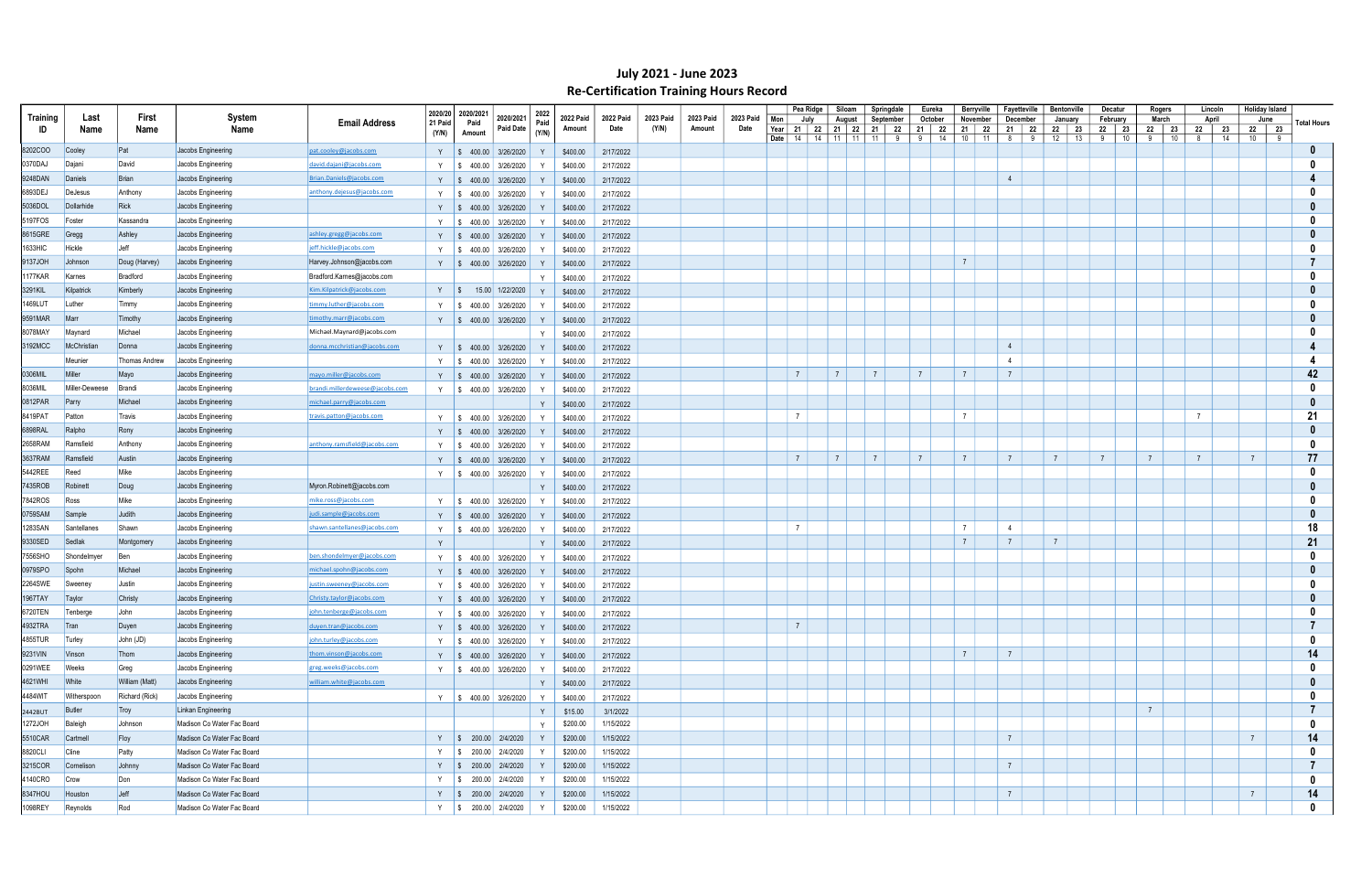|          |                        |              |                                   |                              |                    |                   |                                          |              |                      |           |           |           |           |                 | Pea Ridge | Siloam                 | Springdale                               |                | Eureka  | Berryville     | Fayetteville   |    | Bentonville |    | Decatur  | Rogers         | Lincoln  | Holiday Island       |                         |
|----------|------------------------|--------------|-----------------------------------|------------------------------|--------------------|-------------------|------------------------------------------|--------------|----------------------|-----------|-----------|-----------|-----------|-----------------|-----------|------------------------|------------------------------------------|----------------|---------|----------------|----------------|----|-------------|----|----------|----------------|----------|----------------------|-------------------------|
| Training | Last                   | First        | System                            | <b>Email Address</b>         | 2020/20<br>21 Paid | 2020/2021<br>Paid | 2020/2021                                | 2022<br>Paid | 2022 Paid            | 2022 Paid | 2023 Paid | 2023 Paid | 2023 Paid | Mon             | July      | August                 | September                                |                | October | November       | December       |    | January     |    | February | March          | April    | June                 | <b>Total Hours</b>      |
| ID       | Name                   | Name         | Name                              |                              | (Y/N)              | Amount            | <b>Paid Date</b>                         | (Y/N)        | Amount               | Date      | (Y/N)     | Amount    | Date      | Year            |           | 21   22   21   22   21 | 22                                       | 21             | 22      | 21 22          | 21             | 22 | 22          | 23 | 22 23    | 22<br>23       | 22<br>23 | 22 23                |                         |
| 3320ROB  |                        | Kole         | Madison Co Water Fac Board        |                              |                    |                   |                                          |              | \$200.00             | 1/15/2022 |           |           |           |                 |           |                        | <b>Date</b>   14   14   11   11   11   9 |                | 9   14  | $10$ 11        | 8 <sup>1</sup> | 9  | 12          | 13 | 9<br>10  | 9<br>10        | 8<br>14  | $10 \quad   \quad 9$ |                         |
|          | Robinson               |              | Madison Co Water Fac Board        |                              |                    |                   |                                          |              |                      |           |           |           |           |                 |           |                        |                                          |                |         |                |                |    |             |    |          |                |          |                      |                         |
| 5216SHE  | Shepherd               | Mildred      |                                   |                              |                    |                   | Y   \$ 200.00 2/4/2020                   |              | \$200.00             | 1/15/2022 |           |           |           |                 |           |                        |                                          |                |         |                |                |    |             |    |          |                |          |                      |                         |
| 8897TUC  | Tucker                 | Jeff         | Madison Co Water Fac Board        |                              | Y                  |                   | $\frac{1}{2}$ \$ 200.00 2/4/2020         |              | \$200.00             | 1/15/2022 |           |           |           |                 |           |                        |                                          |                |         |                |                |    |             |    |          |                |          |                      |                         |
| 8126USR  | <b>Usrey</b>           | Gary         | Madison Co Water Fac Board        |                              |                    |                   | Y   \$ 200.00 2/4/2020                   |              | \$200.00             | 1/15/2022 |           |           |           |                 |           |                        |                                          |                |         |                |                |    |             |    |          |                |          |                      |                         |
| 3259CLA  | Clayber                | Josh         | Mayer Electric                    |                              |                    |                   |                                          | Y            | \$100.00             | 3/30/2022 |           |           |           |                 |           |                        |                                          |                |         |                |                |    |             |    |          |                |          |                      |                         |
| 4768GLA  | Glasco                 | <b>Chris</b> | Mayer Electric                    |                              |                    |                   |                                          | Y            | \$100.00             | 3/31/2022 |           |           |           |                 |           |                        |                                          |                |         |                |                |    |             |    |          |                |          |                      |                         |
| 7173STO  | Stone                  | Bill         | <b>Mayer Electric</b>             |                              |                    |                   |                                          | Y            | \$100.00             | 4/1/2022  |           |           |           |                 |           |                        |                                          |                |         |                |                |    |             |    |          |                |          |                      |                         |
| 1004BEC  | Beckelhime             | Paul         | McKee Foods Corp.                 | paul.beckelhimer@mckee.com   | Y                  | $\sqrt{S}$        | 30.00 3/26/2020                          | Y S          | 30.00                | 3/26/2022 |           |           |           |                 |           |                        |                                          |                |         |                |                |    |             |    |          |                |          |                      |                         |
| 2016QUA  | <b>Quam</b>            | <b>Jim</b>   | McKee Foods Corp.                 | jim.quam@mckee.com           |                    | Y S               | 30.00 3/26/2020                          |              | Y   \$ 30.00         | 3/26/2022 |           |           |           |                 |           |                        |                                          |                |         |                |                |    |             |    |          |                |          |                      |                         |
|          | Danh                   | Aryana       | Mead and Hunt                     |                              |                    |                   |                                          | Y            | \$15.00              | 3/9/2022  |           |           |           |                 |           |                        |                                          |                |         |                |                |    |             |    |          |                |          |                      |                         |
| 4961LEF  | Lafont-diefenbeck Erik |              | NWA Conservation Authority        |                              |                    |                   |                                          | Y            | \$75.00              | 3/15/2022 |           |           |           |                 |           |                        |                                          |                |         |                |                |    |             |    |          |                |          |                      |                         |
| 4395MAG  | Magnuson               | Holly        | NWA Conservation Authority        |                              |                    |                   |                                          | Y            | \$75.00              | 3/15/2022 |           |           |           |                 |           |                        |                                          |                |         |                |                |    |             |    |          |                |          |                      |                         |
| 1479NEI  | Neil                   | Mike         | <b>NWA Conservation Authority</b> |                              |                    |                   |                                          | Y            | \$75.00              | 3/15/2022 |           |           |           |                 |           |                        |                                          |                |         |                |                |    |             |    |          |                |          |                      |                         |
| 2812STR  | Strain                 | Hunter       | NWA Conservation Authority        |                              |                    |                   |                                          | Y            | \$75.00              | 3/15/2022 |           |           |           |                 |           |                        |                                          |                |         |                |                |    |             |    |          |                |          |                      |                         |
|          | <b>White</b>           | Mark         | NWA Conservation Authority        |                              |                    |                   |                                          | Y            | \$75.00              | 3/15/2022 |           |           |           |                 |           |                        |                                          |                |         |                |                |    |             |    |          |                |          |                      |                         |
| 4148WHI  |                        |              |                                   |                              |                    |                   |                                          |              |                      |           |           |           |           |                 |           |                        |                                          |                |         |                |                |    |             |    |          |                |          |                      |                         |
| 8909COT  | Cotton                 | Jeremiah     | Pea Ridge Water Utilities #3      |                              | Y                  |                   | $\frac{1}{2}$ \$ 200.00 2/27/2020        |              | Y   \$ 200.00        | 1/10/2022 |           |           |           |                 |           |                        |                                          |                |         |                |                |    |             |    |          |                |          |                      |                         |
| 7305DAV  | David                  | Aaron        | Pea Ridge Water Utilities #3      |                              |                    |                   | Y   \$ 200.00   2/27/2020                |              | Y   \$ 200.00        | 1/10/2022 |           |           |           | $\overline{7}$  |           |                        |                                          |                |         |                |                |    |             |    |          |                |          |                      |                         |
| 8778HAY  | Hayes                  | Ken          | Pea Ridge Water Utilities #3      | ken.hayes@cityofpearidge.com |                    |                   | Y \$ 200.00 2/27/2020                    |              | Y \$ 200.00          | 1/10/2022 |           |           |           | $\overline{7}$  |           |                        |                                          |                |         |                |                |    |             |    |          |                |          |                      |                         |
| 3665HOU  | House                  | Amanda       | Pea Ridge Water Utilities #3      |                              |                    |                   | Y   \$ 200.00   2/27/2020                |              | $Y \mid $200.00$     | 1/10/2022 |           |           |           |                 |           |                        |                                          |                |         |                |                |    |             |    |          |                |          |                      |                         |
| 1216JEN  | Jennings               | Angie        | Pea Ridge Water Utilities #3      |                              |                    |                   | Y   \$ 200.00 2/27/2020                  |              | Y \$ 200.00          | 1/10/2022 |           |           |           |                 |           |                        |                                          |                |         |                |                |    |             |    |          |                |          |                      |                         |
| 1777MAR  | Martinaze              | Dieago       | Pea Ridge Water Utilities #3      |                              |                    |                   | Y   \$ 200.00   2/27/2020                |              | $Y \mid $200.00$     | 1/10/2022 |           |           |           | $7\overline{ }$ |           |                        |                                          |                |         |                |                |    |             |    |          |                |          |                      |                         |
| 6596NID  | Nida                   | Mike         | Pea Ridge Water Utilities #3      | mike.nida@cityofpearidge.com |                    |                   | Y \$ 200.00 2/27/2020                    |              | Y   \$ 200.00        | 1/10/2022 |           |           |           | $\overline{7}$  |           |                        |                                          |                |         |                |                |    |             |    |          |                |          |                      |                         |
| 3039OAK  | <b>Oaks</b>            | Alex         | Pea Ridge Water Utilities #3      |                              |                    |                   | Y   \$ 200.00   2/27/2020                |              | Y \ \$ 200.00        | 1/10/2022 |           |           |           |                 |           |                        |                                          |                |         |                |                |    |             |    |          |                |          |                      |                         |
| 6204POO  | Poole                  | Logan        | Pea Ridge Water Utilities #3      |                              |                    |                   |                                          |              | Y   \$ 200.00        | 1/10/2022 |           |           |           |                 |           |                        |                                          |                |         |                |                |    |             |    |          |                |          |                      |                         |
| 0909SCH  | Schmidt                | Christopher  | Pea Ridge Water Utilities #3      |                              |                    |                   | Y   \$ 200.00   2/27/2020                |              | $Y \mid $200.00$     | 1/10/2022 |           |           |           |                 |           |                        |                                          |                |         |                |                |    |             |    |          |                |          |                      |                         |
| 7694STA  | Stanly                 | Garrett      | Pea Ridge Water Utilities #3      |                              |                    |                   |                                          |              | Y \$ 200.00          | 1/10/2022 |           |           |           |                 |           |                        |                                          |                |         |                |                |    |             |    |          |                |          |                      |                         |
| 9874THO  | Thornhill              | Teresa Kim   | Pea Ridge Water Utilities #3      |                              |                    |                   | Y   \$ 200.00   2/27/2020                |              | $Y \mid $200.00$     | 1/10/2022 |           |           |           |                 |           |                        |                                          |                |         |                |                |    |             |    |          |                |          |                      |                         |
| 2782WAG  | Wagner                 | Jacob        | Pea Ridge Water Utilities #3      |                              |                    |                   | Y   \$ 200.00 2/27/2020                  |              | $Y \mid $200.00$     | 1/10/2022 |           |           |           | $\overline{7}$  |           |                        |                                          |                |         |                |                |    |             |    |          |                |          |                      |                         |
| 3036WIL  | Wiltgen                | Kurtis       | Pea Ridge Water Utilities #3      |                              |                    |                   | Y   \$ 200.00   2/27/2020                | Y            | $\frac{1}{2}$ 200.00 | 1/10/2022 |           |           |           | $7\overline{ }$ |           |                        |                                          |                |         |                |                |    |             |    |          |                |          |                      |                         |
| 7308MUL  | Mullis                 | Roger        | R K Water Operations LLC          | r.mullis.rkwater@gmail.com   |                    | Y S<br>15.00      | 8/29/2021                                | Y            | \$15.00              | 2/26/2022 |           |           |           |                 |           |                        |                                          |                |         | $\overline{7}$ |                |    |             |    |          |                |          |                      |                         |
| 0456ROB  | Roberts                | Don          | Retired                           | dvob611474@aol.com           |                    | $Y \quad$         | 15.00 1/22/2020                          |              | Retired              | 1/10/2022 |           |           |           |                 |           |                        |                                          | $\overline{7}$ |         | $\overline{7}$ |                |    |             |    |          |                |          |                      | 14                      |
| 7292BEA  | Beaver                 | Todd         | Rogers Water Utilities            | toddbeaver@rwu.org           |                    |                   |                                          |              |                      |           |           |           |           | $\overline{7}$  |           |                        |                                          |                |         |                |                |    |             |    |          | $\overline{7}$ |          |                      | 14                      |
| 1738BOW  |                        |              |                                   |                              | Y                  | 400.00<br>IS.     | 2/4/2020                                 | Y            | $\frac{1}{2}$ 400.00 | 2/4/2022  |           |           |           |                 |           |                        |                                          |                |         |                |                |    |             |    |          |                |          |                      |                         |
| 8455BUR  | Bowman                 | Jeremy       | Rogers Water Utilities            | jeremybowman@rwu.org         |                    |                   | Y   \$ 400.00   2/4/2020                 |              | Y   \$ 400.00        | 2/4/2022  |           |           |           |                 |           |                        |                                          |                |         |                |                |    |             |    |          |                |          |                      |                         |
|          | Burns                  | Paul         | Rogers Water Utilities            | paulburns@rwu.org            |                    |                   | Y \$ 400.00 2/4/2020                     |              | $Y \quad$ \$ 400.00  | 2/4/2022  |           |           |           |                 |           |                        |                                          |                |         |                |                |    |             |    |          |                |          |                      | $\mathbf{0}$            |
| 2837CAR  | Carnahan               | Brandon      | Rogers Water Utilities            | patsharp@rwu.org             |                    |                   | Y   \$ 400.00   2/4/2020   Y   \$ 400.00 |              |                      | 2/4/2022  |           |           |           |                 |           |                        |                                          |                |         |                |                |    |             |    |          |                |          |                      |                         |
| 1454CAR  | Carpenter              | Lantie       | Rogers Water Utilities            | keithcarpenter@rwu.org       |                    |                   | Y   \$ 400.00   2/4/2020   Y   \$ 400.00 |              |                      | 2/4/2022  |           |           |           |                 |           |                        |                                          |                |         |                |                |    |             |    |          |                |          |                      |                         |
| 1699CHR  | Christopher            | Daniel       | Rogers Water Utilities            | joshpoter@rwu.org            |                    |                   | Y   \$ 400.00   2/4/2020   Y   \$ 400.00 |              |                      | 2/4/2022  |           |           |           |                 |           |                        |                                          |                |         |                |                |    |             |    |          |                |          |                      |                         |
| 8867DAG  | Dagestad               | Sean         | Rogers Water Utilities            | dagestad.sean@rwu.org        |                    |                   | Y   \$ 400.00   2/4/2020   Y   \$ 400.00 |              |                      | 2/4/2022  |           |           |           |                 |           |                        |                                          |                |         |                |                |    |             |    |          |                |          |                      |                         |
| 8032DOB  | Dobler                 | Brent        | Rogers Water Utilities            | brentdobler@rwu.org          |                    |                   | Y   \$ 400.00   2/4/2020   Y   \$ 400.00 |              |                      | 2/4/2022  |           |           |           |                 |           |                        |                                          |                |         |                | $\overline{7}$ |    |             |    |          | $7^{\circ}$    |          |                      | 14                      |
| 4793DOL  | Dollar                 | Matthew      | Rogers Water Utilities            | matthewdollar@rwu.org        |                    |                   | Y   \$ 400.00   2/4/2020                 |              | $Y \quad$ \$ 400.00  | 2/4/2022  |           |           |           |                 |           |                        |                                          |                |         |                |                |    |             |    |          |                |          |                      | - 0                     |
| 9234EDW  | Edwards                | Terry        | Rogers Water Utilities            | terryedwards@rwu.org         |                    |                   | Y   \$ 400.00   2/4/2020                 |              | $Y$ \$ 400.00        | 2/4/2022  |           |           |           |                 |           |                        |                                          |                |         |                |                |    |             |    |          |                |          |                      |                         |
| 9278GAR  | Garcia                 | Armando      | Rogers Water Utilities            | armandogarcia@rwu.org        |                    |                   | Y   \$ 400.00   2/4/2020                 |              | Y $\$\,400.00$       | 2/4/2022  |           |           |           |                 |           |                        |                                          |                |         |                |                |    |             |    |          |                |          |                      |                         |
| 8757GRE  | Grelle                 | Dan          | Rogers Water Utilities            | dangrelle@rwu.org            |                    |                   | Y   \$ 400.00   2/4/2020   Y   \$ 400.00 |              |                      | 2/4/2022  |           |           |           | 7               |           |                        | $\overline{7}$                           | $\overline{4}$ |         |                |                |    |             |    |          | $\overline{7}$ |          |                      | 25                      |
| 4691GUT  | Guthrie                | Shawn        | Rogers Water Utilities            | shawnguthie@rogersar.gov     |                    |                   | Y   \$ 400.00   2/4/2020                 |              | Y   \$ 400.00        | 2/4/2022  |           |           |           |                 |           |                        |                                          |                |         |                |                |    |             |    |          |                |          |                      |                         |
| 1946HUF  | Huffman                | Jene         | Rogers Water Utilities            |                              |                    |                   | Y   \$ 400.00   2/4/2020   Y   \$ 400.00 |              |                      | 2/4/2022  |           |           |           |                 |           |                        |                                          |                |         |                |                |    |             |    |          |                |          |                      |                         |
| 6816JAM  | James                  | Tristain     | Rogers Water Utilities            | tristainjames@rwu.org        |                    |                   | Y $\parallel$ \$ 400.00 2/4/2020         |              | Y \$ 400.00          | 2/4/2022  |           |           |           |                 |           |                        |                                          |                |         |                |                |    |             |    |          |                |          |                      |                         |
| 0276KIN  | Kinion                 | Tony         | Rogers Water Utilities            | tonykinion@rogersar.gov      |                    |                   | Y   \$ 400.00   2/4/2020   Y   \$ 400.00 |              |                      | 2/4/2022  |           |           |           |                 |           |                        |                                          |                |         |                |                |    |             |    |          |                |          |                      | 0                       |
| 3584LAN  | Landis                 | Mark         | Rogers Water Utilities            | marklandis@rwu.org           |                    |                   | Y   \$ 400.00   2/4/2020   Y   \$ 400.00 |              |                      | 2/4/2022  |           |           |           |                 |           |                        |                                          |                |         |                |                |    |             |    |          |                |          |                      | $\overline{\mathbf{z}}$ |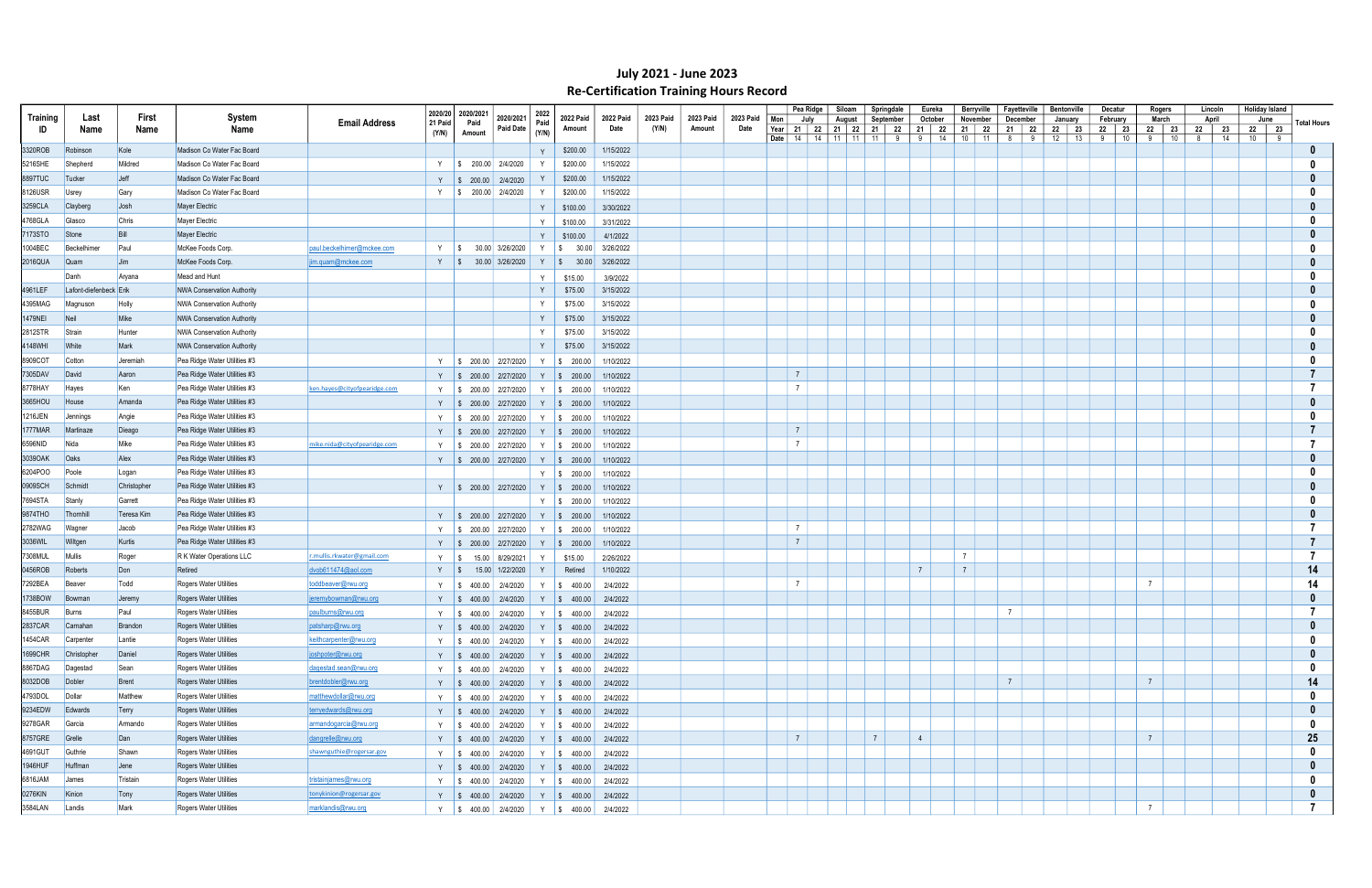|          |               |                        |                               |                               | 2020/20 | 2020/2021                        |                          | 2022  |                                                                                                                                                                                                                                                                                                                             |                   |                    |                     |                   |                         | Pea Ridge | Siloam                             | Springdale           | Eureka         |                | Berryville        | Fayetteville    |     | <b>Bentonville</b>  | Decatur           | Rogers           |                | Lincoln     | <b>Holiday Island</b> |   |                    |
|----------|---------------|------------------------|-------------------------------|-------------------------------|---------|----------------------------------|--------------------------|-------|-----------------------------------------------------------------------------------------------------------------------------------------------------------------------------------------------------------------------------------------------------------------------------------------------------------------------------|-------------------|--------------------|---------------------|-------------------|-------------------------|-----------|------------------------------------|----------------------|----------------|----------------|-------------------|-----------------|-----|---------------------|-------------------|------------------|----------------|-------------|-----------------------|---|--------------------|
| Training | Last          | First                  | System<br>Name                | <b>Email Address</b>          | 21 Paid | Paid                             | 2020/2021<br>Paid Date   | Paid  | <b>2022 Paid</b><br>Amount                                                                                                                                                                                                                                                                                                  | 2022 Paid<br>Date | 2023 Paid<br>(Y/N) | 2023 Paid<br>Amount | 2023 Paid<br>Date | Mon                     | July      | August<br>Year   21   22   21   22 | September<br>21   22 | October<br>21  | 22             | November<br>21 22 | December<br>21  | -22 | January<br>22<br>23 | February<br>22 23 | March<br>22   23 | 22             | April<br>23 | June<br>22 23         |   | <b>Total Hours</b> |
| ID       | Name          | Name                   |                               |                               | (Y/N)   | Amount                           |                          | (Y/N) |                                                                                                                                                                                                                                                                                                                             |                   |                    |                     |                   | Date $\vert$ 14 $\vert$ |           | 11<br>14<br>11                     | 11                   | 9<br>9         | 14             | $10$ 11           | 8               | 9   | 12<br>13            | 9<br>10           | 9<br>10          | 8              | 14          | 10                    | 9 |                    |
| 9680LUN  | Lunsford      | Johnny                 | <b>Rogers Water Utilities</b> | johnnylunsford@rwu.org        |         | Y   \$ 400.00   2/4/2020         |                          | Y     | $\frac{1}{9}$ 400.00                                                                                                                                                                                                                                                                                                        | 2/4/2022          |                    |                     |                   |                         |           |                                    |                      |                |                |                   |                 |     |                     |                   |                  |                |             |                       |   |                    |
| 6979MCC  | McCarty       | Shawn                  | Rogers Water Utilities        | shawnmccarty@rwu.org          | Y       | $\frac{1}{2}$ \$ 400.00          | 2/4/2020                 | Y     | $\frac{1}{5}$ 400.00                                                                                                                                                                                                                                                                                                        | 2/4/2022          |                    |                     |                   | $\overline{7}$          |           |                                    |                      |                |                |                   |                 |     |                     |                   | $\overline{7}$   |                |             |                       |   | 14                 |
| 9467MIT  | Mitchell      | Kenneth                | <b>Rogers Water Utilities</b> | kenmitchell@rwu.org           |         |                                  | Y   \$ 400.00   2/4/2020 |       | Y   \$ 400.00                                                                                                                                                                                                                                                                                                               | 2/4/2022          |                    |                     |                   |                         |           |                                    |                      |                | $\overline{7}$ |                   |                 |     |                     |                   |                  | $\overline{7}$ |             |                       |   | 14                 |
| 4197MOO  | Moore         | Thomas                 | <b>Rogers Water Utilities</b> | thomasmoore@rwu.org           |         | Y   \$ 400.00                    | 2/4/2020                 |       | Y $\$\,400.00$                                                                                                                                                                                                                                                                                                              | 2/4/2022          |                    |                     |                   |                         |           |                                    |                      |                |                |                   |                 |     |                     |                   |                  |                |             |                       |   | 0                  |
| 5514MYE  | Myers         | Randy                  | <b>Rogers Water Utilities</b> | randymyers@rwu.org            |         |                                  | Y   \$ 400.00   2/4/2020 |       | Y \$ 400.00                                                                                                                                                                                                                                                                                                                 | 2/4/2022          |                    |                     |                   |                         |           |                                    |                      |                |                |                   |                 |     |                     | $\overline{7}$    | $\overline{7}$   |                |             |                       |   | 14                 |
| 6172OWE  | Owens         | Amber                  | Rogers Water Utilities        | jordanmuller@rwu.org          | Y       | $\frac{1}{2}$ \$ 400.00 2/4/2020 |                          |       | Y $\$\,400.00$                                                                                                                                                                                                                                                                                                              | 2/4/2022          |                    |                     |                   |                         |           |                                    |                      |                |                |                   |                 |     |                     |                   |                  |                |             |                       |   |                    |
| 5091PER  | Perez         | Adan                   | <b>Rogers Water Utilities</b> |                               | Y       | $\frac{1}{2}$ \$ 400.00 2/4/2020 |                          |       | $Y \mid $400.00$                                                                                                                                                                                                                                                                                                            | 2/4/2022          |                    |                     |                   |                         |           |                                    |                      |                |                |                   |                 |     |                     |                   |                  |                |             |                       |   |                    |
| 9675PET  | Peterson      | Adam                   | Rogers Water Utilities        | adampeterson@rwu.org          | Y       | $\frac{1}{9}$ 400.00             | 2/4/2020                 |       | Y $\frac{1}{9}$ 400.00                                                                                                                                                                                                                                                                                                      | 2/4/2022          |                    |                     |                   |                         |           |                                    |                      |                |                |                   |                 |     |                     |                   | $\overline{7}$   |                |             |                       |   |                    |
| 2759PON  | Ponder        | Stephen                | <b>Rogers Water Utilities</b> | stephenponder@rwu.org         |         |                                  | Y   \$ 400.00   2/4/2020 |       | Y \$ 400.00                                                                                                                                                                                                                                                                                                                 | 2/4/2022          |                    |                     |                   |                         |           |                                    |                      |                |                |                   |                 |     |                     |                   |                  |                |             |                       |   |                    |
| 2284PRU  | Pruitt        | Pat                    | Rogers Water Utilities        | patpruitt@rwu.org             |         | Y   \$ 400.00   2/4/2020         |                          |       | Y   \$ 400.00                                                                                                                                                                                                                                                                                                               | 2/4/2022          |                    |                     |                   |                         |           |                                    |                      |                |                |                   | $\overline{4}$  |     |                     |                   |                  |                |             |                       |   |                    |
| 9044ROO  | Rooney        | John                   | Rogers Water Utilities        |                               |         |                                  | Y   \$ 400.00   2/4/2020 |       | Y   \$ 400.00                                                                                                                                                                                                                                                                                                               | 2/4/2022          |                    |                     |                   |                         |           |                                    |                      |                |                |                   |                 |     |                     |                   |                  |                |             |                       |   |                    |
| 0429SAN  | Sandlin       | Jason                  | Rogers Water Utilities        | jasonsandlin@rwu.org          | Y       | 400.00<br><b>S</b>               | 2/4/2020                 |       | Y $\$\,400.00$                                                                                                                                                                                                                                                                                                              | 2/4/2022          |                    |                     |                   |                         |           |                                    |                      |                |                |                   |                 |     |                     |                   |                  |                |             |                       |   |                    |
| 0716SAR  | Sartain       | Brian                  | <b>Rogers Water Utilities</b> | briansartain@rwu.org          |         | Y   \$ 400.00   2/4/2020         |                          |       | Y $\$\,400.00$                                                                                                                                                                                                                                                                                                              | 2/4/2022          |                    |                     |                   |                         |           |                                    |                      | $\overline{7}$ |                |                   |                 |     |                     |                   |                  |                |             |                       |   |                    |
| 0499SEG  | Segura        | Marco                  | Rogers Water Utilities        | marcoseguro@rwu.org           | Y       | $\frac{1}{9}$ 400.00             | 2/4/2020                 |       | Y   \$ 400.00                                                                                                                                                                                                                                                                                                               | 2/4/2022          |                    |                     |                   |                         |           |                                    |                      |                |                |                   |                 |     |                     | $\overline{7}$    |                  |                |             |                       |   |                    |
| 0635SHA  | Shackelford   | Brad                   | Rogers Water Utilities        | terrylacoy@rogersar.gov       |         |                                  | Y   \$ 400.00   2/4/2020 |       | Y   \$ 400.00                                                                                                                                                                                                                                                                                                               | 2/4/2022          |                    |                     |                   |                         |           |                                    |                      |                |                |                   |                 |     |                     |                   | $\overline{7}$   |                |             |                       |   |                    |
| 1413SHO  | Shook         | Buddy                  | <b>Rogers Water Utilities</b> | buddyshook@rwu.org            |         | Y   \$ 400.00                    | 2/4/2020                 |       | Y   \$ 400.00                                                                                                                                                                                                                                                                                                               | 2/4/2022          |                    |                     |                   |                         |           |                                    |                      |                |                |                   |                 |     |                     |                   |                  |                |             |                       |   |                    |
| 2013SHO  | Short         | Aaron                  | Rogers Water Utilities        | aaronshort@rogersar.gov       |         |                                  | Y   \$ 400.00   2/4/2020 |       | Y   \$ 400.00                                                                                                                                                                                                                                                                                                               | 2/4/2022          |                    |                     |                   |                         |           |                                    |                      |                | $\overline{7}$ |                   |                 |     |                     |                   | $7\overline{ }$  |                |             |                       |   | 14                 |
| 3438SMI  | Smith         | Billy                  | Rogers Water Utilities        | billysmith@rwu.org            | Y       | $\frac{1}{9}$ 400.00             | 2/4/2020                 |       | Y $\frac{1}{9}$ 400.00                                                                                                                                                                                                                                                                                                      | 2/4/2022          |                    |                     |                   |                         |           |                                    |                      |                |                |                   |                 |     |                     |                   |                  |                |             |                       |   |                    |
| 3690STA  | Staib         | David                  | <b>Rogers Water Utilities</b> | davidstaib@rwu.org            |         | Y   \$ 400.00   2/4/2020         |                          |       | Y   \$ 400.00                                                                                                                                                                                                                                                                                                               | 2/4/2022          |                    |                     |                   |                         |           |                                    |                      |                |                |                   |                 |     |                     |                   | $\overline{4}$   |                |             |                       |   |                    |
| 8872STA  | Stark         | Kati                   | Rogers Water Utilities        | katistark@rwu.org             | Y       | 400.00<br>IS.                    | 2/4/2020                 | Y     | $\frac{1}{9}$ 400.00                                                                                                                                                                                                                                                                                                        | 2/4/2022          |                    |                     |                   |                         |           |                                    |                      |                |                |                   |                 |     |                     | $\overline{7}$    |                  |                |             |                       |   |                    |
| 0114ADA  | Adams         | Michael                | Springdale Water Utilities    |                               | Y S     |                                  | 400.00 2/4/2020          |       | Y   \$ 400.00                                                                                                                                                                                                                                                                                                               | 2/4/2022          |                    |                     |                   |                         |           |                                    |                      |                |                |                   |                 |     |                     |                   |                  |                |             |                       |   |                    |
|          | Atkinson      | <b>Charles Matthew</b> | Springdale Water Utilities    |                               |         | $\$\,400.00\]$                   | 2/4/2020                 | Y     | $\frac{1}{2}$ \$ 400.00                                                                                                                                                                                                                                                                                                     | 2/4/2022          |                    |                     |                   |                         |           |                                    |                      |                |                |                   | $\overline{4}$  |     |                     |                   | $\overline{7}$   |                |             |                       |   | 11                 |
| 8859BAK  | Baker         | Kelly                  | Springdale Water Utilities    | kbaker@springdalewater.com    | Y S     |                                  | 400.00 2/4/2020          | Y     | $\frac{1}{2}$ \$ 400.00                                                                                                                                                                                                                                                                                                     | 2/4/2022          |                    |                     |                   |                         |           |                                    | $\overline{7}$       |                |                |                   |                 |     |                     |                   |                  |                |             |                       |   |                    |
| 0767BLA  | <b>Black</b>  | Mason                  | Springdale Water Utilities    |                               |         | <b>S</b>                         | 400.00 2/4/2020          | Y.    | $\frac{1}{5}$ 400.00                                                                                                                                                                                                                                                                                                        | 2/4/2022          |                    |                     |                   |                         |           |                                    | $\overline{7}$       |                |                |                   | $\overline{7}$  |     |                     |                   | $\overline{7}$   |                |             |                       |   | 21                 |
| 4710BOW  | Bowen         | Shannon                | Springdale Water Utilities    | sbowen@springdalewater.com    |         | Y   \$ 400.00 2/4/2020           |                          |       | Y   \$ 400.00                                                                                                                                                                                                                                                                                                               | 2/4/2022          |                    |                     |                   |                         |           |                                    | $\overline{7}$       |                |                |                   |                 |     |                     |                   |                  |                |             |                       |   |                    |
| 145BOW   | Bown          | Greg                   | Springdale Water Utilities    |                               |         | 400.00<br>- \$                   | 2/4/2020                 |       | $Y \mid$ \$ 400.00                                                                                                                                                                                                                                                                                                          | 2/4/2022          |                    |                     |                   |                         |           |                                    |                      |                |                |                   |                 |     |                     |                   |                  |                |             |                       |   |                    |
| 4434BRE  | <b>Brewer</b> | Donald                 | Springdale Water Utilities    |                               |         | Y   \$ 400.00   2/4/2020         |                          |       | Y   \$ 400.00                                                                                                                                                                                                                                                                                                               | 2/4/2022          |                    |                     |                   |                         |           |                                    |                      |                |                |                   |                 |     |                     |                   |                  |                |             |                       |   |                    |
| 1005BRO  | Brown         | Brand                  | Springdale Water Utilities    |                               | Y       | 400.00<br>$\sqrt{S}$             | 2/4/2020                 | Y     | $\frac{1}{5}$ 400.00                                                                                                                                                                                                                                                                                                        | 2/4/2022          |                    |                     |                   |                         |           |                                    |                      |                |                |                   |                 |     |                     |                   |                  |                |             |                       |   |                    |
|          | Brown         | Andrew                 | Springdale Water Utilities    |                               | Y S     | 400.00                           | 2/4/2020                 | Y     | $\frac{1}{5}$ 400.00                                                                                                                                                                                                                                                                                                        | 2/4/2022          |                    |                     |                   |                         |           |                                    |                      |                |                |                   | $\overline{4}$  |     |                     |                   |                  |                |             |                       |   |                    |
| 0366CAS  | Casson        | Jacqueline             | Springdale Water Utilities    | jcasson@springdalewater.com   | Y S     |                                  | 400.00 2/4/2020          | Y     | $\begin{vmatrix} 1 & 4 & 0 & 0 & 0 \\ 0 & 0 & 0 & 0 & 0 \\ 0 & 0 & 0 & 0 & 0 \\ 0 & 0 & 0 & 0 & 0 \\ 0 & 0 & 0 & 0 & 0 \\ 0 & 0 & 0 & 0 & 0 \\ 0 & 0 & 0 & 0 & 0 \\ 0 & 0 & 0 & 0 & 0 \\ 0 & 0 & 0 & 0 & 0 \\ 0 & 0 & 0 & 0 & 0 \\ 0 & 0 & 0 & 0 & 0 & 0 \\ 0 & 0 & 0 & 0 & 0 & 0 \\ 0 & 0 & 0 & 0 & 0 & 0 & 0 \\ 0 & 0 & $ | 2/4/2022          |                    |                     |                   |                         |           |                                    | $\overline{7}$       |                |                |                   | $\overline{4}$  |     |                     |                   |                  |                |             |                       |   | 11                 |
| 4802CAS  | Castillo      | Jonathan               | Springdale Water Utilities    | jcastillo@springdalewater.com | Y S     |                                  | 400.00 2/4/2020          | Y     | $\frac{1}{5}$ 400.00                                                                                                                                                                                                                                                                                                        | 2/4/2022          |                    |                     |                   |                         |           |                                    | $7\overline{ }$      |                |                |                   | $7^{\circ}$     |     |                     |                   | $\overline{7}$   |                |             |                       |   | 21                 |
| 5898CLA  | <b>Clark</b>  | Chris                  | Springdale Water Utilities    | cclark@springdalewater.com    | Y S     |                                  | 400.00 2/4/2020          | Y     | 400.00<br>$\sqrt{S}$                                                                                                                                                                                                                                                                                                        | 2/4/2022          |                    |                     |                   |                         |           |                                    | $\overline{7}$       |                |                |                   | $\overline{7}$  |     |                     |                   |                  |                |             |                       |   | 14                 |
| 7584COO  | Cook          | Jerry                  | Springdale Water Utilities    | backflow@springdalewater.com  |         | Y S                              | 400.00 2/4/2020          |       | $Y \mid $400.00$                                                                                                                                                                                                                                                                                                            | 2/4/2022          |                    |                     |                   |                         |           |                                    | $\overline{7}$       |                |                |                   | $\overline{7}$  |     |                     |                   | $\overline{7}$   |                |             |                       |   | 21                 |
| 7636COR  | Cornelison    | Jeb                    | Springdale Water Utilities    |                               |         |                                  | Y \$400.00 2/4/2020      |       | Y   \$ 400.00 2/4/2022                                                                                                                                                                                                                                                                                                      |                   |                    |                     |                   |                         |           |                                    |                      |                |                |                   | $7\phantom{.0}$ |     |                     |                   | $\overline{7}$   | $\overline{7}$ |             |                       |   | 21                 |
| 9449DAN  | Danford       | Loren                  | Springdale Water Utilities    | Idandord@springdalewater.com  |         |                                  |                          |       | Y   \$ 400.00 2/4/2020   Y   \$ 400.00 2/4/2022                                                                                                                                                                                                                                                                             |                   |                    |                     |                   |                         |           |                                    | $7\overline{ }$      |                |                |                   | $7\overline{ }$ |     |                     |                   |                  |                |             |                       |   | 14                 |
| 8547DAV  | Davis         | Harold                 | Springdale Water Utilities    |                               |         |                                  |                          |       | Y   \$ 400.00   2/4/2020   Y   \$ 400.00   2/4/2022                                                                                                                                                                                                                                                                         |                   |                    |                     |                   |                         |           |                                    |                      |                |                |                   |                 |     |                     |                   |                  |                |             |                       |   | $\mathbf{0}$       |
| 2727DOR  | Dorman        | Shawn                  | Springdale Water Utilities    | sdorman@springdalewater.com   |         |                                  |                          |       | Y   \$ 400.00   2/4/2020   Y   \$ 400.00   2/4/2022                                                                                                                                                                                                                                                                         |                   |                    |                     |                   |                         |           |                                    |                      |                |                |                   |                 |     |                     |                   |                  |                |             |                       |   | $\mathbf{0}$       |
| 6841DOW  | Downum        | Brad                   | Springdale Water Utilities    |                               |         |                                  |                          |       | Y   \$ 400.00   2/4/2020   Y   \$ 400.00   2/4/2022                                                                                                                                                                                                                                                                         |                   |                    |                     |                   |                         |           |                                    | $\overline{7}$       |                |                |                   | $7^{\circ}$     |     |                     |                   | $\overline{7}$   |                |             |                       |   | 21                 |
| 2125DOZ  | Dozier        | Clifford               | Springdale Water Utilities    |                               |         |                                  |                          |       | Y   \$ 400.00   2/4/2020   Y   \$ 400.00   2/4/2022                                                                                                                                                                                                                                                                         |                   |                    |                     |                   |                         |           |                                    | $\overline{7}$       |                |                |                   | $7\overline{ }$ |     |                     |                   | $7^{\circ}$      |                |             |                       |   | 21                 |
| 5139DUR  | Durkes        | Bryan                  | Springdale Water Utilities    |                               |         |                                  |                          |       | Y   \$ 400.00   2/4/2020   Y   \$ 400.00   2/4/2022                                                                                                                                                                                                                                                                         |                   |                    |                     |                   |                         |           |                                    | $\overline{7}$       |                |                |                   | $7\overline{ }$ |     |                     |                   | $\overline{7}$   |                |             |                       |   | 21                 |
| 9544ENO  | Enos          | Jennifer               | Springdale Water Utilities    | jenos@springdalewater.com     |         |                                  |                          |       | Y   \$ 400.00 2/4/2020   Y   \$ 400.00 2/4/2022                                                                                                                                                                                                                                                                             |                   |                    |                     |                   |                         |           |                                    | $\overline{7}$       |                |                |                   |                 |     |                     |                   |                  |                |             |                       |   | $\overline{7}$     |
| 3165EOF  | Eoff          | John                   | Springdale Water Utilities    |                               |         |                                  |                          |       | Y   \$ 400.00   2/4/2020   Y   \$ 400.00   2/4/2022                                                                                                                                                                                                                                                                         |                   |                    |                     |                   |                         |           |                                    |                      |                |                |                   | $7^{\circ}$     |     |                     |                   |                  | $\overline{7}$ |             |                       |   | 14                 |
| 6770FEA  | Fears         | Jason                  | Springdale Water Utilities    |                               |         |                                  | Y   \$ 400.00   2/4/2020 |       | Y   \$ 400.00 2/4/2022                                                                                                                                                                                                                                                                                                      |                   |                    |                     |                   |                         |           |                                    | $\overline{7}$       |                |                |                   | $7\overline{ }$ |     |                     |                   | $\overline{7}$   |                |             |                       |   | 21                 |
| 9955FER  | Ferguson      | Hunter                 | Springdale Water Utilities    |                               |         |                                  |                          |       | Y   \$ 400.00   2/4/2022                                                                                                                                                                                                                                                                                                    |                   |                    |                     |                   |                         |           |                                    | $\overline{7}$       |                |                |                   | $7^{\circ}$     |     |                     |                   | $\overline{7}$   |                |             |                       |   | 21                 |
| 1262FIN  | Fink          | Bruce                  | Springdale Water Utilities    |                               |         | Y   \$ 400.00   2/4/2020         |                          |       | Y   \$ 400.00   2/4/2020   Y   \$ 400.00   2/4/2022                                                                                                                                                                                                                                                                         |                   |                    |                     |                   |                         |           |                                    |                      |                |                |                   |                 |     |                     |                   |                  |                |             |                       |   | 0                  |
| 5238FRE  | Freshwater    | $\cos$                 | Springdale Water Utilities    |                               |         |                                  |                          |       | Y   \$ 400.00   2/4/2020   Y   \$ 400.00   2/4/2022                                                                                                                                                                                                                                                                         |                   |                    |                     |                   |                         |           |                                    | $\overline{7}$       |                |                |                   | $\overline{4}$  |     |                     |                   |                  |                |             |                       |   | 11                 |
| 7517FRI  | Frisbie       | Paul                   | Springdale Water Utilities    |                               |         |                                  |                          |       | Y $\vert \$$ 400.00 2/4/2022                                                                                                                                                                                                                                                                                                |                   |                    |                     |                   |                         |           |                                    | $\overline{7}$       |                |                |                   | $\overline{4}$  |     |                     |                   |                  |                |             |                       |   | 11                 |
| 0401GEA  | Geabhart      | Robert                 | Springdale Water Utilities    |                               |         |                                  |                          |       | Y   \$ 400.00   2/4/2020   Y   \$ 400.00   2/4/2022                                                                                                                                                                                                                                                                         |                   |                    |                     |                   |                         |           |                                    |                      |                |                |                   |                 |     |                     |                   |                  |                |             |                       |   | $\overline{7}$     |
|          |               |                        |                               |                               |         |                                  |                          |       |                                                                                                                                                                                                                                                                                                                             |                   |                    |                     |                   |                         |           |                                    |                      |                |                |                   |                 |     |                     |                   |                  |                |             |                       |   |                    |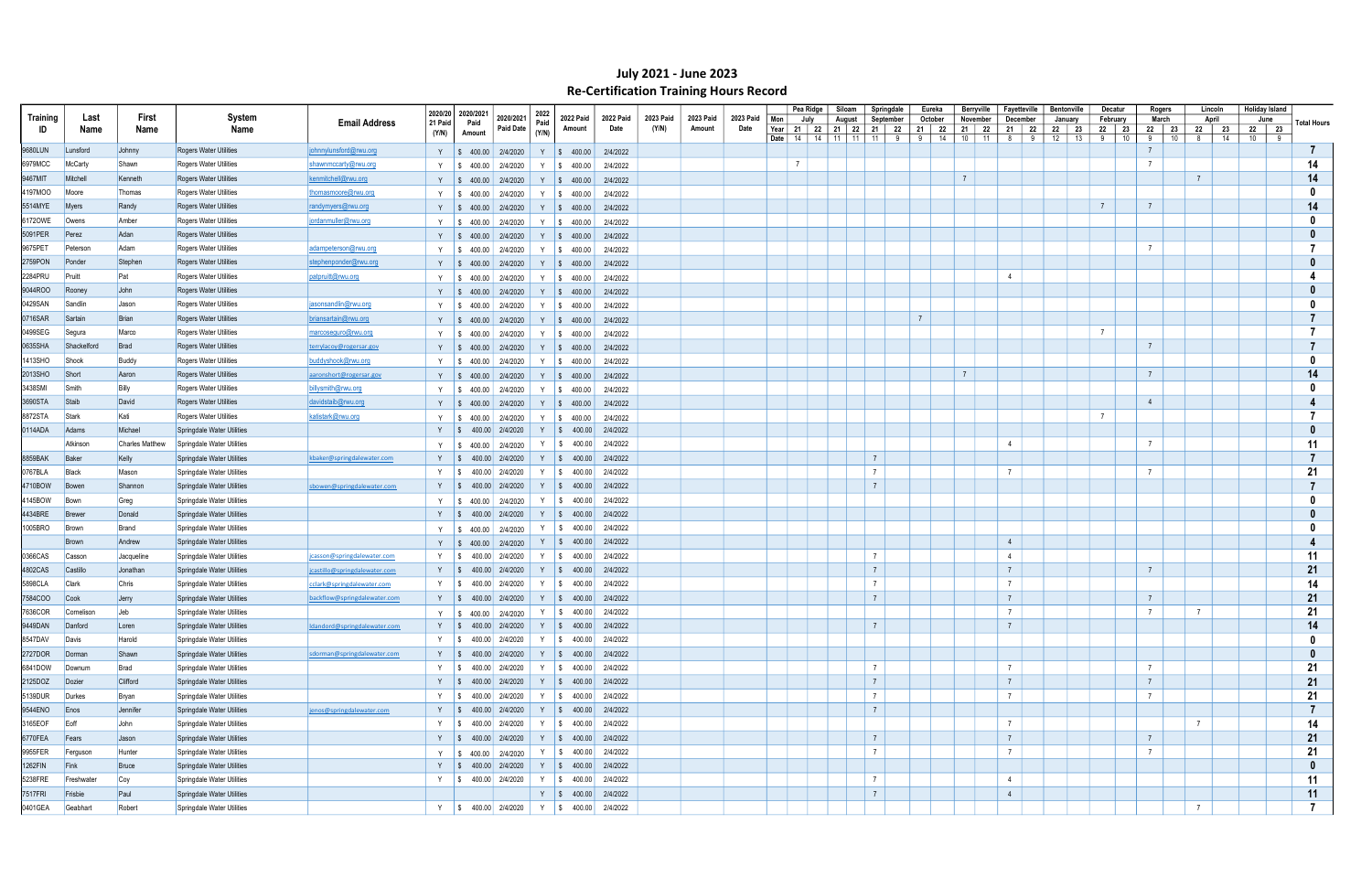|          |                 |                  |                            |                                    |               | 2020/20 2020/2021    |                          |                 |                                                     |           |           |           |           |                      | Pea Ridge | Siloam            | Springdale                       | Eureka                    |    | Berryville        | Fayetteville    |         | <b>Bentonville</b>   | Decatur    |    | Rogers          |                | Lincoln     | <b>Holiday Island</b> |   |                    |
|----------|-----------------|------------------|----------------------------|------------------------------------|---------------|----------------------|--------------------------|-----------------|-----------------------------------------------------|-----------|-----------|-----------|-----------|----------------------|-----------|-------------------|----------------------------------|---------------------------|----|-------------------|-----------------|---------|----------------------|------------|----|-----------------|----------------|-------------|-----------------------|---|--------------------|
| Training | Last            | First            | System                     | <b>Email Address</b>               | 21 Paid       | Paid                 | 2020/2021                | 2022<br>Paid    | <b>2022 Paid</b>                                    | 2022 Paid | 2023 Paid | 2023 Paid | 2023 Paid | Mon                  | July      | August            | September                        | October                   |    | November          | December        |         | January              | February   |    | March           |                | April       | June                  |   | <b>Total Hours</b> |
| ID       | Name            | Name             | Name                       |                                    | (Y/N)         | Amount               | Paid Date                | (Y/N)           | Amount                                              | Date      | (Y/N)     | Amount    | Date      | Year<br>Date  <br>14 |           | 14   11   11   11 | 21   22   21   22   21   22<br>9 | 21   22<br>9 <sup>1</sup> | 14 | 21 22<br>10<br>11 | 21<br>8         | 22<br>9 | 22<br>23<br>12<br>13 | 22 23<br>9 | 10 | 22<br>9         | 23<br>10<br>8  | 22 23<br>14 | 22 23<br>10           | 9 |                    |
| 7858GEA  | Geabhart        | Shelia           | Springdale Water Utilities |                                    |               |                      | Y   \$ 400.00   2/4/2020 |                 | $Y$   \$ 400.00                                     | 2/4/2022  |           |           |           |                      |           |                   |                                  |                           |    |                   |                 |         |                      |            |    |                 |                |             |                       |   |                    |
| 2174HAR  | <b>Harris</b>   | Roy              | Springdale Water Utilities | punchy7933@hotmail.com             | Y S           |                      | 400.00 2/4/2020          | Y               | $\frac{1}{3}$ 400.00                                | 2/4/2022  |           |           |           |                      |           |                   |                                  |                           |    |                   |                 |         |                      |            |    |                 |                |             |                       |   |                    |
| 2124HAR  | Harris          | Ron              | Springdale Water Utilities | rharris@springdalewater.com        |               |                      | Y   \$ 400.00 2/4/2020   |                 | Y   \$ 400.00                                       | 2/4/2022  |           |           |           |                      |           |                   | $\overline{7}$                   |                           |    |                   | $\overline{7}$  |         |                      |            |    |                 |                |             |                       |   | 14                 |
| 2458HAW  | <b>Hawkins</b>  | Tim              | Springdale Water Utilities | thawkins@springdalewater.com       | Y S           |                      | 400.00 2/4/2020          | Y               | $\frac{1}{5}$ 400.00                                | 2/4/2022  |           |           |           |                      |           |                   |                                  |                           |    |                   |                 |         |                      |            |    |                 |                |             |                       |   | $\mathbf{0}$       |
| 8811HIC  | Hickman         | Tyler            | Springdale Water Utilities |                                    | Y S           |                      | 400.00 2/4/2020          | Y               | $\frac{1}{9}$ 400.00                                | 2/4/2022  |           |           |           |                      |           |                   | $\overline{7}$                   |                           |    |                   | $\overline{7}$  |         |                      |            |    | $\overline{7}$  |                |             |                       |   | 21                 |
| 4886HIL  | <b>Hil</b>      | Scott            | Springdale Water Utilities |                                    | Y S           |                      | 400.00 2/4/2020          |                 | Y   \$ 400.00                                       | 2/4/2022  |           |           |           |                      |           |                   | $\overline{7}$                   |                           |    |                   |                 |         |                      |            |    |                 | $\overline{7}$ |             |                       |   | 14                 |
|          |                 |                  |                            |                                    |               |                      |                          |                 |                                                     |           |           |           |           |                      |           |                   | $\overline{7}$                   |                           |    |                   | $7\overline{ }$ |         |                      |            |    |                 |                |             |                       |   |                    |
| 8332HOL  | Hollingsworth   | Leanna           | Springdale Water Utilities | Ihollingsworth@springdalewater.com | Y S           |                      | 400.00 2/4/2020          |                 | Y   \$ 400.00                                       | 2/4/2022  |           |           |           |                      |           |                   |                                  |                           |    |                   |                 |         |                      |            |    |                 |                |             |                       |   | 14                 |
| 2667IME  | Imes            | Kenneth          | Springdale Water Utilities | mimes@springdalewater.com          | Y S           |                      | 400.00 2/4/2020          |                 | Y   \$ 400.00                                       | 2/4/2022  |           |           |           |                      |           |                   |                                  |                           |    |                   |                 |         |                      |            |    |                 |                |             |                       |   | - 0                |
| 5958JEN  | Jennings        | Gordon           | Springdale Water Utilities |                                    |               |                      | Y   \$ 400.00   2/4/2020 |                 | $Y$   \$ 400.00                                     | 2/4/2022  |           |           |           |                      |           |                   | $\overline{7}$                   |                           |    |                   | $7\overline{ }$ |         |                      |            |    |                 | $\overline{7}$ |             |                       |   | 21                 |
| 2719WHI  | <b>JOE</b>      | <b>WHITFIELD</b> | Springdale Water Utilities |                                    |               |                      | 400.00 2/4/2020          |                 | Y   \$ 400.00                                       | 2/4/2022  |           |           |           |                      |           |                   | $\overline{7}$                   |                           |    |                   | $\overline{7}$  |         |                      |            |    |                 |                |             |                       |   | 14                 |
| 9036JON  | Jones           | Danny            | Springdale Water Utilities |                                    | Y S           |                      | 400.00 2/4/2020          |                 | Y   \$ 400.00                                       | 2/4/2022  |           |           |           |                      |           |                   | $\overline{7}$                   |                           |    |                   |                 |         |                      |            |    | $\overline{7}$  |                |             |                       |   | 14                 |
| 3904KEN  | Kendrick        | Kimberly         | Springdale Water Utilities | billing@springdalewater.com        | Y S           |                      | 400.00 2/4/2020          |                 | Y   \$ 400.00                                       | 2/4/2022  |           |           |           |                      |           |                   | $\overline{7}$                   |                           |    |                   | $\overline{4}$  |         |                      |            |    |                 |                |             |                       |   | 11                 |
| 2450KIN  | King            | Richard          | Springdale Water Utilities |                                    |               |                      | Y   \$ 400.00   2/4/2020 |                 | $Y$   \$ 400.00                                     | 2/4/2022  |           |           |           |                      |           |                   |                                  |                           |    |                   |                 |         |                      |            |    |                 |                |             |                       |   |                    |
| 0739KIS  | Kissack         | Stephanie        | Springdale Water Utilities |                                    | Y S           |                      | 400.00 2/4/2020          |                 | Y $\vert \$ 400.00 \vert$                           | 2/4/2022  |           |           |           |                      |           |                   |                                  |                           |    |                   |                 |         |                      |            |    |                 |                |             |                       |   |                    |
| 13587    | Kutcher         | Thomas           | Springdale Water Utilities |                                    | Y S           |                      | 400.00 2/4/2020          |                 | Y   \$ 400.00                                       | 2/4/2022  |           |           |           |                      |           |                   | $\overline{7}$                   |                           |    |                   |                 |         |                      |            |    |                 |                |             |                       |   |                    |
| 7618MAI  | Main            | Dennis           | Springdale Water Utilities | dmain@springdalewater.com          | Y S           |                      | 400.00 2/4/2020          | Y               | $\frac{1}{5}$ 400.00                                | 2/4/2022  |           |           |           | $\overline{7}$       |           |                   |                                  |                           |    |                   | $\overline{7}$  |         |                      |            |    |                 |                |             |                       |   | 14                 |
| 8391MAL  | Mallard         | Tiffany          | Springdale Water Utilities | tmallard@springdalewater.com       | Y S           |                      | 400.00 2/4/2020          |                 | Y   \$ 400.00                                       | 2/4/2022  |           |           |           |                      |           |                   | $\overline{4}$                   |                           |    |                   |                 |         |                      |            |    |                 |                |             |                       |   |                    |
| 6232MAR  | Marsh           | Jim              | Springdale Water Utilities |                                    | Y S           |                      | 400.00 2/4/2020          |                 | Y   \$ 400.00                                       | 2/4/2022  |           |           |           |                      |           |                   |                                  |                           |    |                   |                 |         |                      |            |    |                 |                |             |                       |   |                    |
| 6279MCC  | McClure         | Rxan             | Springdale Water Utilities |                                    | Y S           |                      | 400.00 2/4/2020          |                 | Y   \$ 400.00                                       | 2/4/2022  |           |           |           |                      |           |                   |                                  |                           |    |                   |                 |         |                      |            |    |                 |                |             |                       |   |                    |
| 1877MCC  | McCoy           | Kevin            | Springdale Water Utilities |                                    | Y S           |                      | 400.00 2/4/2020          |                 | Y   \$ 400.00                                       | 2/4/2022  |           |           |           |                      |           |                   |                                  |                           |    |                   | $7\overline{ }$ |         |                      |            |    |                 | $\overline{7}$ |             |                       |   | 14                 |
| 6309MEE  | Meeker          | Justin           | Springdale Water Utilities |                                    | Y S           |                      | 400.00 2/4/2020          |                 | Y   \$ 400.00                                       | 2/4/2022  |           |           |           |                      |           |                   | $\overline{7}$                   |                           |    |                   | $7\overline{ }$ |         |                      |            |    | $7\overline{ }$ |                |             |                       |   | 21                 |
| 4552MEY  | Meyer           | Sam              | Springdale Water Utilities |                                    | $\frac{1}{3}$ |                      | 400.00 2/4/2020          |                 | Y   \$ 400.00                                       | 2/4/2022  |           |           |           | $\overline{7}$       |           |                   |                                  |                           |    |                   | $7\overline{ }$ |         |                      |            |    | $\overline{7}$  |                |             |                       |   | 21                 |
| 5410MON  | Monk            | John             | Springdale Water Utilities |                                    |               |                      | Y   \$ 400.00   2/4/2020 |                 | $Y \t S \t 400.00$                                  | 2/4/2022  |           |           |           |                      |           |                   |                                  |                           |    |                   |                 |         |                      |            |    |                 |                |             |                       |   |                    |
| 0354MOR  | Morris          | Devin            | Springdale Water Utilities |                                    | Y S           |                      | 400.00 2/4/2020          |                 | Y   \$ 400.00                                       | 2/4/2022  |           |           |           |                      |           |                   |                                  |                           |    |                   |                 |         |                      |            |    |                 |                |             |                       |   |                    |
|          |                 |                  |                            |                                    |               |                      |                          |                 |                                                     | 2/4/2022  |           |           |           |                      |           |                   |                                  |                           |    |                   |                 |         |                      |            |    |                 |                |             |                       |   |                    |
| 3609NIE  | Nielsen         | Dody             | Springdale Water Utilities |                                    |               |                      | Y   \$ 400.00 2/4/2020   |                 | Y   \$ 400.00                                       |           |           |           |           |                      |           |                   |                                  |                           |    |                   |                 |         |                      |            |    |                 |                |             |                       |   |                    |
| 2826ORV  | <b>Orvin</b>    | Jeremiah         | Springdale Water Utilities |                                    | Y             | $\frac{1}{5}$ 400.00 | 2/4/2020                 |                 | $Y$   \$ 400.00                                     | 2/4/2022  |           |           |           |                      |           |                   |                                  |                           |    |                   |                 |         |                      |            |    |                 |                |             |                       |   |                    |
| 7950PAT  | Patulak         | Kimberly         | Springdale Water Utilities | kpatulak@springdalewater.com       |               |                      | Y   \$ 400.00 2/4/2020   |                 | $Y \mid$ \$ 400.00                                  | 2/4/2022  |           |           |           |                      |           |                   | $\overline{7}$                   |                           |    |                   | $\overline{7}$  |         |                      |            |    |                 |                |             |                       |   | 14                 |
| 0085PEC  | Peckham         | Larry            | Springdale Water Utilities | Ipeckham@springdalewater.com       | Y S           |                      | 400.00 2/4/2020          | Y               | $\frac{1}{2}$ \$ 400.00                             | 2/4/2022  |           |           |           |                      |           |                   | $\overline{7}$                   |                           |    |                   | $\overline{7}$  |         |                      |            |    |                 |                |             |                       |   | 14                 |
| 2093PEN  | Pendergraf      | Nathan           | Springdale Water Utilities |                                    | $Y \quad S$   |                      | 400.00 2/4/2020          | Y               | $\frac{1}{9}$ 400.00                                | 2/4/2022  |           |           |           | $\overline{7}$       |           |                   |                                  |                           |    |                   | $7\overline{ }$ |         |                      |            |    | $\overline{7}$  |                |             |                       |   | 21                 |
| 2103PHI  | Phillips        | Terrill (Terry)  | Springdale Water Utilities | tphillips@springdalewater.com      | Y S           |                      | 400.00 2/4/2020          |                 | Y   \$ 400.00                                       | 2/4/2022  |           |           |           |                      |           |                   |                                  |                           |    |                   |                 |         |                      |            |    |                 |                |             |                       |   |                    |
| 9406PHI  | Phillips        | Mike             | Springdale Water Utilities |                                    | Y S           |                      | 400.00 2/4/2020          | Y               | $\frac{1}{9}$ 400.00                                | 2/4/2022  |           |           |           |                      |           |                   |                                  |                           |    |                   |                 |         |                      |            |    |                 |                |             |                       |   |                    |
| 9249PIA  | Piatkowski      | Travis           | Springdale Water Utilities |                                    | Y S           |                      | 400.00 2/4/2020          | Y<br>$\sqrt{5}$ | 400.00                                              | 2/4/2022  |           |           |           |                      |           |                   |                                  |                           |    |                   |                 |         |                      |            |    | $\overline{7}$  |                |             |                       |   |                    |
| 6895PIC  | Pickard         | Chris            | Springdale Water Utilities |                                    |               |                      | 400.00 2/4/2020          |                 | Y   \$ 400.00                                       | 2/4/2022  |           |           |           |                      |           |                   | $\overline{7}$                   |                           |    |                   |                 |         |                      |            |    | $\overline{7}$  |                |             |                       |   | 14                 |
| 1705PUL  | Pulvirenti      | Rick             | Springdale Water Utilities | rpulvirenti@springdalewater.com    |               |                      |                          |                 | Y   \$ 400.00 2/4/2020   Y   \$ 400.00 2/4/2022     |           |           |           |           |                      |           |                   | $\overline{7}$                   |                           |    |                   | $\overline{7}$  |         |                      |            |    |                 |                |             |                       |   | 14                 |
| 5855REE  | Reed            | Roy              | Springdale Water Utilities | dispatch@springdalewater.com       |               |                      |                          |                 | Y   \$ 400.00 2/4/2020   Y   \$ 400.00 2/4/2022     |           |           |           |           |                      |           |                   |                                  |                           |    |                   |                 |         |                      |            |    |                 |                |             |                       |   | 0                  |
| 2720ROB  | Robinson        | Glen             | Springdale Water Utilities | grobinson@springdalewater.com      |               |                      |                          |                 | Y   \$ 400.00   2/4/2020   Y   \$ 400.00            | 2/4/2022  |           |           |           |                      |           |                   |                                  |                           |    |                   | $7\overline{ }$ |         |                      |            |    |                 | $\overline{7}$ |             |                       |   | 14                 |
| 5658ROB  | <b>ROBINSON</b> | <b>TRACEY</b>    | Springdale Water Utilities |                                    |               |                      | Y \$400.00 2/4/2020      |                 | Y   \$ $400.00$   2/4/2022                          |           |           |           |           |                      |           |                   |                                  |                           |    |                   | $7\overline{ }$ |         |                      |            |    | $7\overline{ }$ |                |             |                       |   | 14                 |
| 0061RUS  | Russell         | Ricky            | Springdale Water Utilities |                                    |               |                      |                          |                 | Y   \$ 400.00   2/4/2020   Y   \$ 400.00   2/4/2022 |           |           |           |           |                      |           |                   | $\overline{7}$                   |                           |    |                   | $\overline{7}$  |         |                      |            |    | $\overline{7}$  |                |             |                       |   | 21                 |
| 1758SAN  | Sanders         | Ken              | Springdale Water Utilities |                                    |               |                      |                          |                 | Y   \$ 400.00   2/4/2020   Y   \$ 400.00   2/4/2022 |           |           |           |           |                      |           |                   |                                  |                           |    |                   |                 |         |                      |            |    |                 |                |             |                       |   | $\mathbf{0}$       |
| 6373SCH  | Schlinker       | TJ (Terry)       | Springdale Water Utilities |                                    |               |                      |                          |                 | Y   \$ 400.00   2/4/2020   Y   \$ 400.00   2/4/2022 |           |           |           |           |                      |           |                   | $\overline{7}$                   |                           |    |                   |                 |         |                      |            |    |                 |                |             |                       |   | -7                 |
| 9450SEL  | Selby           | John             | Springdale Water Utilities |                                    |               |                      |                          |                 | Y   \$ 400.00   2/4/2020   Y   \$ 400.00   2/4/2022 |           |           |           |           |                      |           |                   |                                  |                           |    |                   |                 |         |                      |            |    |                 |                |             |                       |   | 0                  |
| 1315SHA  | Sharp           | Loren            | Springdale Water Utilities | Isharp@springdalewater.com         |               |                      | Y   \$ 400.00 2/4/2020   |                 | $Y \$ \$ 400.00                                     | 2/4/2022  |           |           |           |                      |           |                   | $\overline{4}$                   |                           |    |                   |                 |         |                      |            |    |                 |                |             |                       |   |                    |
| 3918SLO  | Sloan           | Trail            | Springdale Water Utilities |                                    |               |                      |                          |                 | Y   \$ 400.00   2/4/2020   Y   \$ 400.00            | 2/4/2022  |           |           |           |                      |           |                   | $\overline{7}$                   |                           |    |                   | $\overline{7}$  |         |                      |            |    |                 | $\overline{7}$ |             |                       |   | 21                 |
|          |                 |                  |                            |                                    |               |                      |                          |                 |                                                     |           |           |           |           |                      |           |                   | $\overline{7}$                   |                           |    |                   |                 |         |                      |            |    |                 |                |             |                       |   | -7                 |
| 0824STE  | Stewart         | Brad             | Springdale Water Utilities | bstewart@springdalewater.com       |               |                      |                          |                 | Y   \$ 400.00   2/4/2020   Y   \$ 400.00            | 2/4/2022  |           |           |           |                      |           |                   |                                  |                           |    |                   |                 |         |                      |            |    |                 |                |             |                       |   |                    |
| 1398SUG  | Suggs           | Janet            | Springdale Water Utilities |                                    |               |                      |                          |                 | Y   \$ 400.00   2/4/2020   Y   \$ 400.00            | 2/4/2022  |           |           |           |                      |           |                   | $7\overline{ }$                  |                           |    |                   | $7\overline{ }$ |         |                      |            |    |                 |                |             |                       |   | 14                 |
| 1050TAB  | Tabor           | Gary             | Springdale Water Utilities |                                    |               |                      |                          |                 | Y   \$ 400.00   2/4/2020   Y   \$ 400.00            | 2/4/2022  |           |           |           | $\overline{7}$       |           |                   |                                  |                           |    |                   |                 |         |                      |            |    | $\overline{7}$  | $\overline{7}$ |             |                       |   | 21                 |
| 2515THO  | Thomp           | Glenn            | Springdale Water Utilities |                                    |               |                      |                          |                 | Y   \$ 400.00   2/4/2020   Y   \$ 400.00   2/4/2022 |           |           |           |           |                      |           |                   |                                  |                           |    |                   |                 |         |                      |            |    |                 |                |             |                       |   | 0                  |
| 4443THO  | Thompson        | Jeff             | Springdale Water Utilities | supply@springdalewater.com         |               |                      |                          |                 | Y   \$ 400.00   2/4/2020   Y   \$ 400.00            | 2/4/2022  |           |           |           |                      |           |                   |                                  |                           |    |                   |                 |         |                      |            |    | $\overline{7}$  |                |             |                       |   |                    |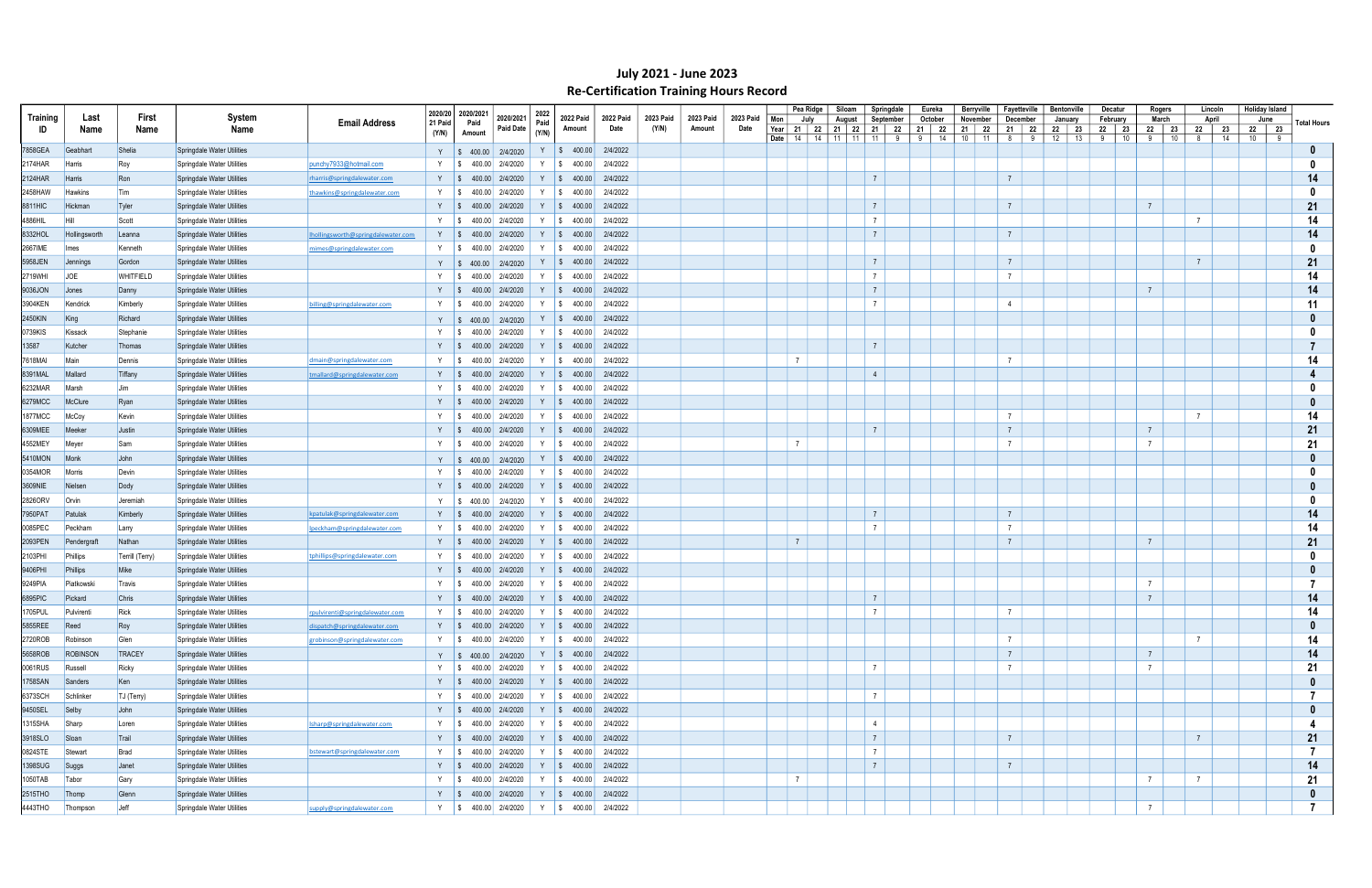|          |                |         |                                           |                           |                    |                                  |                                                                                                                        |              |                                                                                                          |                   |                    |                     |                   |     | Pea Ridge                                | Siloam   | Springdale     |   | Eureka             | Berryville          | Fayetteville           | <b>Bentonville</b> |    | Decatur    | Rogers           |    | Lincoln          | <b>Holiday Island</b> |                    |
|----------|----------------|---------|-------------------------------------------|---------------------------|--------------------|----------------------------------|------------------------------------------------------------------------------------------------------------------------|--------------|----------------------------------------------------------------------------------------------------------|-------------------|--------------------|---------------------|-------------------|-----|------------------------------------------|----------|----------------|---|--------------------|---------------------|------------------------|--------------------|----|------------|------------------|----|------------------|-----------------------|--------------------|
| Training | Last           | First   | System                                    | <b>Email Address</b>      | 2020/20<br>21 Paid | 2020/2021<br>Paid                | 2020/2021<br>Paid Date                                                                                                 | 2022<br>Paid | 2022 Paid                                                                                                | 2022 Paid<br>Date | 2023 Paid<br>(Y/N) | 2023 Paid<br>Amount | 2023 Paid<br>Date | Mon | July                                     | August   | September      |   | October            | November            | December               | January            |    | February   | March            |    | April            | June                  | <b>Total Hours</b> |
| ID       | Name           | Name    | Name                                      |                           | (Y/N)              | Amount                           |                                                                                                                        | (Y/N)        | Amount                                                                                                   |                   |                    |                     |                   |     | Year 21   22   21   22<br>Date   14   14 | 11<br>11 | 21   22<br>11  | 9 | 21   22<br>14<br>9 | 21   22<br>10<br>11 | 21<br>- 22<br>- 9<br>8 | 22 23<br>12        | 13 | 22 23<br>9 | 22 23<br>10<br>9 | 10 | 22 23<br>14<br>8 | 22 23<br>$10 \mid 9$  |                    |
| 6405TUR  | Turner         | Brandon | Springdale Water Utilities                |                           |                    |                                  | Y   \$ 400.00   2/4/2020                                                                                               |              | $Y \mid$ \$ 400.00                                                                                       | 2/4/2022          |                    |                     |                   |     |                                          |          | $\overline{7}$ |   |                    |                     |                        |                    |    |            |                  |    |                  |                       | 21                 |
| 7324VAL  | Valencia       | Pablo   | Springdale Water Utilities                |                           | $Y \mid$ \$        | 400.00                           | 2/4/2020                                                                                                               | Y S          | 400.00                                                                                                   | 2/4/2022          |                    |                     |                   |     |                                          |          |                |   |                    |                     |                        |                    |    |            |                  |    |                  |                       | - 0                |
| 7019WAL  | Waltz          | Jeffrey | Springdale Water Utilities                |                           |                    | Y   \$ 400.00 2/4/2020           |                                                                                                                        |              | $Y \$ \$ 400.00                                                                                          | 2/4/2022          |                    |                     |                   |     |                                          |          |                |   |                    |                     |                        |                    |    |            |                  |    |                  |                       |                    |
| 4120WAR  | Ward           | Dan     | Springdale Water Utilities                |                           | Y S                |                                  | 400.00 2/4/2020                                                                                                        | Y S          | 400.00                                                                                                   | 2/4/2022          |                    |                     |                   |     |                                          |          |                |   |                    |                     |                        |                    |    |            |                  |    |                  |                       | 0                  |
| 4272WAR  | Ward           | Heath   | Springdale Water Utilities                | hward@springdalewater.com | Y   \$             |                                  | 400.00 2/4/2020                                                                                                        | Y S          | 400.00                                                                                                   | 2/4/2022          |                    |                     |                   |     |                                          |          |                |   |                    |                     |                        |                    |    |            |                  |    |                  |                       |                    |
| 9227WAT  | <b>Watkins</b> | Ronald  | Springdale Water Utilities                |                           | Y S                |                                  | 400.00 2/4/2020                                                                                                        | Y S          | 400.00                                                                                                   | 2/4/2022          |                    |                     |                   |     |                                          |          | $\overline{7}$ |   |                    |                     | $\overline{7}$         |                    |    |            | $\overline{7}$   |    |                  |                       | 21                 |
| 4802WEA  | Weaver         | Joshua  | Springdale Water Utilities                |                           | Y S                |                                  | 400.00 2/4/2020                                                                                                        | $Y \mid$ \$  | 400.00                                                                                                   | 2/4/2022          |                    |                     |                   |     |                                          |          |                |   |                    |                     |                        |                    |    |            |                  |    |                  |                       | $\bf{0}$           |
| 9200WEA  | Weaver         | Cody    | Springdale Water Utilities                |                           | Y                  | $\sqrt{S}$                       | 400.00 2/4/2020                                                                                                        | Y S          | 400.00                                                                                                   | 2/4/2022          |                    |                     |                   |     |                                          |          |                |   |                    |                     |                        |                    |    |            |                  |    |                  |                       | - 0                |
| 8767WHI  | Whittle        | Harold  | Springdale Water Utilities                |                           | $Y \quad   \; \$$  |                                  | 400.00 2/4/2020                                                                                                        | $Y \mid$ \$  | 400.00                                                                                                   | 2/4/2022          |                    |                     |                   |     |                                          |          |                |   |                    |                     |                        |                    |    |            |                  |    |                  |                       |                    |
| 5454AND  | Anderson       | Kyle    | Springdale Water Utilities                |                           |                    |                                  |                                                                                                                        | Y   \$       | 400.00                                                                                                   | 2/4/2022          |                    |                     |                   |     |                                          |          |                |   |                    |                     |                        |                    |    |            | $\overline{7}$   |    |                  |                       |                    |
| 8514WEB  | Webster        | William | Springdale Water Utilities                |                           |                    |                                  | Y   \$ 400.00   2/4/2020                                                                                               |              | $Y \mid$ \$ 400.00                                                                                       | 2/4/2022          |                    |                     |                   |     |                                          |          |                |   |                    |                     |                        |                    |    |            |                  |    |                  |                       |                    |
|          | Asbury         | Zach    | Springdale Water Utilities (Non Licensed) |                           |                    | Y $\parallel$ \$ 400.00 2/4/2020 |                                                                                                                        | Y S          | 400.00                                                                                                   | 2/4/2022          |                    |                     |                   |     |                                          |          |                |   |                    |                     |                        |                    |    |            |                  |    |                  |                       |                    |
|          | Aycock         | Peggy   | Springdale Water Utilities (Non Licensed) |                           |                    | Y $\parallel$ \$ 400.00 2/4/2020 |                                                                                                                        |              | $Y$ \$ 400.00                                                                                            | 2/4/2022          |                    |                     |                   |     |                                          |          |                |   |                    |                     |                        |                    |    |            |                  |    |                  |                       |                    |
|          | Baker          | Dustin  | Springdale Water Utilities (Non Licensed) |                           | $Y \mid$ \$        | 400.00                           | 2/4/2020                                                                                                               |              | $Y$ \$ 400.00                                                                                            | 2/4/2022          |                    |                     |                   |     |                                          |          |                |   |                    |                     |                        |                    |    |            |                  |    |                  |                       |                    |
|          | Baumann        | Kaedon  | Springdale Water Utilities (Non Licensed) |                           |                    | Y $\parallel$ \$ 400.00 2/4/2020 |                                                                                                                        |              | $Y$   \$ 400.00                                                                                          | 2/4/2022          |                    |                     |                   |     |                                          |          |                |   |                    |                     |                        |                    |    |            |                  |    |                  |                       |                    |
|          | Bright         | Jeremy  | Springdale Water Utilities (Non Licensed) |                           |                    | Y   \$ 400.00   2/4/2020         |                                                                                                                        | Y S          | 400.00                                                                                                   | 2/4/2022          |                    |                     |                   |     |                                          |          |                |   |                    |                     |                        |                    |    |            |                  |    |                  |                       |                    |
|          | Casson         | John    | Springdale Water Utilities (Non Licensed) |                           | Y S                |                                  | 400.00 2/4/2020                                                                                                        |              | $Y$ \$ 400.00                                                                                            | 2/4/2022          |                    |                     |                   |     |                                          |          |                |   |                    |                     |                        |                    |    |            |                  |    |                  |                       |                    |
|          | Coleman        | John    | Springdale Water Utilities (Non Licensed) |                           | $Y \mid$ \$        |                                  | 400.00 2/4/2020                                                                                                        | Y S          | 400.00                                                                                                   | 2/4/2022          |                    |                     |                   |     |                                          |          |                |   |                    |                     |                        |                    |    |            |                  |    |                  |                       |                    |
|          | Dean           | Mike    | Springdale Water Utilities (Non Licensed) |                           |                    | Y $\parallel$ \$ 400.00 2/4/2020 |                                                                                                                        |              | $Y \mid$ \$ 400.00                                                                                       | 2/4/2022          |                    |                     |                   |     |                                          |          |                |   |                    |                     |                        |                    |    |            |                  |    |                  |                       |                    |
|          | Figueroa       | Alex    | Springdale Water Utilities (Non Licensed) |                           |                    | Y $\parallel$ \$ 400.00 2/4/2020 |                                                                                                                        |              | $Y$ \$ 400.00                                                                                            | 2/4/2022          |                    |                     |                   |     |                                          |          |                |   |                    |                     |                        |                    |    |            |                  |    |                  |                       |                    |
|          | Foster         | Colby   | Springdale Water Utilities (Non Licensed) |                           |                    | Y   \$ 400.00   2/4/2020         |                                                                                                                        |              | $Y$ \$ 400.00                                                                                            | 2/4/2022          |                    |                     |                   |     |                                          |          |                |   |                    |                     |                        |                    |    |            |                  |    |                  |                       |                    |
|          | Hadlock        | Jessica | Springdale Water Utilities (Non Licensed) |                           |                    | Y   \$ 400.00   2/4/2020         |                                                                                                                        | Y S          | 400.00                                                                                                   | 2/4/2022          |                    |                     |                   |     |                                          |          |                |   |                    |                     |                        |                    |    |            |                  |    |                  |                       |                    |
|          | Harrison       | Lauren  | Springdale Water Utilities (Non Licensed) |                           |                    |                                  | Y   \$ 400.00   2/4/2020                                                                                               |              | $Y$ \$ 400.00                                                                                            | 2/4/2022          |                    |                     |                   |     |                                          |          |                |   |                    |                     |                        |                    |    |            |                  |    |                  |                       |                    |
|          | Hattabaugh     | Dorothy | Springdale Water Utilities (Non Licensed) |                           |                    | Y   \$ 400.00 2/4/2020           |                                                                                                                        | Y S          | 400.00                                                                                                   | 2/4/2022          |                    |                     |                   |     |                                          |          |                |   |                    |                     |                        |                    |    |            |                  |    |                  |                       |                    |
|          | Jones          | David   | Springdale Water Utilities (Non Licensed) |                           |                    | Y $\parallel$ \$ 400.00 2/4/2020 |                                                                                                                        |              | $Y \mid$ \$ 400.00                                                                                       | 2/4/2022          |                    |                     |                   |     |                                          |          |                |   |                    |                     |                        |                    |    |            |                  |    |                  |                       |                    |
|          | King           | Charlie | Springdale Water Utilities (Non Licensed) |                           | $Y \mid$ \$        | 400.00                           | 2/4/2020                                                                                                               |              | $Y$ \$ 400.00                                                                                            | 2/4/2022          |                    |                     |                   |     |                                          |          |                |   |                    |                     |                        |                    |    |            |                  |    |                  |                       |                    |
|          | Lane           | Jason   | Springdale Water Utilities (Non Licensed) |                           |                    |                                  | Y   \$ 400.00   2/4/2020                                                                                               |              | Y   \$ 400.00                                                                                            | 2/4/2022          |                    |                     |                   |     |                                          |          |                |   |                    |                     |                        |                    |    |            |                  |    |                  |                       |                    |
|          | Layman         | Linda   | Springdale Water Utilities (Non Licensed) |                           |                    | Y $\parallel$ \$ 400.00 2/4/2020 |                                                                                                                        | Y S          | 400.00                                                                                                   | 2/4/2022          |                    |                     |                   |     |                                          |          |                |   |                    |                     |                        |                    |    |            |                  |    |                  |                       |                    |
|          | Martinez       | Bethel  | Springdale Water Utilities (Non Licensed) |                           | Y S                |                                  | 400.00 2/4/2020                                                                                                        | Y S          | 400.00                                                                                                   | 2/4/2022          |                    |                     |                   |     |                                          |          |                |   |                    |                     |                        |                    |    |            |                  |    |                  |                       | $\mathbf{0}$       |
|          | McCann         | Joseph  | Springdale Water Utilities (Non Licensed) |                           |                    | Y $\parallel$ \$ 400.00 2/4/2020 |                                                                                                                        | Y S          | 400.00                                                                                                   | 2/4/2022          |                    |                     |                   |     |                                          |          |                |   |                    |                     |                        |                    |    |            |                  |    |                  |                       |                    |
|          | Murphy         | Chad    | Springdale Water Utilities (Non Licensed) |                           | $Y \mid S$         |                                  | 400.00 2/4/2020                                                                                                        | $Y \mid$ \$  | 400.00                                                                                                   | 2/4/2022          |                    |                     |                   |     |                                          |          |                |   |                    |                     |                        |                    |    |            |                  |    |                  |                       |                    |
|          | Orellana       | Fredy   | Springdale Water Utilities (Non Licensed) |                           | Y S                |                                  | 400.00 2/4/2020                                                                                                        |              | $Y \mid$ \$ 400.00                                                                                       | 2/4/2022          |                    |                     |                   |     |                                          |          |                |   |                    |                     |                        |                    |    |            |                  |    |                  |                       |                    |
|          | Pense          | Pamela  | Springdale Water Utilities (Non Licensed) |                           |                    | Y   \$ 400.00                    | 2/4/2020                                                                                                               |              | $Y \mid$ \$ 400.00                                                                                       | 2/4/2022          |                    |                     |                   |     |                                          |          |                |   |                    |                     |                        |                    |    |            |                  |    |                  |                       |                    |
|          | Perryman       | Gary    | Springdale Water Utilities (Non Licensed) |                           |                    |                                  | Y $\frac{1}{9}$ 400.00 2/4/2020                                                                                        |              | Y   \$ 400.00 2/4/2022                                                                                   |                   |                    |                     |                   |     |                                          |          |                |   |                    |                     |                        |                    |    |            |                  |    |                  |                       | 0                  |
|          | Porter         | Johnny  | Springdale Water Utilities (Non Licensed) |                           |                    |                                  | Y \$400.00 2/4/2020                                                                                                    |              | $Y \,   \, \$ \, 400.00$                                                                                 | 2/4/2022          |                    |                     |                   |     |                                          |          |                |   |                    |                     |                        |                    |    |            |                  |    |                  |                       | $\mathbf{0}$       |
|          | Ratajesak      | Katie   | Springdale Water Utilities (Non Licensed) |                           |                    |                                  | Y \$400.00 2/4/2020                                                                                                    |              | Y   \$ $400.00$   2/4/2022                                                                               |                   |                    |                     |                   |     |                                          |          |                |   |                    |                     |                        |                    |    |            |                  |    |                  |                       | 0                  |
|          | Reynolds       | Codee   | Springdale Water Utilities (Non Licensed) |                           |                    |                                  | Y $\begin{array}{ c c c c c c } \hline \text{S} & 400.00 & 2/4/2020 \hline \end{array}$                                |              | Y $\begin{array}{ c c c c c c } \hline \text{S} & 400.00 & 2/4/2022 \hline \end{array}$                  |                   |                    |                     |                   |     |                                          |          |                |   |                    |                     |                        |                    |    |            |                  |    |                  |                       | $\mathbf{0}$       |
|          | Ria            | Renee   | Springdale Water Utilities (Non Licensed) |                           |                    |                                  | Y $\frac{1}{9}$ 400.00 2/4/2020                                                                                        |              | Y $\vert \$$ 400.00 2/4/2022                                                                             |                   |                    |                     |                   |     |                                          |          |                |   |                    |                     |                        |                    |    |            |                  |    |                  |                       | 0                  |
|          | Rogers         | Randy   | Springdale Water Utilities (Non Licensed) |                           |                    |                                  | Y $\begin{array}{ c c c c c c } \hline \text{$\$} & \text{400.00} & \text{2/4/2020} \hline \end{array}$                |              | Y $\begin{array}{ c c c c c c } \hline \text{S} & 400.00 & 2/4/2022 \hline \end{array}$                  |                   |                    |                     |                   |     |                                          |          |                |   |                    |                     |                        |                    |    |            |                  |    |                  |                       | $\mathbf{0}$       |
|          | Ryals          | Jordan  | Springdale Water Utilities (Non Licensed) |                           |                    |                                  | Y $\begin{array}{ c c c c c c } \hline \text{$\$} & 400.00 & 2/4/2020 \hline \end{array}$                              |              | Y $\begin{array}{ c c c c c c } \hline \text{ $S$} & \text{400.00} & \text{2/4/2022} \hline \end{array}$ |                   |                    |                     |                   |     |                                          |          |                |   |                    |                     |                        |                    |    |            |                  |    |                  |                       | $\mathbf{0}$       |
|          | Stewart        | John    | Springdale Water Utilities (Non Licensed) |                           |                    |                                  | Y $\frac{1}{9}$ 400.00 2/4/2020                                                                                        |              | Y $\begin{array}{ c c c c c c } \hline \text{S} & 400.00 & 2/4/2022 \hline \end{array}$                  |                   |                    |                     |                   |     |                                          |          |                |   |                    |                     |                        |                    |    |            |                  |    |                  |                       | $\bf{0}$           |
|          | Terry          | Johnny  | Springdale Water Utilities (Non Licensed) |                           |                    |                                  | Y   \$ 400.00 2/4/2020                                                                                                 |              | Y   \$ 400.00                                                                                            | 2/4/2022          |                    |                     |                   |     |                                          |          |                |   |                    |                     |                        |                    |    |            |                  |    |                  |                       | 0                  |
|          | Torres         | Janet   | Springdale Water Utilities (Non Licensed) |                           |                    |                                  | Y $\begin{array}{ c c c c c c } \hline \text{$\hat{\mathsf{S}}$} & \text{400.00} & \text{2/4/2020} \hline \end{array}$ |              | $Y$ \$ 400.00                                                                                            | 2/4/2022          |                    |                     |                   |     |                                          |          |                |   |                    |                     |                        |                    |    |            |                  |    |                  |                       | $\mathbf{0}$       |
|          | <b>Watkins</b> | Ronald  | Springdale Water Utilities (Non Licensed) |                           |                    |                                  | Y $\begin{array}{ c c c c c c } \hline \text{$\$} & \text{400.00} & \text{2/4/2020} \hline \end{array}$                |              | Y   \$ 400.00   2/4/2022                                                                                 |                   |                    |                     |                   |     |                                          |          |                |   |                    |                     |                        |                    |    |            |                  |    |                  |                       | $\mathbf 0$        |
|          | Wedel          | Jason   | Springdale Water Utilities (Non Licensed) |                           |                    |                                  | Y $\frac{1}{9}$ 400.00 2/4/2020                                                                                        |              | $Y \,   \, \$ \, 400.00$                                                                                 | 2/4/2022          |                    |                     |                   |     |                                          |          |                |   |                    |                     |                        |                    |    |            |                  |    |                  |                       | $\mathbf{0}$       |
|          | Wheatley       | Kori    | Springdale Water Utilities (Non Licensed) |                           |                    |                                  | Y $\frac{1}{9}$ 400.00 2/4/2020                                                                                        |              | Y   \$ 400.00                                                                                            | 2/4/2022          |                    |                     |                   |     |                                          |          |                |   |                    |                     |                        |                    |    |            |                  |    |                  |                       | $\mathbf 0$        |
|          | Williams       | Timothy | Springdale Water Utilities (Non Licensed) |                           |                    |                                  | Y $\begin{array}{ c c c c c c } \hline \text{$\$} & \text{400.00} & \text{2/4/2020} \hline \end{array}$                |              | Y   \$ 400.00                                                                                            | 2/4/2022          |                    |                     |                   |     |                                          |          |                |   |                    |                     |                        |                    |    |            |                  |    |                  |                       | $\mathbf{0}$       |
|          | Wilson         | Katelyn | Springdale Water Utilities (Non Licensed) |                           |                    |                                  | Y \$ 400.00 2/4/2020                                                                                                   |              | Y   \$ 400.00   2/4/2022                                                                                 |                   |                    |                     |                   |     |                                          |          |                |   |                    |                     |                        |                    |    |            |                  |    |                  |                       | $\mathbf 0$        |
|          |                |         |                                           |                           |                    |                                  |                                                                                                                        |              |                                                                                                          |                   |                    |                     |                   |     |                                          |          |                |   |                    |                     |                        |                    |    |            |                  |    |                  |                       |                    |